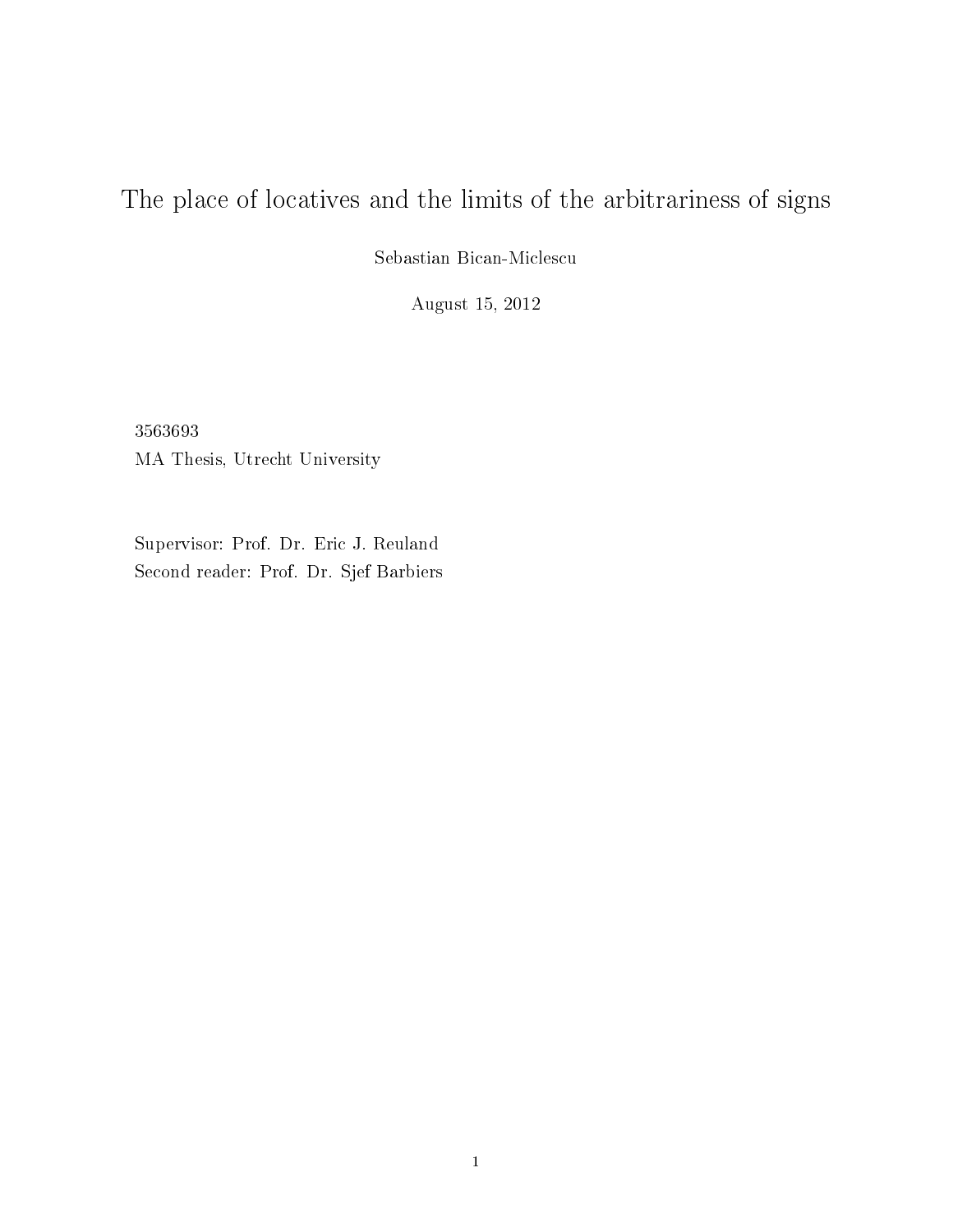#### Abstract

Locative forms are particularly wide-spread and salient in distributions that do not trivially come with a locative interpretation, such as the expletive subject in 'There is a fiddler on the roof'. This phenomenon is central to issues such as the formalization of linguistic variation, the organization of the Lexicon with respect to poly-functional morphological forms and the syntactic analysis of specific constructions that come under its scope. Consequently, I begin by discussing the conceptual underpinning of such phenomena in order to make sense of this specific domain and inform research into the issues above (variation, the organization of the Lexicon, specific syntactic topics).

More concretely, I propose a way of dealing with the morphological 'locativity' of expletive subjects in some languages, in keeping with contemporary guidelines. Arguing against approaches that insist on introducing 'locativity' as a formal feature into the computation (and parametrizing its presence), I opt for identifying a salient `subjecthood' property and hypothesize on how locatives may come to host it.

Other distributions of locatives, such as the Danish relative der or the Dutch function cluster, are also discussed in terms of how they could be integrated into a robust model of variation. The resulting pattern is also argued to suggest possible modifications to our model of the Lexicon. Thus, the emerging framework of Nanosyntax is put to the test as a technology that can capture the scalarity of functional polysemy. Dutch r-words (which are notoriously poly-functional locatives) are (re)analyzed as deriving from a principled morphological split in pronominal paradigms, partially reflected in dialectal variation. Their locative interpretation remains orthogonal to the pattern of distributions.

I reach the conclusion that we have a strong case for individually explaining the various distributions of locatives through mechanisms that render their primary interpretation as epiphenomenal to their functional interpretations. As an extension of this, I advance the hypothesis that the range of distributions of locatives (and other poly-functionals) can be captured in a scalar fashion that reflects a central design feature of natural language.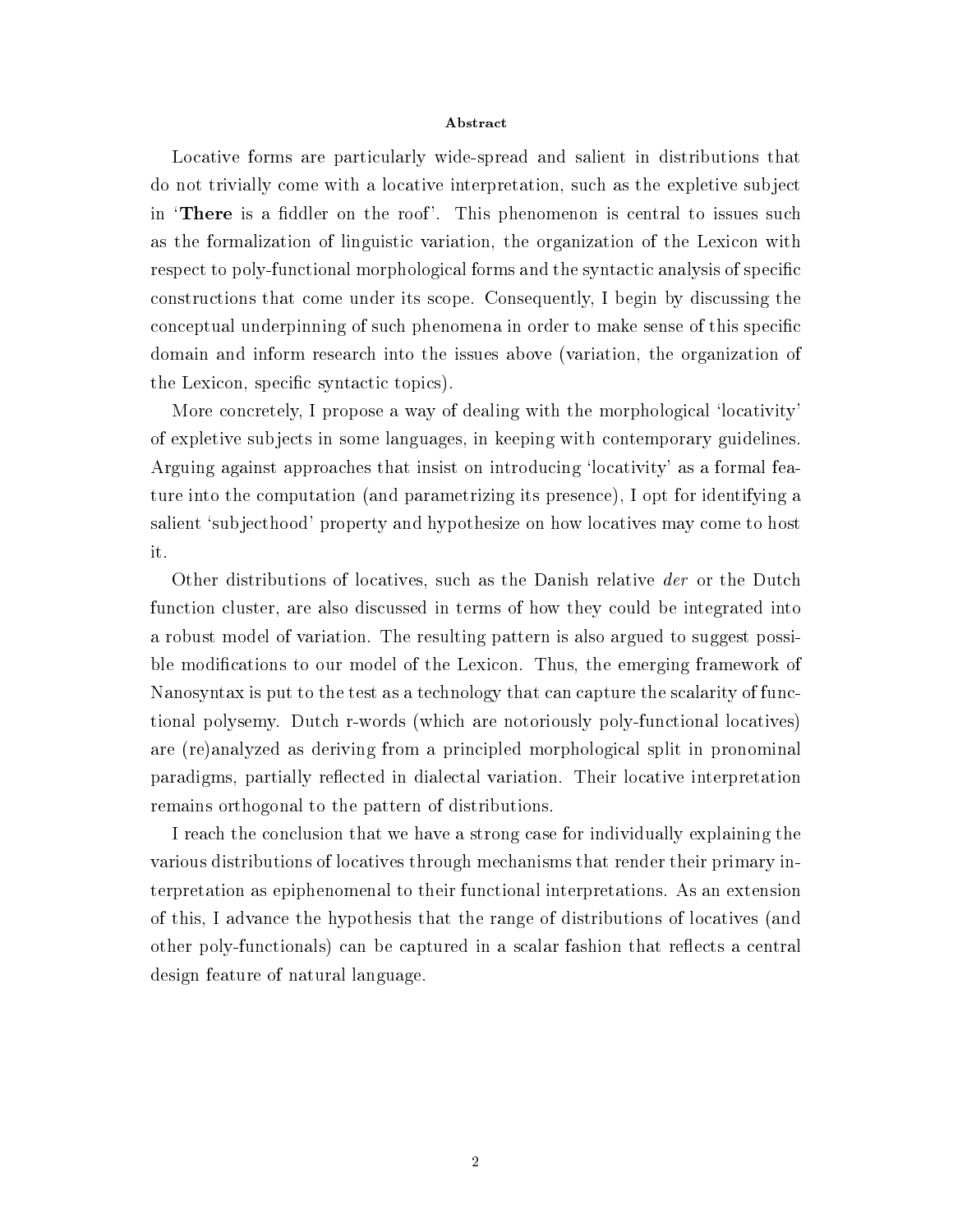## Acknowledgements

This thesis is dedicated to a great many people: I feel they are as much part of this effort as my own thoughts. Being part of humanity is an opportunity.

First of all, I need to thank my supervisor, Eric Reuland, for being an invaluable source of inspiration and support and making me believe in my ideas. He offered me the right hints and the freedom to explore them.

My second reader, Sjef Barbiers, deserves many thanks, not only for agreeing to be part of this endeavor but also for his inspiring teaching and advice during the program.

I am grateful for Maaike Schoorlemmer making things run smoothly for all of us over these two years, along with all our excellent professors. Sergey Avrutin's classes in particular have contributed to the thought process that lead to this thesis - I am grateful for the stimulating interaction.

Outside of Utrecht, I need to thank all the wonderful academics at CASTL (University of Tromso). My visit there last autumn was an opportunity to explore ideas that would later be significant for this research endeavor. Special thanks go to Michal Starke, Tarald Taraldsen, Marina Pantcheva, Pavel Caha, Tom McFadden and Sandhya Sundaresan. For providing me with companionship inside or outside of linguistics (as well as under an arctic sun or in day-long darkness), I thank Macek, Kati, other residents of Breiviklia 13, as well as my temporary office mates, Lucie and Sasha.

The wonderful group of colleagues in the Linguistics RMA at Utrecht deserves thanks for intellectual stimulation and genuine friendship. They have all left me with great memories, yet I will mention just a few: Anja (with her organized mind and open heart), Will (a real buddy), Heidi (always brilliant, always joyful), Masha (whoever has the most fun wins!). I am sorry I did not get to spend more time with the rest of you.

Very special thanks indeed go to my friends of Lombokstraat 76, for making a house (without a living-room) a home (with a living-room): Anne, Luca, Mircea, Martina, Juanita, Denis, Reinier, Randy, Mary Jane, Jarka & Stevo.

My stay in the Netherlands was also rendered spectacular by the presence of friends from back home. I give you 'The Romanian Mafia' - fine young intellectuals, all of them: Ileana, Maria, Dragos, Alex, Diana, Bogdan, Ela, Mircea and Brad.

Particularly affectionate thanks go to the warm people back home who were around and provided me with intellectual and emotional support during the finishing stages of this thesis: Mara, Andrei, Ioana, Maria and Adriana. Hot days and bad politics are more tolerable when you have love.

I have endless gratitude for all of my four grandparents' love, support and patience with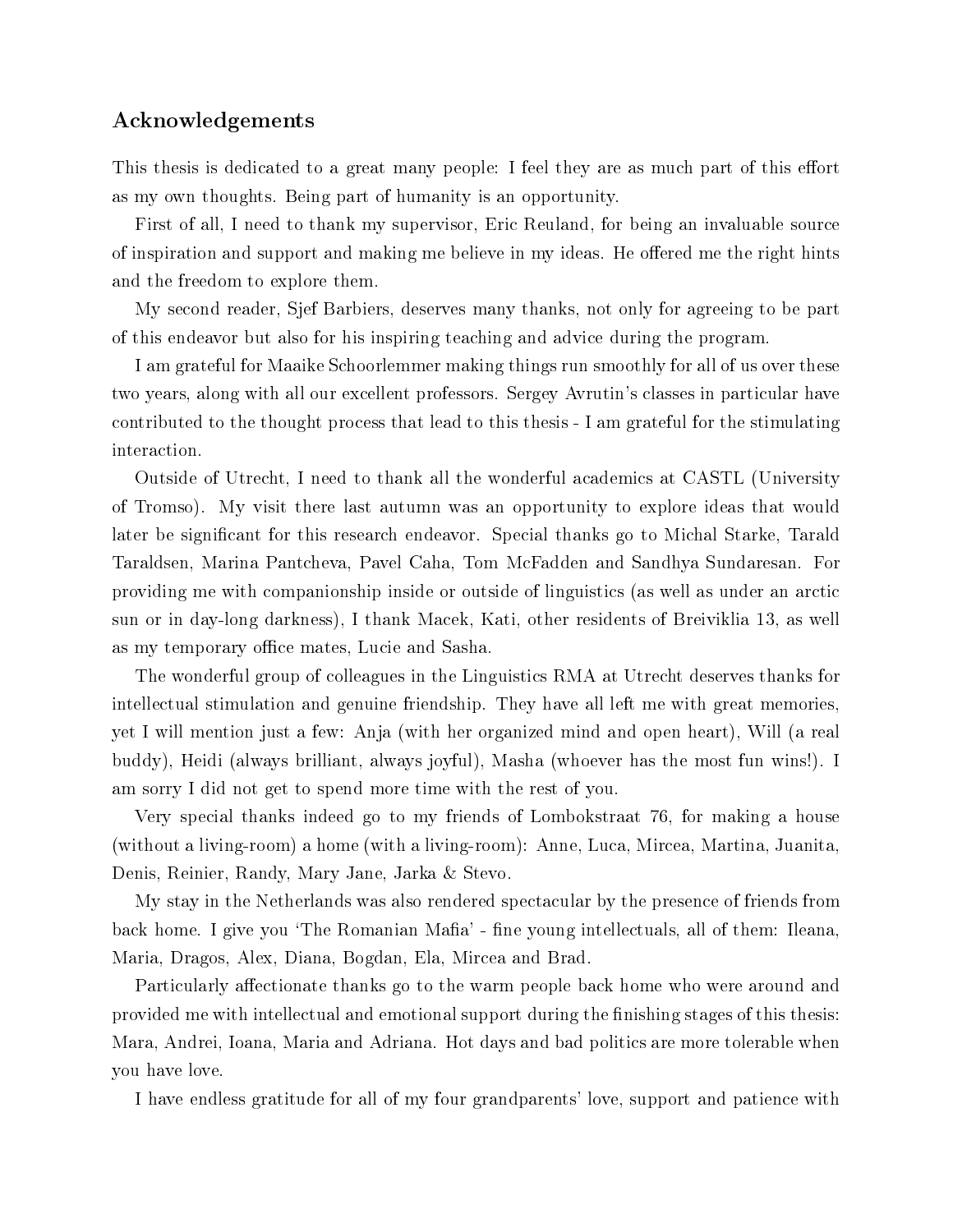me being away. Many thanks go to my uncle and aunt, godparents and family friends for the part they have played in my life.

Two people in particular have made my path in life and academia possible. Thanks Dad for all the love, humor and the occasional push! I wish Mom could see this.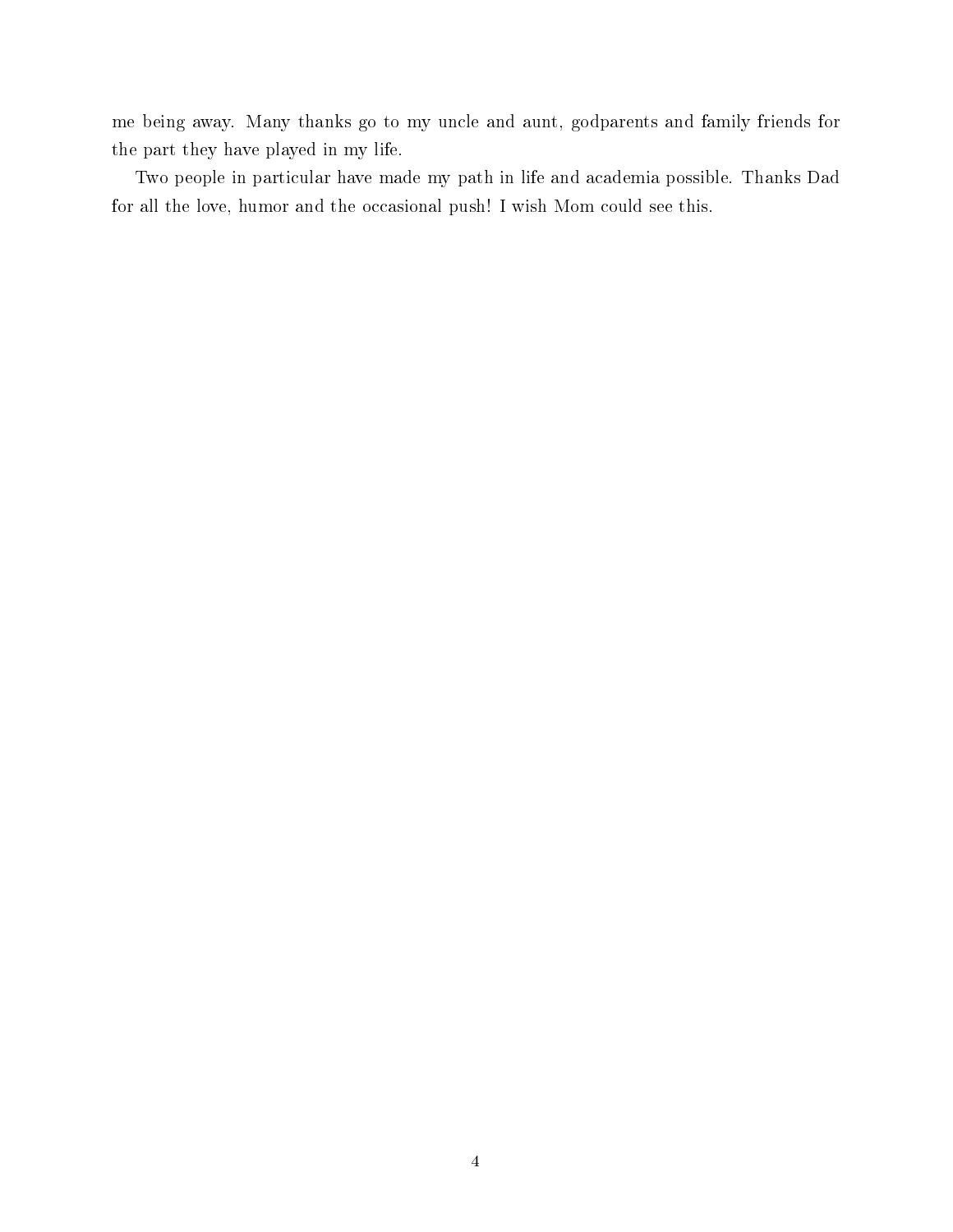## Contents

| $\mathbf 1$      |                                                        | Introduction                                         | $\boldsymbol{6}$ |  |  |
|------------------|--------------------------------------------------------|------------------------------------------------------|------------------|--|--|
| $\boldsymbol{2}$ |                                                        | Locatives in the Lexicon: some hypotheses            | 9                |  |  |
|                  | 2.1                                                    |                                                      | 9                |  |  |
|                  | 2.2                                                    |                                                      | 11               |  |  |
|                  | 2.3                                                    |                                                      | 13               |  |  |
|                  | 2.4                                                    | Hypotheses on 'locativity' in syntax and the Lexicon | 16               |  |  |
| 3                |                                                        | <b>Expletive subjects</b>                            | 19               |  |  |
|                  | 3.1                                                    |                                                      | 19               |  |  |
|                  | 3.2                                                    |                                                      | 23               |  |  |
|                  | 3.3                                                    |                                                      | 25               |  |  |
| 4                | Locatives first: competition & clause-initial elements |                                                      |                  |  |  |
|                  | 4.1                                                    |                                                      | 28               |  |  |
|                  | 4.2                                                    |                                                      | 33               |  |  |
|                  | 4.3                                                    |                                                      | 36               |  |  |
| 5                | The Dutch functional cluster                           |                                                      |                  |  |  |
|                  | 5.1                                                    |                                                      | 39               |  |  |
|                  | 5.2                                                    |                                                      | 45               |  |  |
| 6                | Incremental variation and competition                  |                                                      |                  |  |  |
|                  | 6.1                                                    |                                                      | 49               |  |  |
|                  | 6.2                                                    |                                                      | 51               |  |  |
| 7                |                                                        | Conclusions                                          | 58               |  |  |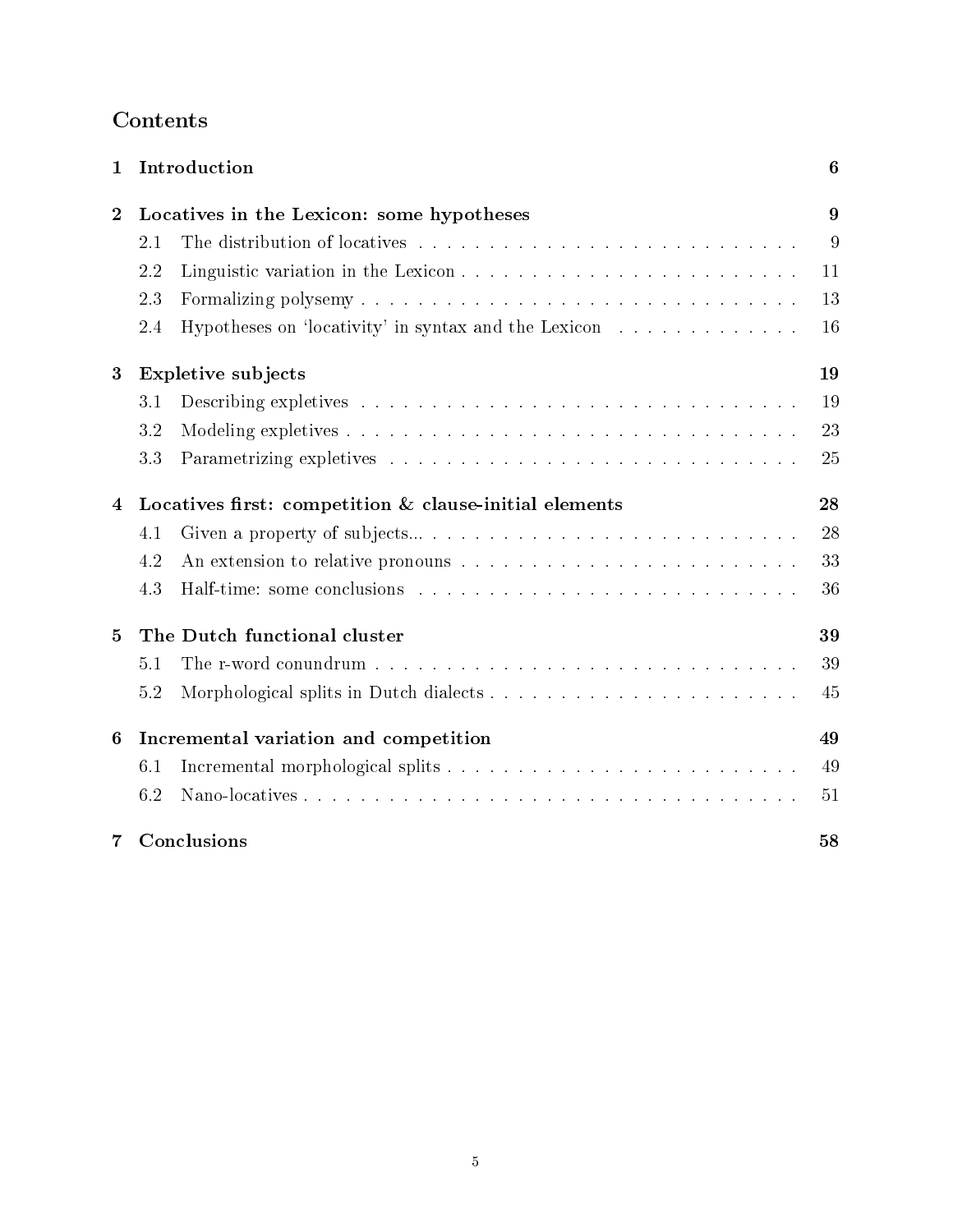## 1 Introduction

This thesis sets out to explore the status of a peculiar class of words (`locatives', in a sense that will be explained below) in the model of natural language that modern grammarians have been striving to develop for about fifty years now, taking into consideration a timeframe that has Chomsky's revolutionary insights as its point of origin. Of course, the modern efforts to describe language in some systematic way are even older, and can be traced back (without jumping too much into the past) to Ferdinand de Saussure's insights about the relation between signs and meanings. In fact, both of these historical checkpoints are crucial for my current endeavor. On the one hand, the Chomskyan revolution has established a robust research program and resulted in the articulation of a powerful formal apparatus. On the other hand, the puzzles and solutions of this tradition largely elude the articulation of a robust model of sign-meaning relations. To be sure, de Saussure's key idea was that sign and meaning are divorced, and the generativist (i.e. Chomskyan) tradition has built on this, in the structuralist spirit of analyzing the relative distributions of signs. These developments, however, can also be viewed as only one theoretical branch starting from certain premises about signs and meanings. This leaves other options to be explored concerning sign-meaning associations - what I particularly take issue with regarding the `underexploration' of this domain of possibilities is the fact that we lack an articulate model (or at least a coherent methodology) for dealing with words (signs) that have several distributions (or meanings, by extension) in the grammatical sense. How this kind of behavior should be regarded is a matter left largely open by the Saussurean thesis and the Chomskyan tradition, but of prime importance to both. In fact, at the interface between disciplines of study (like formal models and processing studies) we would expect to reach valuable insights precisely from such facts. Below, I sketch out a particular domain which requires an explicit analysis of the relation between certain words and the multitude of environments they play a role in.

Let us then take a look at this striking domain of words with a non-trivial range of distributions, labeled for convenience as 'locatives'. Consider the following examples:

- $(1)$  The book I was looking for is right there.
- (2) There is a light that never goes out.
- $(3)$  There!

The first of the three illustrates a core use of the word *there*, which is that of indicating a (non-proximal) physical location. In this sense, we label it as a `locative'. Note that, in isolation (such as in (3)), the word will naturally be interpreted as such, so there is some indication of this being its core meaning in some sense. This meaning is not necessarily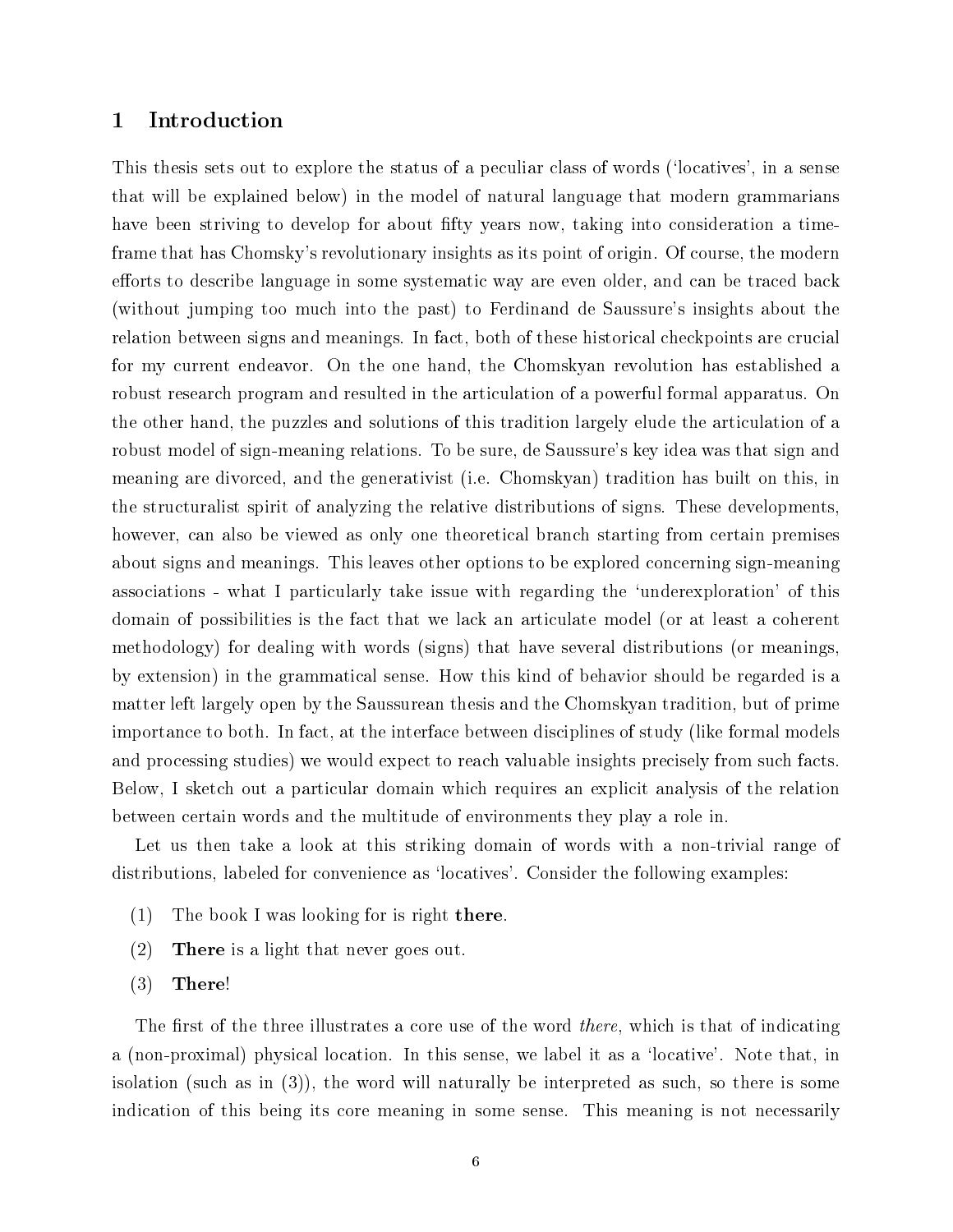carried over (in any trivial way) to the interpretation of there in (2).

The phenomenon which encompasses (1) and (2) is not just a peculiarity of English, neither is it trivial from a cross-linguistic perspective. The fact is that locatives such as there have other distributions as well, while the expletive subject position illustrated in (2) is filled by non-locative morphology in several other languages. This makes for a complex domain of linguistic variation. First, consider the following examples from Danish and Dutch<sup>1</sup>:

- (4) a. Hun star lige der. She is standing just there.
	- b. Der sidder en fugl på min cykel. There's a bird sitting on my bike.
	- c. Kan du se den dreng der leger derhenne? Can you see the boy who is playing over there?
- (5) a. Jan woont er nog maar kort. Jan has been living there briefly.
	- b. Er loopt een jongen in de tuin. There walks a boy in the garden.
	- c. Ik heb met hem erover gesproken. We have talked about it.
	- d. Ik heb er gisteren twee gekocht. I bought two yesterday.

It is clear that the first two examples from Danish parallel the locative use and expletive use in English (1, 2). The third example is however peculiar in the sense that it extends the range of use, compared to the English locative, by one function: the `relative' (see Vikner 1991). The Dutch examples can also be viewed as an extension of the English data, while excluding the relative pronoun function we see in Danish. The function illustrated in (5c) can be referred to as 'prepositional', in the sense that it captures the morphological form a pronominal element takes in the context of a preposition. The function illustrated in (5d) can be referred to as 'quantitative', since it marks a similar effect on the shape of pronominal elements in the context of a numeral. More details on the Dutch function cluster will be given in Section 5.

Such examples make the domain of locative forms with different uses truly intriguing in its diversity and systematicity. Observing the pattern above, one might ask what the basis is for such a strong connection between expletives and locatives, for instance. This

<sup>1</sup>Bennis (1986)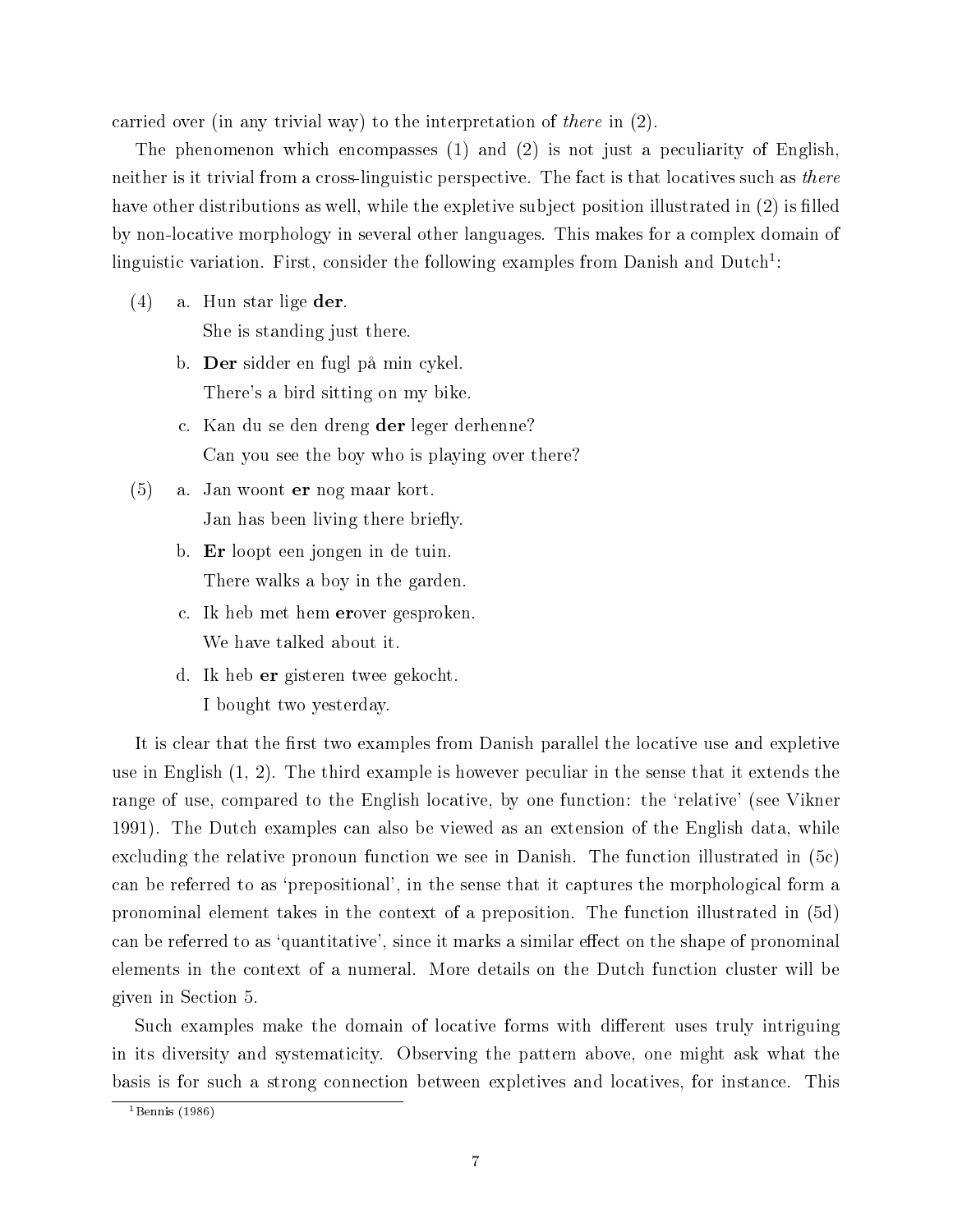would be an intriguing question in itself, but the addition of other distributions to the same range complexifies the data and the nature of questions to be posed. What is more, the link between expletive subjects (2, 4b, 5b) and locative morphology is not to be regarded as an absolute correlation. As the following examples illustrate, two closely related languages like Norwegian and Danish, or even a standard variety and a dialect (Standard English and Smith Island English)<sup>2</sup>, can differ on such a minuscule but salient data point.

- (6) Det bor mange utlendinger i Norge. (Norwegian) it live many foreigners in Norway There are many foreigners living in Norway.
- (7) It is poltergeists in this house. (Smith Island English, Parrott 2009)

Both examples illustrate the use of a 3rd person (neuter, singular) pronoun in the expletive distribution. Therefore, one needs to explain what makes locative morphology compatible with but not obligatory in certain distributions. The questions that one would pose are then, from the more fine-grained to the broader:

- (8) a. Can we explain the choice of locative morphology in particular syntactic distributions?
	- b. Does 'locativity' as a formal property play a role in the syntax of these environments?
	- c. Or can we explain the selection of that particular morphology on other grounds?
	- d. What drives cross-linguistic variation in terms of the distribution of locatives?
	- e. How are such items organized in the lexicon?

The issues addressed are critical at the present state of research into linguistic variation (from a formal perspective, within the Minimalist Program, particularly as synthesized in Barbiers 2009) and, I feel, they bring up what one may call "the dark side of the moon" in post-Saussurean linguistics: the status of words with multiple associated meanings and the limits of the arbitrariness of signs. What I mean by 'limits of arbitrariness' is that although the pairing of one sign and one meaning is never principled, once such an association has been performed, the range of other associations for the same sign will be to some extent restricted. In fact, in Section 6 I explore the hypothesis that the range of uses of a morpheme can be inferred if at least some of these uses are known. The technical consequences of addressing such issues are expected to impact the way syntactic computation and the Lexicon are modeled in formal linguistics and generative syntax in particular.

 ${}^{2}$ Expletive it has also been noted in other dialects, such as Afro-American Vernacular English. See Setliff (1988) for a discussion of existential  $it$  in English dialects.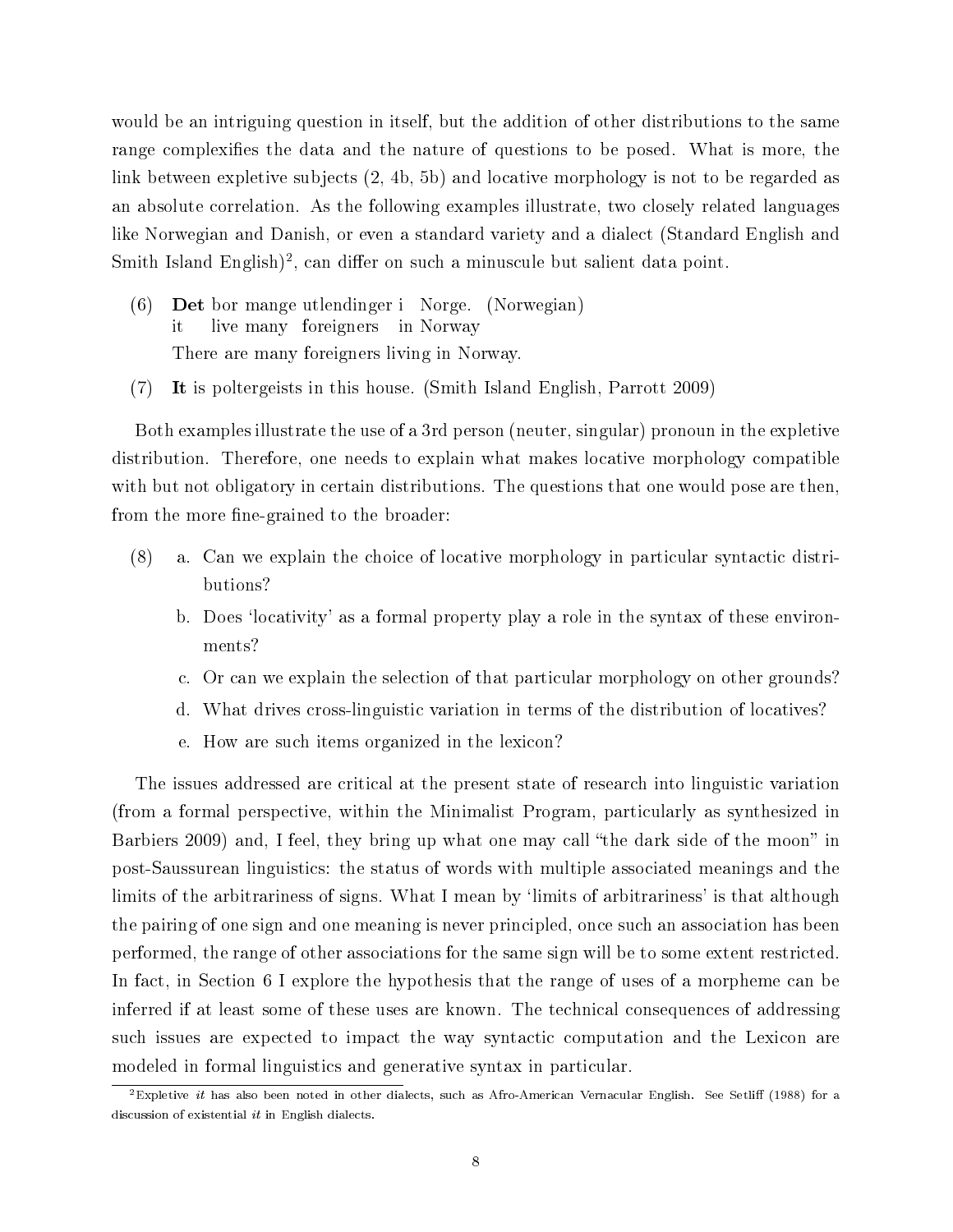For these reasons, my thesis aims at tackling the questions above by starting with a conceptual and meta-theoretical discussion and then exploring some possibilities of modeling the observed data in a way that will be in line with contemporary theory and enlightening in terms of our understanding the place of locative words in natural language. Section 2 deals with some key conceptual aspects of my domain of inquiry, especially the idea of polysemy or homophony in the functional domain and also hints at the privileged place of lexical variation in contemporary theory. Two hypothesis are formulated regarding the place of poly-functional locative words in the Lexicon and their syntactic contribution. Section 3 presents the domain of expletive subjects empirically and theoretically, while formulating some objections to the way morphological variation in this domain is dealt with. Section 4 extends this case-study by presenting some facts that prompt a solution to the variation issue and discusses the resulting model in terms of the questions and hypotheses formulated under Sections  $1 \& 2$ . At the same time, I show that there is a link between expletive subjects and elements that front embedded clauses from where a subject has been extracted. Thus, the 'relative' function of Danish *der* is also explained. Section 5 discusses the multiple uses of Dutch er, as well as the morphological expression of these functions in non-standard dialects. In Section 6, I argue that novel tools might be needed in order to account for the complete picture, particularly the behavior of Dutch er. Finally, the conclusion draws on both the in-depth study of locative expletives (Sections  $3 \& 4$ ) and the more tentative picture presented in Section 6.

## 2 Locatives in the Lexicon: some hypotheses

The present section establishes a conceptual framework in the sense of discussing some concerns and logical options that I take to be relevant in a non-derived, theory-neutral way. I deal with two different patterns of distribution for locative words, the status of poly-functional words in theory (and the mind) and the contemporary stance on linguistic variation (as stemming from morpho-syntactic variation), while finally establishing two working hypotheses regarding the representation of locative words and their interaction with syntactico-semantic computation, at the level of phrases and clauses.

## 2.1 The distribution of locatives

Before proceeding to more technical issues, I feel that an important descriptive point concerning locative words must be noted. For convenience, I will refer again to the examples initially given under (1) and (2):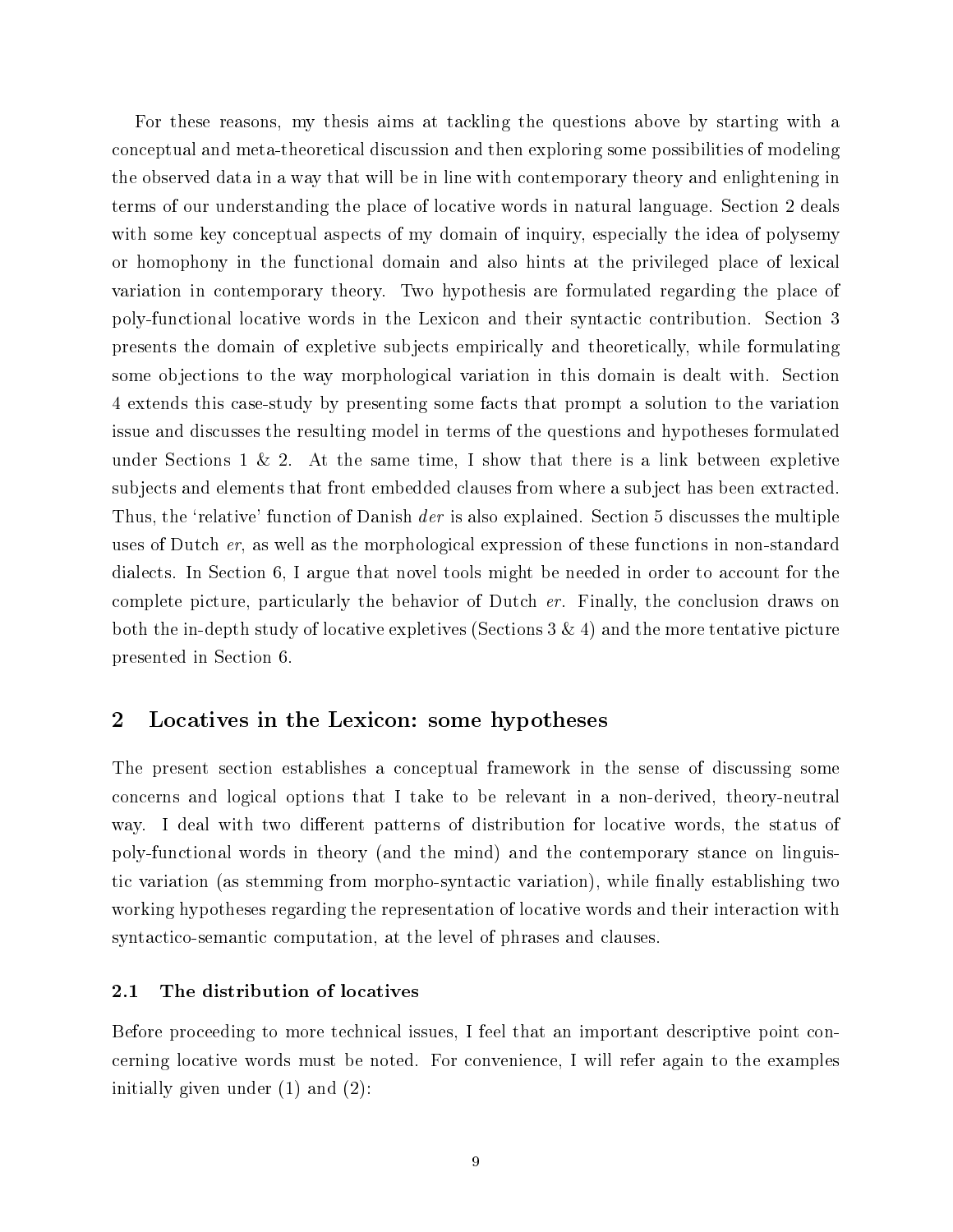- (9) The book I was looking for is right there.
- (10) There is a light that never goes out.

It is a trivial observation that the two distributions of *there* do not only differ in terms of their interpretation, but also in the way they respond to alternative llers taken from the locative paradigm.

- (11) The book I was looking for is right here.
- $(12)$  (\*)**Here** is a light that never goes out.

The interpretation of (11) remains within the range of physical locations, yet (12) is not compatible with the existential interpretation of (10). If anything, the acceptability of (12) could be forced by a special context and stress pattern, but then it would simply be construed in terms of predicating location. This contrast can be formalized by saying that 'locative' forms can be chosen freely in unambiguously `locative' environments (from a paradigm of spatial deictics), whereas in other environments only one locative form can occur. This is similar to saying that only one locative can be **grammaticalized** with a specific function. I will establish a terminological convention in calling environments like the expletive subject construction `exclusive' and environments of free alternation `contrastive'.

A clear pattern of such distributions can be observed in Dutch. Bennis (1986) explicitly states that quantitative  $er$  for instance has no 'r-variants', in the sense of locatives like daar / hier. This qualifies as an exclusive distribution. The same holds for expletive er. while the prepositional has the variants  $er/daar/waar$ . The locative flavour of er however has the free variants  $daar / hier$  and these depend not on the syntactic environment but rather on real-world conditions and speaker intention. This is characteristic of what I call a contrastive distribution. A point that is worth considering is that when we discuss exclusive distributions (i.e. functional uses of a morpheme) we are implicitly discussing patterns of grammaticalization.

Because the exclusive distributions block all locatives but one and in fact do not always require a locative cross-linguistically, it is doubtful that locativity is a key feature in those environments (i.e. that it plays a role in computation). It must rather be the case that in any one language there are certain formal conditions that an element in these particular distributions needs to meet and that locatives sometimes qualify for these formal conditions. In the following subsection I will show that contemporary ideas regarding linguistic variation make such an approach preferable. We therefore do not parametrize whether locativity is required or not (since languages are expected to behave uniformly in such issues of 'substance'), but rather parametrize the strategies that are made available for expressing certain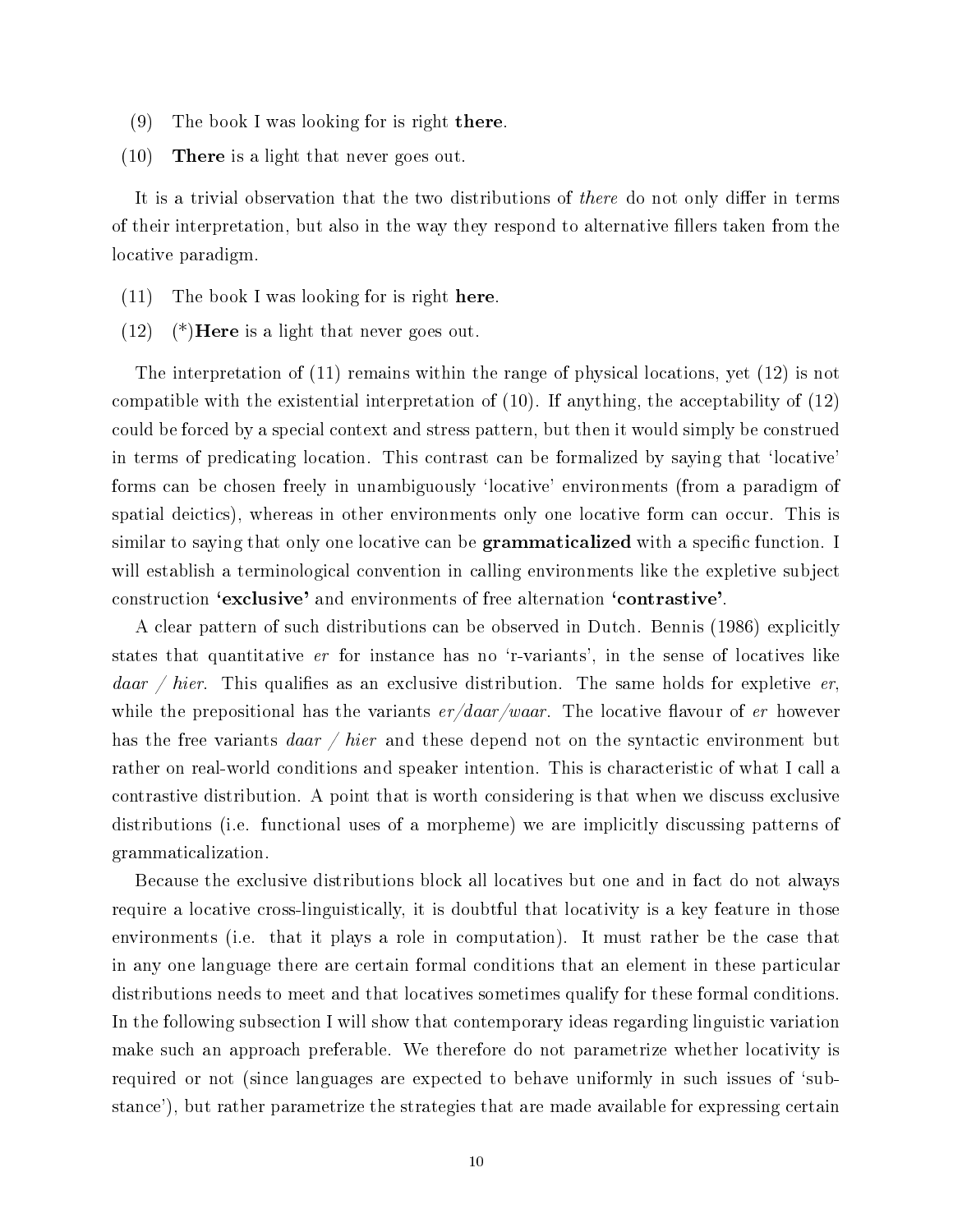functions and explain how they target locatives precisely.

Finally, it must be noted that there seems to be an implicative relation between the occurrence of several exclusive distributions in one language for a particular morphological element. More details and an interpretation of this pattern will be given in Section 6.1.

#### 2.2 Linguistic variation in the Lexicon

This subsection will establish a technical and conceptual framework for dealing with linguistic variation, which I show to be critical in dealing with the distribution of locative morphology. I intend to set the present study in a framework that assumes a principled (rather than case-by-case) approach to linguistic variation. The general stance on variation I subscribe to is that Syntax is uniform across languages (both operations, like Merge, and the building blocks that are operated on, like the cartographic component under some analyses) and that it is in the Lexicon that variation emerges. Parametrization thus amounts to specifying what features are associated with the words of a language. This is the general approach argued for in contemporary linguistics, at least since Chomsky's Minimalist Program (1995). The dawn of modern studies of linguistic variation can be identified in the Principles and Parameters (P&P) model of the 1980s, though this model accepted parameters in the sense of languagewide statements. Narrowing the domain of parametrization to lexical specifications seems to be a theoretical improvement.

In the Saussurean tradition it is assumed that there is no way of predicting the correspondence between an auditory unit and interpretive load. On the other hand, at least intuitively, we would expect to see some correlations between several apparently different distributions of one unique sign. It is undoubtedly a theoretically interesting notion to propose that we can infer the underlying properties of linguistic structure from the different positions one sign can occupy in the collection of phrases a language can generate. Extending this methodology to as many such items and as many languages as possible should give us a solid map of linguistic structure. Thus, the effort of capturing clausal templates is re-conceptualized as an effort of identifying patterns of morphological distribution. Section 6 should be understood as a strong proposal in this direction. In what follows I discuss the guidelines for studying linguistic variation and anchoring it in the morpho-lexical domain that are formulated in Barbiers (2009), whose study corresponds to the contemporary view I hint at in the previous paragraph, re-formulated as point (c) of the following list:

- (13) Three theoretical options for variation:
	- a. Relatively free, possibly with some functional constraints (an option assumed by many typologists)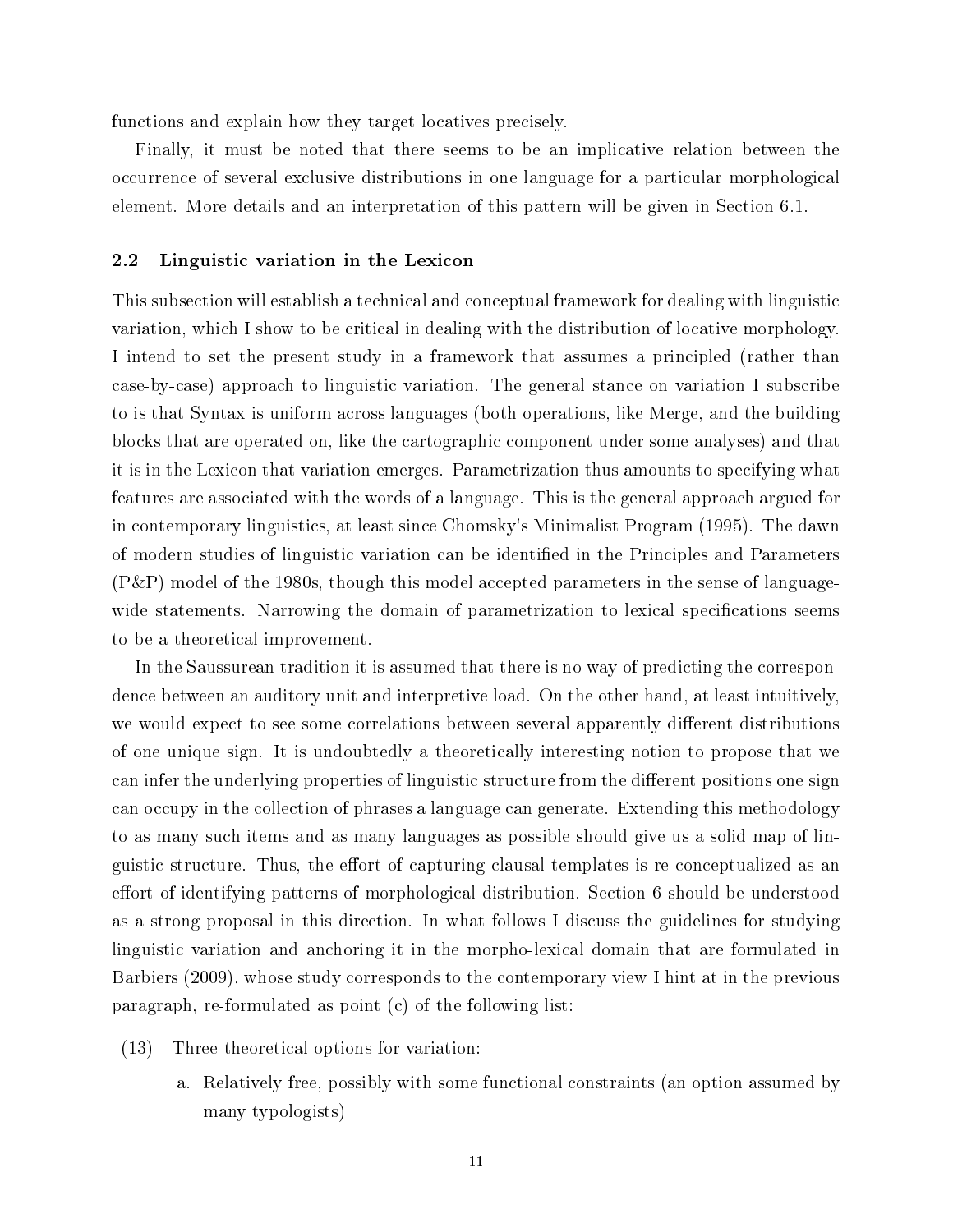- b. Constrained by some overarching innate principles (core UG, from the 50s to Minimalism, possibly implemented as  $P\&P$ ): morphological variation is relatively free (following the original Saussurean assumption)
- c. Encoded morphologically (by formal features, not auditory form, obviously, as practiced in Minimalism): patterns of morphological distribution are also constrained.

Two dimensions for the formal study of natural language are established in Barbiers (2009): the dimension of universals (or Principles) and the dimension of variation (or Parameters). Syntactic principles are viewed as universal, and an extension of this perspective is that a Universal Base Hypothesis should be adopted. This restricts the range of syntactic operations and their domain of application (i.e. a uniform cartographic component). The dimension of parametrization is formally represented as the Lexicon and as the interfaces between core syntax, the Lexicon and other modules. In other words, variation can be reduced to the morphosyntactic properties of individual items (lexical entries) in a language or dialect. This approach makes space for describing fine-grained variation at the level of dialects or even idiolects.

Syntax, on the one hand, can restrict the legitimate combinations of lexical items, according to their featural make-up. At the same time, within the range of possible constructions, not all are instantiated in every language. These can be viewed as missing entries. At the interfaces, optionality can arise, i.e. when two configurations respect syntax and the range of available lexical entries, speakers are free to choose (this is argued to happen at the PF interface).

The core idea is that the locus of linguistic variation is the Lexicon (with a possible extension to processes of selection and competition that target lexical entries). There are however limits to how variation can manifest itself. That is, there are possible ranges of formal associations for a certain lexical entry within a linguistic system, as dictated by overarching properties of lexical organization and syntactic computation. It is precisely this idea that I attempt to explore in connection with the functions of locative words: how can a locative be used intra- and inter-linguistically? Is there an emerging pattern? And if so, what principles are responsible for such patterns? Naturally, I also assume that an explanation should be formalized at the level of the representation of such words, and not as language-level statements.

Finally, I need to draw the reader's attention to some empirical facts that have already featured in my introduction and that suggest that we should not conceptualize variation in terms of the larger syntax of the language, but rather in terms of more subtle differences in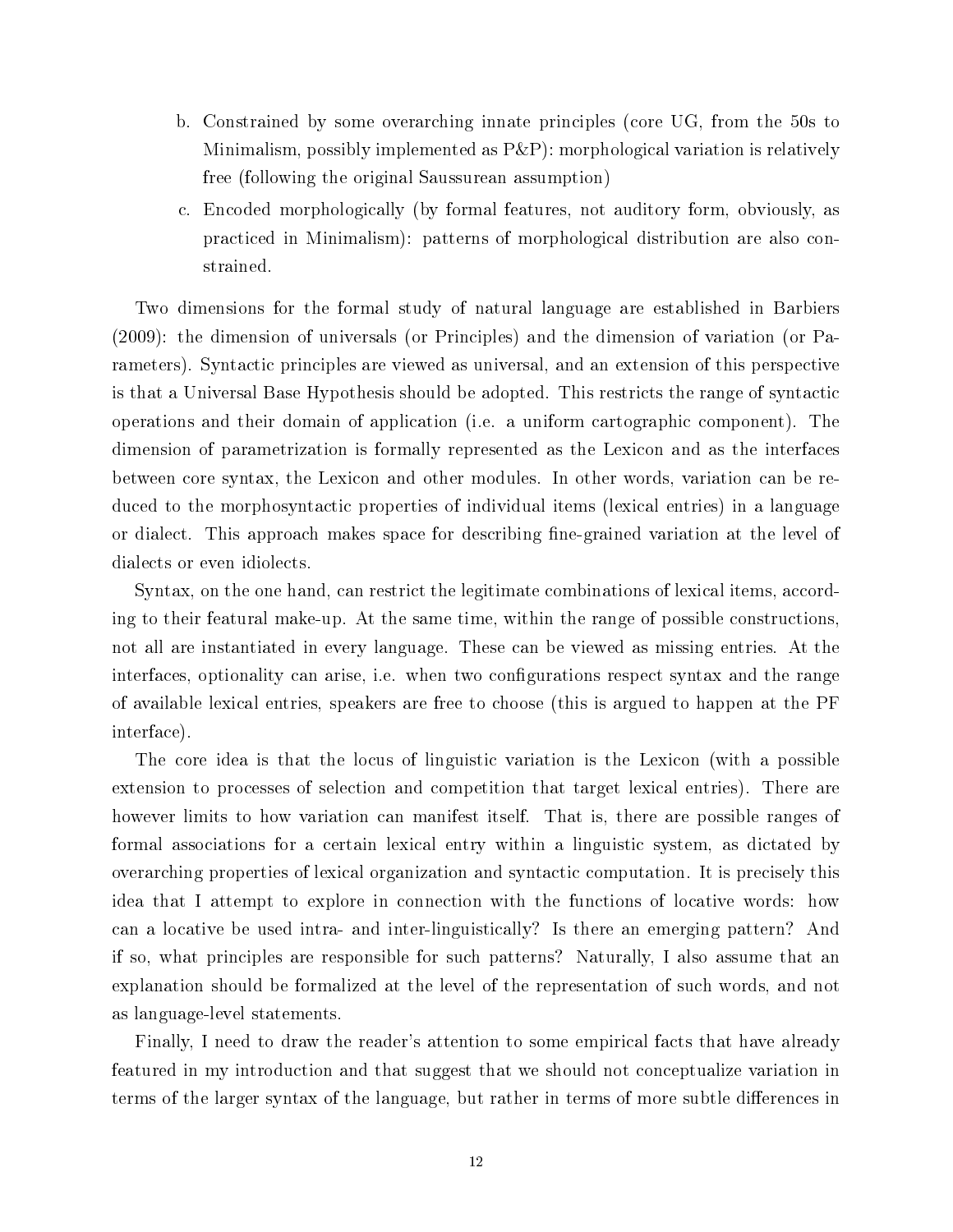the use of some forms. Smith Island English for instance is not a  $V2$  or V-final language but its morphological choice of an expletive subject differs from the standard one, as illustrated in (7). Therefore, the two varieties do not seem to differ in terms of their clausal organization (available positions and patterns of attraction) but nevertheless one uses a locative as an expletive subject. Belfast English on the other hand accepts syntactic deviations from the standard (like transitive expletive constructions) but uses the same expletive as Standard English.

#### 2.3 Formalizing polysemy

The flat Saussurean perspective allows two interpretations of locatives with exclusive distributions - either the same sign is associated to different meanings (formally translated as: different lexical entries with different properties) or somehow all of the exclusive distributions discussed are the same in terms of some unique property that constitutes the relevant and unique 'meaning' of the locative morpheme. Establishing the correct representation for such words is crucial at the present state of linguistic research, since, as argued above, even patterns of syntactic variation are being progressively reduced to lexical specifications. How the Lexicon organizes certain forms, such as poly-functional ones, is thus a key issue.

The first option that we have for describing words with multiple distributions is to appeal to the concept of homophony, i.e. a phonological coincidence with no semantic underpinning. In natural language it is quite a common situation for words to have several unrelated(!) meanings. Consider:

- (14) A rose smells just as sweet by any other name.
- (15) I rose up one morning.

Clearly, the examples above illustrate two completely different meanings that share a morphological form. But is this how we expect to analyze all such cases of form-meaning mappings? In fact, there is also a robust class of examples that suggest a certain degree of relatedness between the possible meanings of a word. Consider, then:

- $(16)$  I used to have a pet **rabbit**.
- (17) Do you eat rabbit?

That such examples illustrate different meanings is not a pre-theoretical given. One can assume instead that *rabbit* in this case stands for a concept of 'rabbithood' that can be plugged into different contexts. This argument hinges on a question of **granularity**: at the level of natural language, is the distinction between [rabbit.animal] and [rabbit.food] a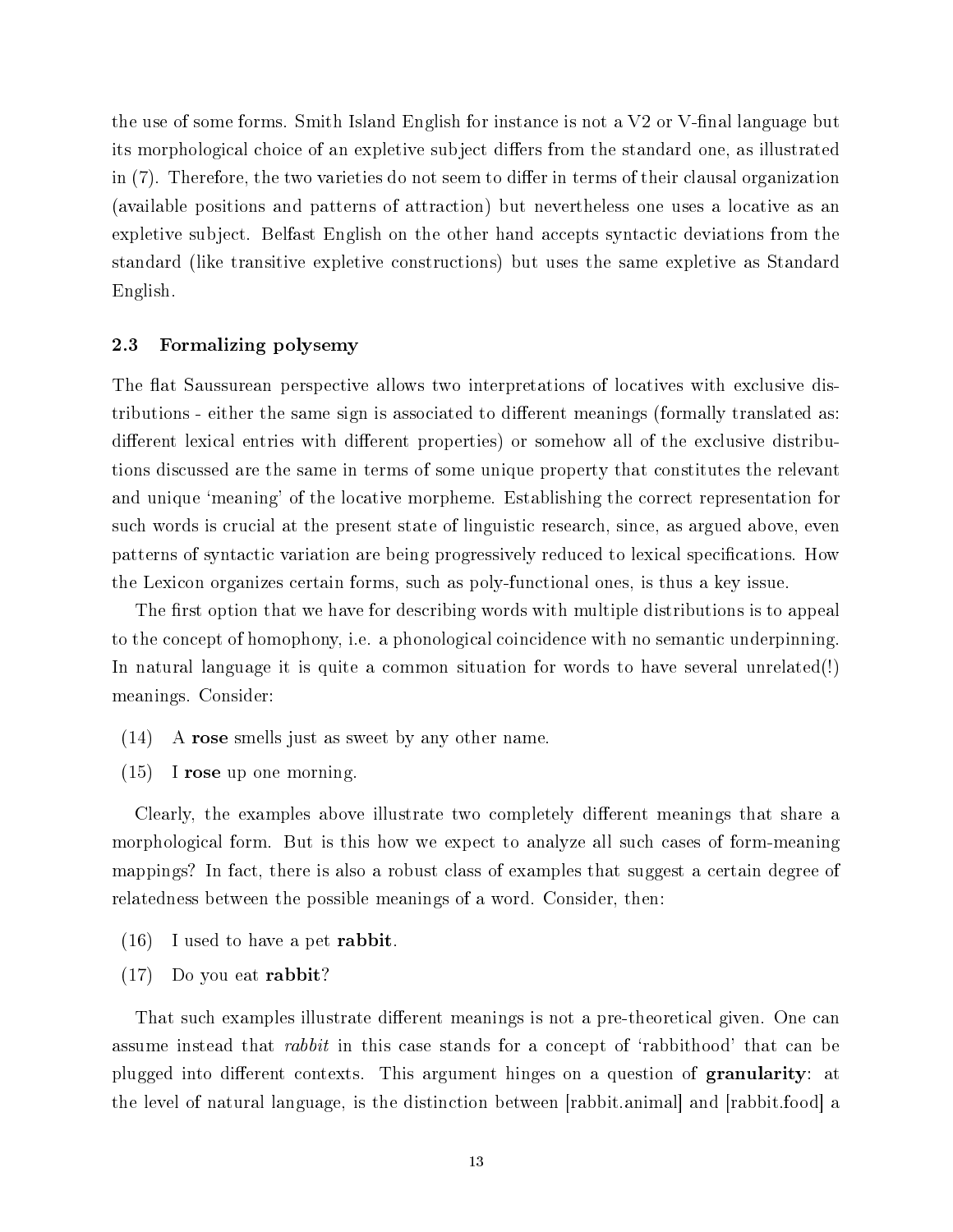relevant one? Since in this and other similar cases (like  $\hat{u}$  atural language does not mark such a distinction in morphology, one could be tempted to reply negatively to the previous question. This would however be misguided, because in still other cases, the distinction between an animal and its edible flesh is marked in morphology:

- (18) I used to have a pet  $\text{pig}$ /\*pork.
- (19) Do you eat pork/\*pig?

Natural language is therefore sensitive to this level of semantic granularity, yet it remains optional for the distinction to be expressed morphologically. Not all meanings that can be contrasted in language are contrasted. This is a design feature (at least at the descriptive level) that should be kept in mind throughout this paper and when approaching linguistic topics in general.

Such examples also seem to be systematic and productive: some words behave like *rabbit*, others like  $pi/port$ , and any new animal name could be assigned to one of the two classes. On the other hand, there is no systematicity behind the two uses of rose in the examples illustrating homophony - one would be hard-pressed to find another flower name that is also an inflected verb form, and the example is impossible to reduce to a productive template.

In short, this state of affairs partly motivates the traditional opposition between homophony and polysemy. With this opposition in mind we can proceed to ask the following question about the pair of examples in (1) and (2):

- $(20)$  a. Is there a productive pattern that captures the two uses of *there* or are we dealing with an accident? This question can itself be decomposed into the following two:
	- b. Is the contrast between the uses of there in (1) and (2) relevant at the level of semantic granularity natural language is sensitive to?
	- c. If this contrast is relevant, can the two uses be translated into a productive template?

It will be obvious by this point that I am taking the idea of polysemy and homophony from the lexical domain (comprising words such as rabbit, pig etc.) and superimposing it on the functional domain (which is assumed to consist of words such as there). I will argue that this can be a fruitful way of reasoning about language and in particular about functional items.

In the domain of lexical polysemy, an approach that stands out is that of Pustejovsky (1995). By and large, his endeavor starts from observing productive templates such as the one I discuss for [animal - meat] and arguing that words are represented by a semantic grid that derives all of their possible uses by means of a limited set of operations. Note that this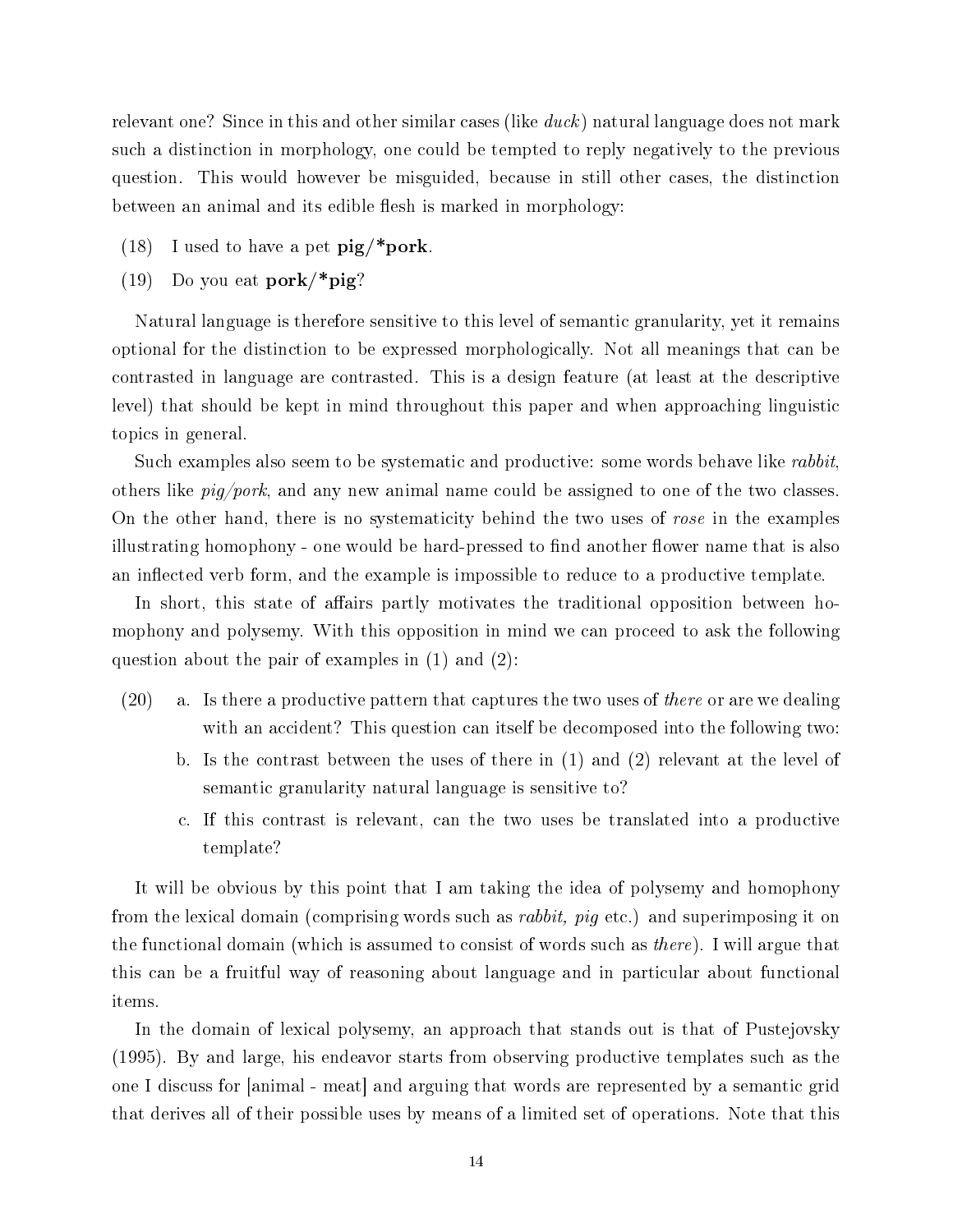level of representation is expected to hold for the conceptual domain. For the domain of functional words and their syntactic properties, there is no real consensus about a system of representation that can robustly derive the uses of one word or morpheme. Even the notion that there are such different uses for one functor is rarely argued for explicitly.

In syntactic literature, most research on apparent polysemy has been conducted with regard to verbs, especially those that seem to accept different argument structures. From Hale and Keyser (1993) to Reinhart and Siloni (2005) there have been many models that try to establish the representation of verbs and how their properties can be altered. I will not go into these proposals in detail. It suffices to say that the general topic of words with several functional identities has been under-explored in syntactic research and that the current paper is partly an attempt to cast some additional light on it. Locatives in particular have not enjoyed the preferential status of verbs, although, as I will show, their behavior is at least as strikingly diverse.

At this point, three options can be outlined for the status of there in the pair of examples I started from:

- (21) a. It might be one atomic element in what the syntactico-semantic system of language is concerned. I have already suggested that since other languages split the two roles (formally, locative adverb and expletive subject) in morphology, language is in fact sensitive to the contrast, hence does not treat both occurrences of there as the occurrence of the same object. This is therefore the least likely option, though I will hint to some syntactic analyses that seem to follow this assumption. However, I will argue that such analyses are usually not adequate for a number of reasons.
	- b. It could also be the case that the two occurrences of *there* are **unrelated entries** in the mental Lexicon of a speaker. This is by no means an impossible state of affairs, since at least for lexical items homophony is easily observable. It would be interesting to establish whether homophony actually characterizes some or all functional items with many uses. For syntactic analysis, this is the least involved but also least rewarding option since, on the one hand, no relation needs to be established between the two contexts of use, allowing for completely different theoretical treatments, but on the other hand there are data which suggest a systematicity which is incompatible with the accidental nature of homophony.
	- c. The third option is composite between the first two and can arguably overcome the problems that they pose: the two occurrences of there in (1) and (2) (and other similar cases), can be traced down to a decomposable element, which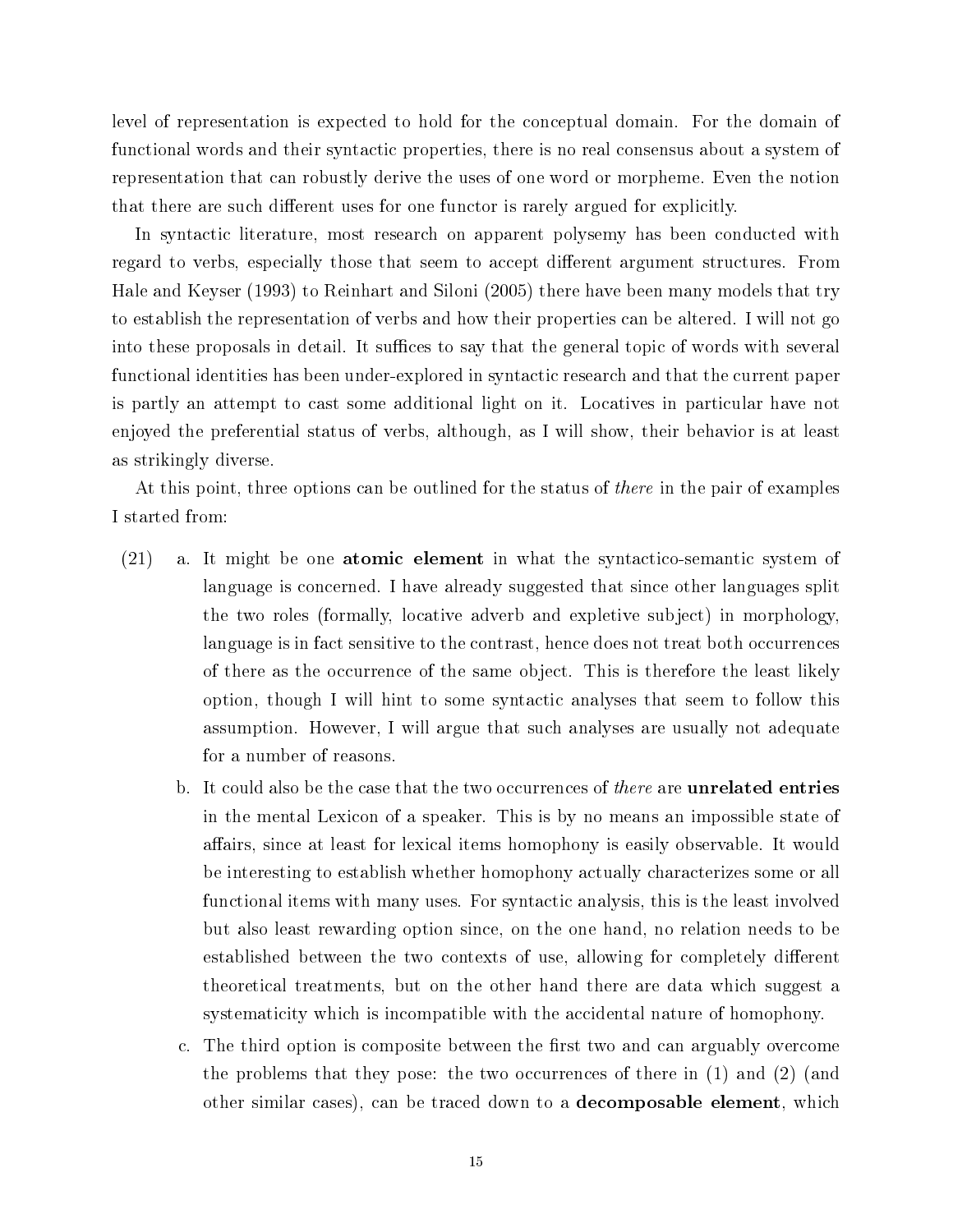corresponds to one finely structured entry in the mental Lexicon. This is reminiscent of Pustejovky's (1995) treatment of lexical polysemy, who attempts to derive all meanings of polysemous words from an underlying semantic representation tracking basic properties of those words. In Section 6, I will suggest a way of doing this for functional words.

With regard to terminology, the observations above prompt me to refrain from using the term polysemy, since it partly entails the conceptual domain rather than the grammatical. Formalizing polysemy can be done successfully in Pustejovky's model, but I do not expect it to be trivially applicable to the functional (grammatical) domain. <sup>3</sup> On the other hand, generative syntacticians tend to treat the class of functional items I deal with as homophones, at least implicitly. I argue, however, that more theoretical gains would be drawn from exploring the possibility that these items hint to a formal pattern awaiting to be uncovered. In this sense, they are closer to polysemic items and I adopt the label **'poly-functional'**.

If we are to check for hints of polysemic behavior in functional items (i.e. grammatical distributions) we will then expect to highlight the formal sensitivity of language to their different environments (recall the issue of granularity) and to observe some productive patterns (i.e. correlated distributions) intra- or inter-linguistically. I will show that these are in fact conspicuous properties of the different distributions of locatives.

#### 2.4 Hypotheses on 'locativity' in syntax and the Lexicon

Locatives are a particular class of words that engenders questions about linguistic variation (i.e. when in apparently the same construction different languages use a locative and a non-locative) and also about functional polysemy (i.e. when a locative has several grammatical distributions). We have seen that syntactic variation is taken to stem from variation in the Lexicon (Section 2.2) and that functional words with multiple distributions pose a problem of representation in the Lexicon (Section 2.3). Consequently, it is natural to ask how locatives should be represented in the Lexicon, and also, how exactly they contribute to the syntactico-semantic computation of constructions they participate in. The status of the core interpretive property of locatives (the spatial dimension) in syntactic computation is an extremely sensitive point. Therefore, my paper is an attempt in the direction of answering the following questions:

(22) What is the status of poly-functional items in the Lexicon of a natural language in terms of representation and compositional contribution at insertion? More impor-

 $3$ To be sure, there are interactions between conceptual specifications and patterns of distribution (in the sense of 'selection'), but I will not be concerning myself with this 'interface' in the present paper.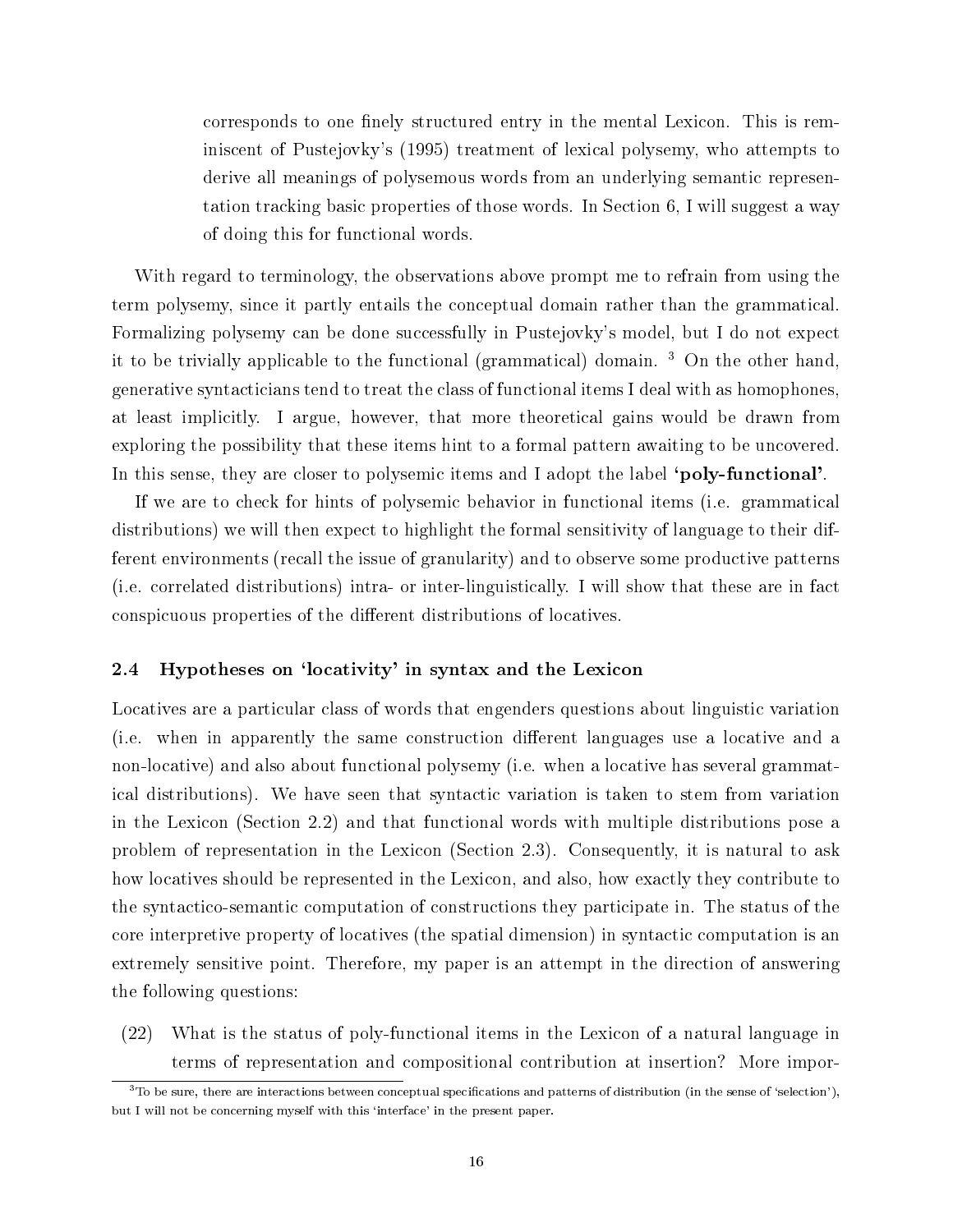tantly, can we identify a design feature that is responsible for this type of organization in natural language?

(23) Does a [+locative] feature participate in the computation of locative elements irrespective of the role these elements play in different syntactic environments? And in fact what are the relevant features of such entries (recall the issue of granularity).

At least for a specific locative word, similar concerns have been explicitly expressed in previous literature. Hans Bennis makes the following observation:

"The analysis of  $er$  as an adverbial pronoun is in fact the traditional view, as put forth in the Bech's (1952) article `Ueber das niederlandische Adverbialpronomen  $er$ . This analysis differs from most, if not all, recent analyses of  $er$ . These generally take the different syntactic functions of  $er$  as an indication or motivation for the existence of several distinct pronouns which may vary in their categorial status and inherent syntactic properties. A different view in a completely different framework is expressed in Kirsner (1979). Basing his account on the conception that one form should correspond to one function/meaning, he argues in favour of a unificatory analysis of er that is based on the idea that the meaning of er is constant and can be described as presentational. I agree with Kirsner that an optimal theory of er should relate all occurrences of er. I do not agree with him that such a unificatory approach should necessarily be based on a particular meaning of er that is present in all specific instances. It can be argued that  $er$  possesses inherent properties which allow  $er$  to appear in a variety of syntactic constructions. Differences between distinct occurrences of er should then be considered to follow from the distinct syntactic relations and not from the appearance of different pronouns which happen to have the same surface realization." (Bennis 1986:  $171-172$ )

Then, there are two dimensions in the analysis of items such as er:

- (24) The dimension of identity: how many lexical entries correspond to the morpheme?
- (25) The dimension of formal properties: what is their categorial status and how does it fit into different environments?

I propose two hypotheses that can be explored Both assume that the different uses of locatives should not be explained in terms of how some unique feature (say,  $[+L]$ ) satisfies multiple environments. Otherwise, parametrization would become problematic. The stronger hypothesis of the two however, also makes the claim that these different uses, although not related by one key property, entertain some kind of relationship that accounts for the range of scalar patterns observed.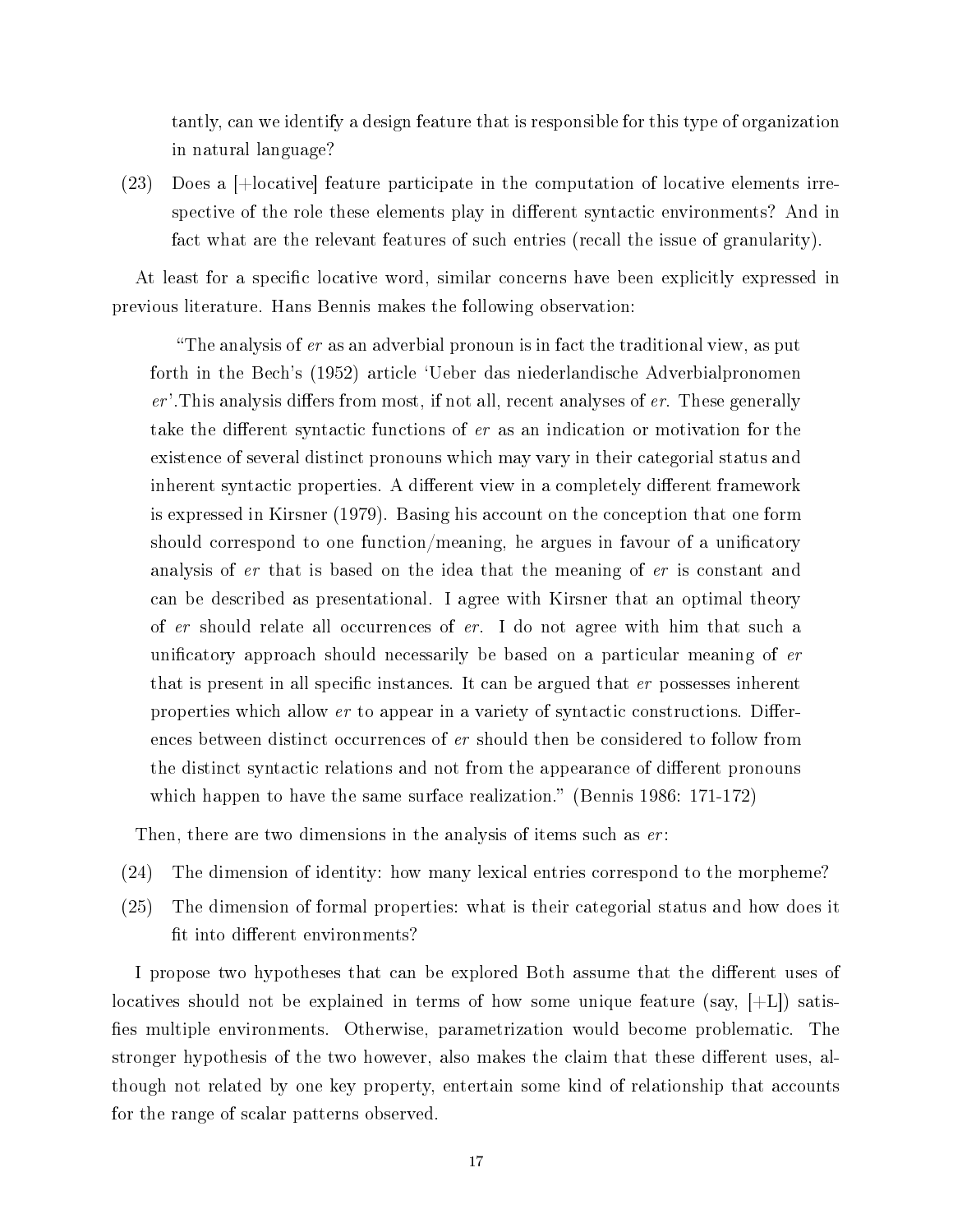- (26) Weak hypothesis: it is not some feature  $[+L]$  that satisfies each environment where locatives appear. In each case (on a construction-by-construction basis) some other formal property satisfies the environment and the locative word is somehow the 'host' of this relevant property. There is no relation however between the features involved in the different environments.
- (27) Strong hypothesis: the same assumption holds as above, but there is some implicational relation between the environments discussed, which can be expressed as a scale that derives from some principle of linguistic organization.<sup>4</sup>

<sup>&</sup>lt;sup>4</sup>This scale is hard-wired in UG. It is possibly a relevant design feature of human language, with some specific effects on the nature of processing, in acquisition and production.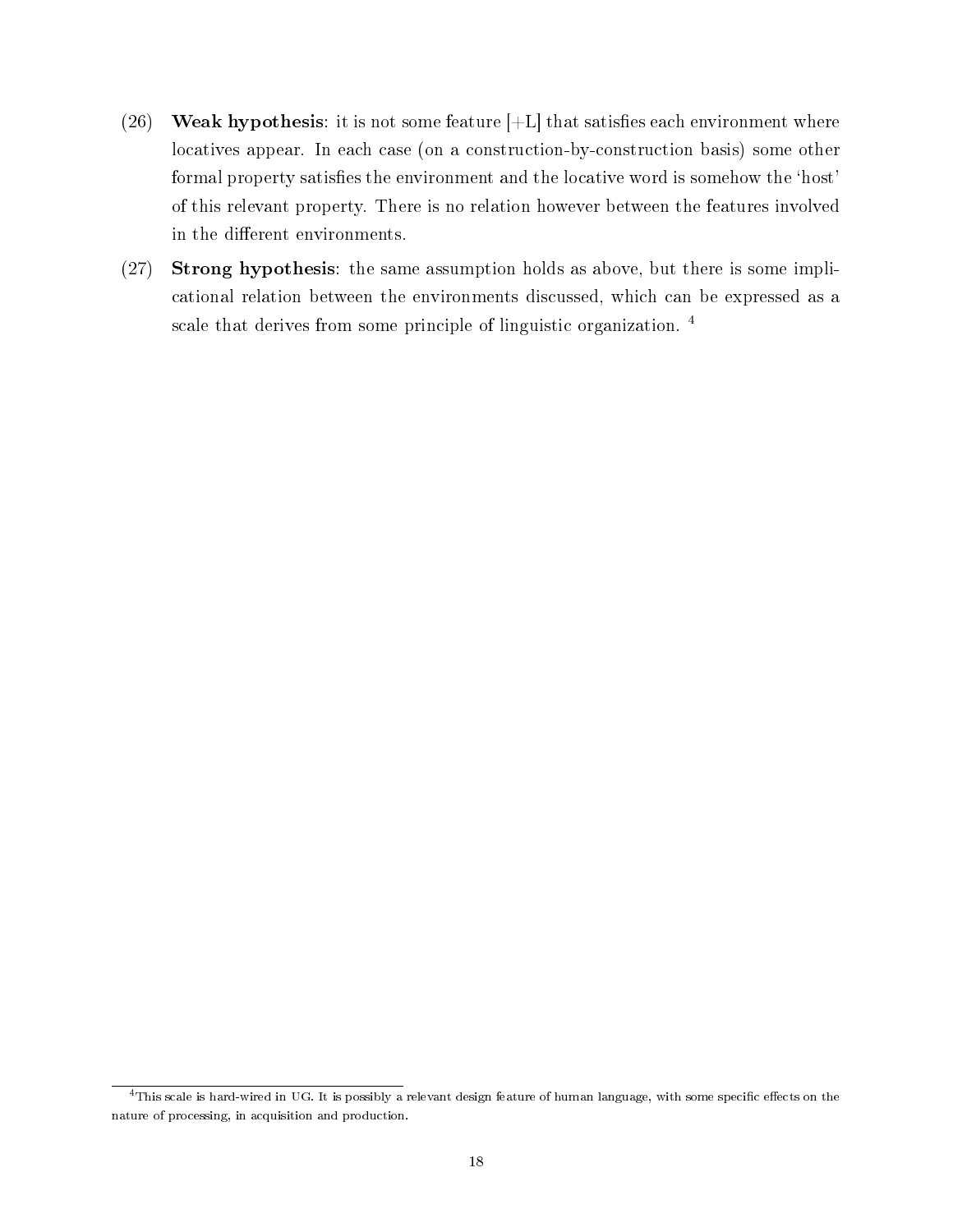## 3 Expletive subjects

The present section discusses one of the more salient distributions of locative elements - the expletive subject construction. First of all, I will present the key facts about expletives and the sentences where they surface, as discussed in the literature. For my present purpose, the central fact is the morphological split between languages which use a `locative' expletive and languages which use a (3rd person) pronominal element instead. What I will attempt to do is formulate a model in which this morphological split can be parametrized in a way that is not anachronistic with other developments in generative linguistics. In order to derive this model, I will draw on contemporary ideas regarding linguistic variation (as presented for instance in Barbiers 2009). In the following section I will refer to some observations concerning the prototypical subject position and its interpretive effect and establish a model of variation by competition, where the properties of locative entries in the Lexicon make them the optimal fillers of the subject position, compared to 3rd person pronominals and other forms. The model will be extended to capture locative morphology in other clauseinitial elements as well. This will be achieved without making use of parameters in the sense of language-specific statements and without forcing 'locativity' as a formal feature into the syntactico-semantic computation.

#### 3.1 Describing expletives

Expletive subjects are a pan-Germanic phenomenon that varies along certain axes. On the one hand, there is the issue of variation in terms of the expletive element itself: what kind of morphology each language uses and where this element surfaces. In some cases the expletive can or must be dropped, while in others, one expletive form is replaced by another. On the other hand, the presence of expletives can also be discussed in terms of 'non-local' effects, like agreement patterns and the properties of co-occurring arguments or verb types. All of these domains allow for variation across the Germanic languages. For a standard reference I will point the reader to Vikner (1995), while a well-managed overview is available in Van Craenenbroeck (2011). The discussion that follows builds extensively on the organization of the latter.

First of all, we need to identify expletive constructions as those constructions where a lexical subject does not occupy the prototypical position and a non-thematic element is plugged in instead. Initially, this seems to largely correlate with the kinds of verbs used in a sentence. Verbs of existence usually go with expletive constructions, and this type of sentence is usually called an existential sentence. Existentials seem to be a core domain for the presence of expletives, and easily illustrated in English (see (28a) below). At the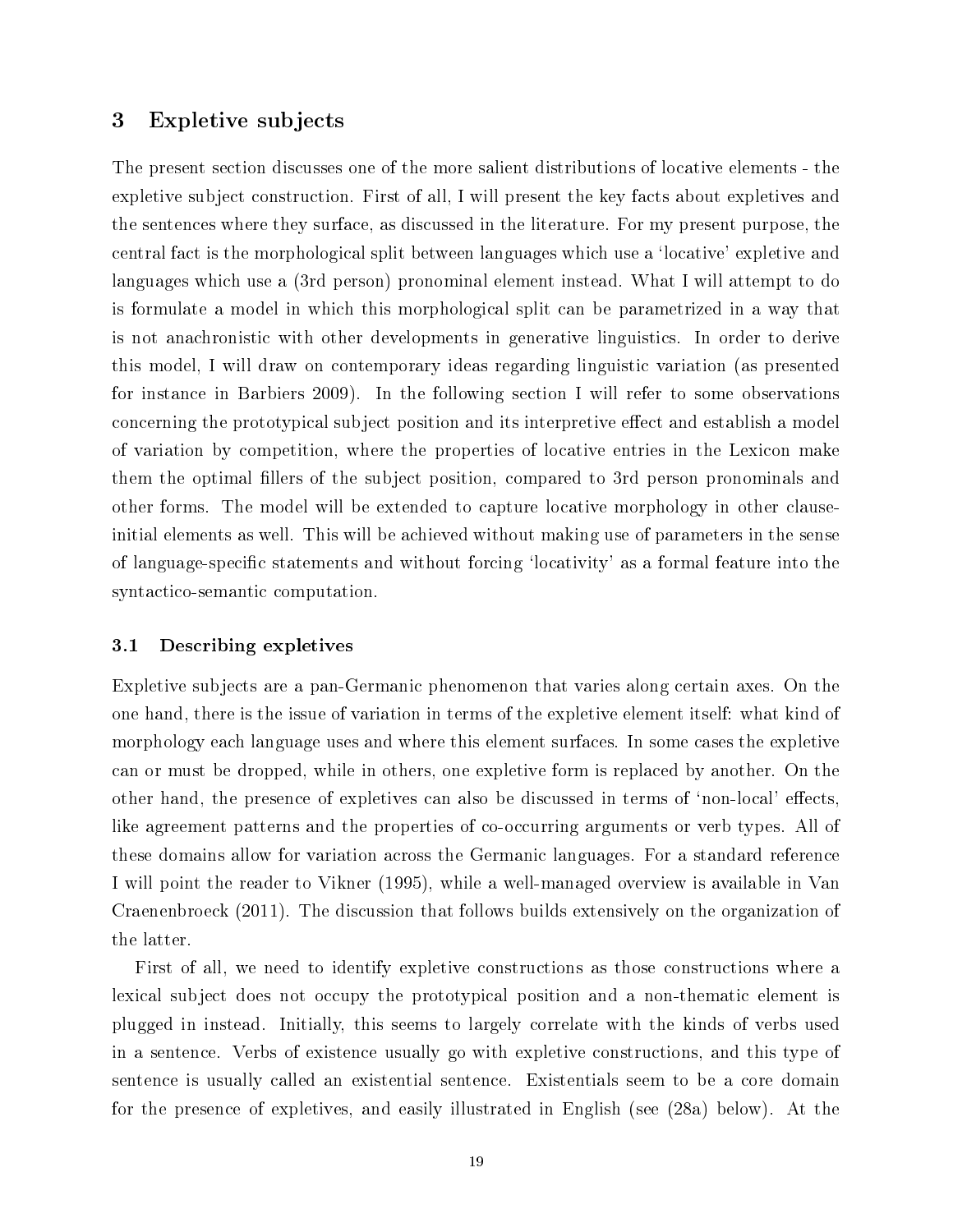same time, impersonal verbs (those which lack an identifiable subject) also require the use of an expletive, and even though they are not present in English, most Germanic languages exhibit the impersonal verb and expletive construction (see the Danish and Dutch examples, below). The widest range of constructions that allow the use of an expletive is signaled by transitive verbs occurring in sentences fronted by an expletive. Dutch, German and Icelandic prototypically exhibit this behavior, but not English or Mainland Scandinavian languages. The following examples illustrate this domain of incremental possibilities:

- (28) a. There are many linguists who puzzle over such contrasts.
	- b. \* There may no smoking / was soccer played.
	- c. \* There read a book many men.
- (29) Der ma ikke ryges. (Danish; Svenonius, 2002:5) there may not be.smoked

Smoking is not allowed.

- (30) a. (Fred denkt dat) er Fred thinks that two cows in twee koeien in de the garden are tuin zijn. (Dutch; Reuland, 1988) (Fred thinks that) there are two cows in the garden.
	- b. Er there is wordt gevoetbald. soccer.(play)ed (Dutch; Bennis, 1986) Soccer is being played.
	- c. (Fred zag Fred thinks that there many men dat) er veel mensen een boek lazen. (Dutch; Reuland, 1988) a book read (Fred thinks that) many men are reading a book.

An apparently more trivial difference (but nonetheless, the crux of my interest in this domain) is that between the locative and non-locative morphology of the expletive in different languages. This morphological split seems to be a striking candidate for parametrization. Whether one claims or not that the morphology has anything to say about the syntax of the construction, it remains a well-known observation that it splits the Germanic languages into two groups. Locative expletives appear in English, Dutch, Danish and Frisian, whereas nonlocative (3rd person) expletives appear in German, Swedish, Norwegian, Icelandic, Faroese and Yiddish. Dialects of the languages can differ in this respect, and sometimes one language uses both types of morphology in different contexts, as will be shown. Consider the following illustrations, taken from Van Craenebroeck  $(2011)^5$ :

 $5$ The original examples appear in Vikner (1995).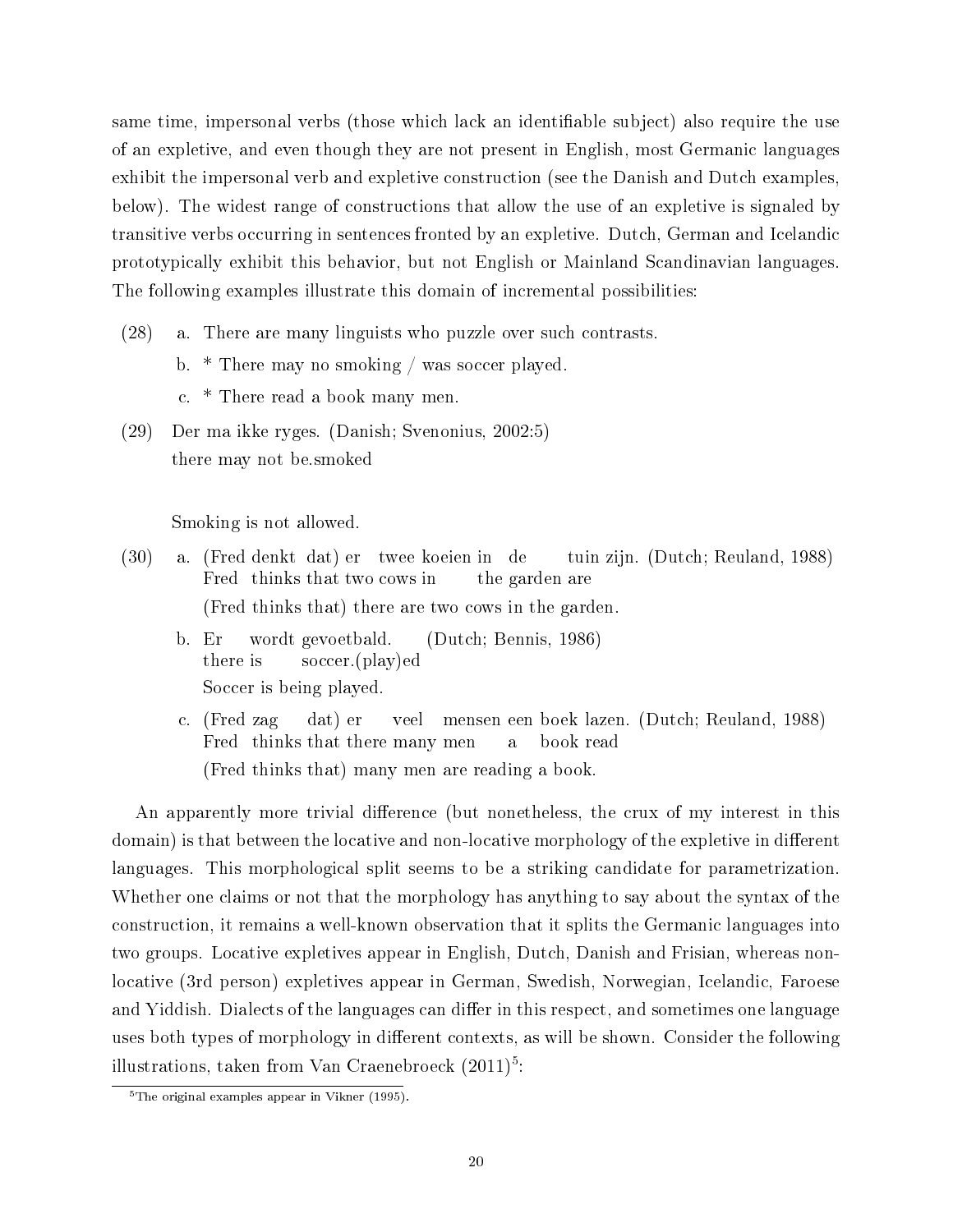- $(31)$  a. **There** arrived three men. (English)
	- b. Er there is a is een jongen gekomen. (Dutch) boy come A boy has come.
	- c. Der er kommet en dreng. (Danish) there is come a boy A boy has come.
- (32) a. Det har kommit en pojke. (Swedish) it has come a boy A boy has come.
	- b. Es ist ein Junge gekommen. (German) it is a boy come A boy has come.
	- c. **Það** hefur komið strákur. (Icelandic) it has come a.boy A boy has come.

Another important dimension along which expletive constructions vary from language to language is the distribution of the expletive in terms of the structural position it occupies. In Mainland Scandinavian languages and English, it is clear that the expletive always needs to surface in specific kinds of clauses, regardless of phenomena such as inversion, etc. Dutch behaves the same in principle, but there are certain contexts where the expletive seems to be at least optional. In Icelandic and German though, the expletive is not compatible with inversion, while only in German is it also blocked by embedding. In this sense, German is at one end of the scale, with Dutch at the other, although in what concerns other phenomena, such as the range of verbal constructions, they pattern the same. In the middle of the scale, there are the issue of optionality and the issue of different expletives targeting different environments. Consider the following examples, taken from Van Craenebroeck (2011:2-3), with the exception of the Icelandic ones which can additionally be traced back to Thráinsson (2007:310,312,319):

- (33) a. Er there stands a staat een maan in de tuin. man in the garden (Dutch) There is a man standing in the garden.
	- b. **Það** eru mýs í baðkerinu. (Icelandic) it are mice in bathtub.the There are mice in the bathtub.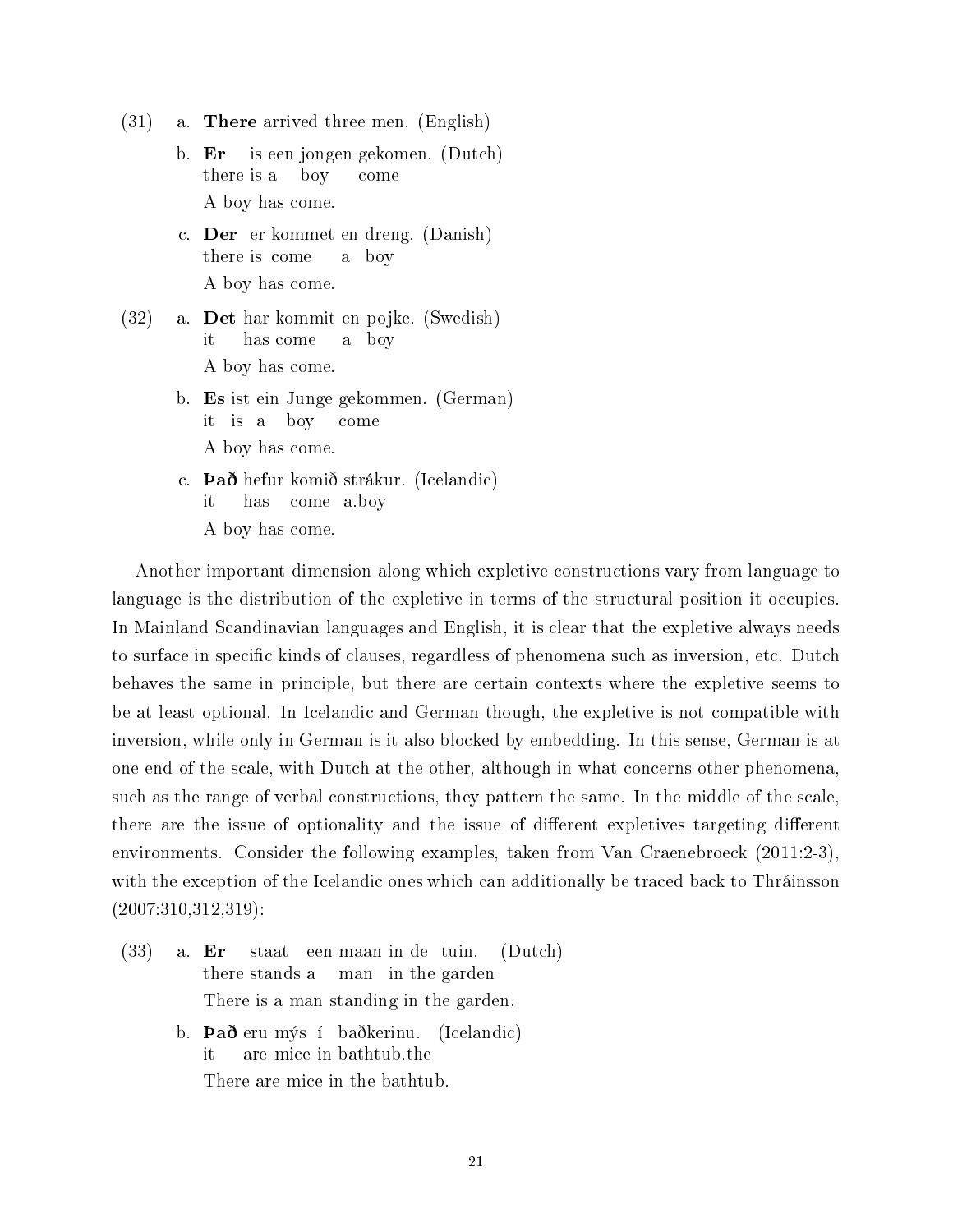c. Es ist ein Junge gekommen. (German)

it is a boy come

A boy has come.

- (34) a. ...dat er ...that there a een man in de tuin man in the garden stands staat. (Dutch) ...that a man is standing in the garden.
	- b. ...að ...that it **Það** verði ball í skólanum á will.be dance in school.the tomorrow morgun. (Icelandic) That there will be a dance in the school tomorrow.
	- c. ...das (\*es) ein Junge gekommen ist. (German) ...that it a boy come is ...that a boy has come.
- (35) a. Staat er stands there a een man in de tuin?(Dutch) man in the garden Is there a man standing in the garden?
	- b. Eru (\*Það) mýs í baðkerinu? (Icelandic) are it mice in bathtub.the Are there mice in the bathtub?
	- c. Ist (\*es) ein Junge gekommen? (German) is it a boy come Did a boy come?

Additionally, there are cases where the morphology of the expletive changes with the position it occupies. A specific case reported in the literature is that of Lapscheure Dutch (Belgium). The examples below are taken from Van Craenebroeck (2011:4-5), originally reported in Haegeman  $(1986)^6$ . In this dialect, an expletive t surfaces in main declarative clauses, while under inversion and embedding we see the locative expletive der.

Such cases are interpreted as evidence for two different kinds of expletives: CP-expletives  $(high)$  and TP-expletives (low). The first class is never locative and has the particularity of being dropped under inversion, like in German, Icelandic, Lapscheure Dutch etc. Additionally, CP-expletives do not induce agreement on the verb, although they usually appear as 3rd person singular pronominals. TP-expletives do induce agreement (forced singular), but only when they are not locative. Verbs agree with the `demoted-subject' DP whenever a CP-expletive or locative expletive appear. Empirically this results in striking differences, such as that between Standard English and Smith Island English (S.I.E.):

 $^6$ qtd. in Van Craenebroeck (2011): Haegeman, L. 1986. Er-sentences in West Flemish. Ms. Université de Genève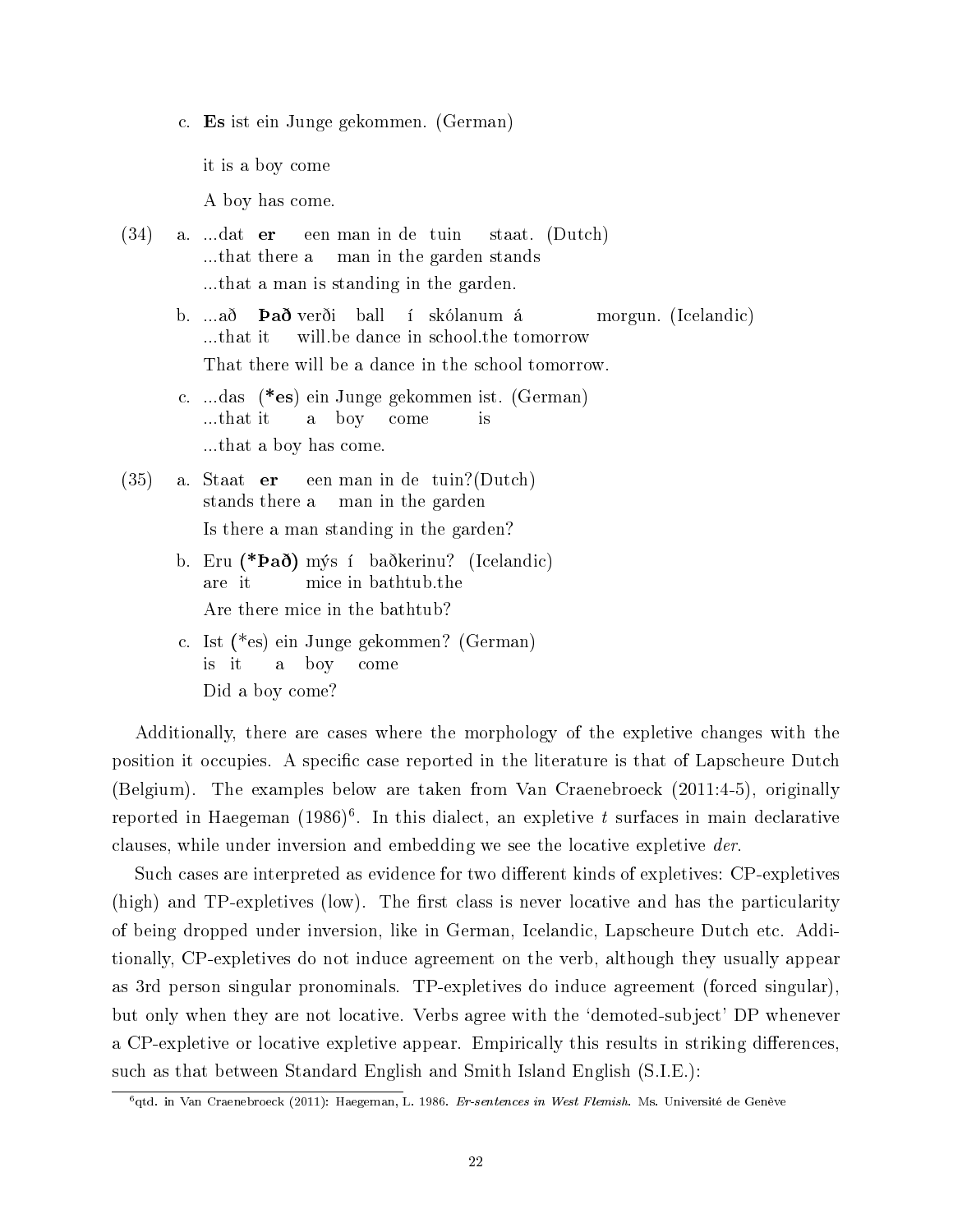- (36) En.: There ... pl ... pl-DP
- (37) S.I.E.: It ... sg ... pl-DP

There are additional correlations and interactions to be observed between these domains of variation. For instance, the type of expletive does not seem to correlate with the available verbal constructions: the Scandinavian group exhibits both types of expletives and the same range of verbs, while Dutch has the rather rare transitive expletive construction (TEC) and shares this with languages which do not have locative expletives, like Icelandic and German. Standard English shares the expletive with Belfast English, but unlike this dialect, it does not allow TECs.

A final point concerns the restrictions that are placed on the nominal associate of the expletive, the post-verbal DP. Starting with Milsark (1974), for English it was noted that, with the exception of some special pragmatic uses, definite nominals (and in fact a whole class of 'strongly quantified' nominals) cannot appear in expletive constructions. This was taken as a universal before further evidence was brought from languages such as Icelandic concerning the link between available syntactic positions and types of allowed nominals. Vangsnes (2002) for instance, shows that in Icelandic, although the deniteness restriction holds as expected in the post-verbal position, an intermediate position is also available for DPs in expletive construction, and this position allows strongly quantified nominals. There is then no direct influence of the presence of an expletive on the types of nominals allowed in a clause and doubt is cast on the idea of an expletive-associate chain.

#### 3.2 Modeling expletives

Expletive constructions have received a generous amount of attention in the literature of generative linguistics. The particular domain of English existential sentences was perhaps the first to be approached. Given this state of affairs, the expletive construction was understood to be quite a restrictive environment, with idiosyncratic properties such as a deniteness restriction on the post-verbal nominal phrase (the associate) and an affinity for certain verb classes. Milsark (1974) is a classic reference that establishes this view of expletive constructions. With subsequent research, linguistic diversity has informed a more finely articulated perspective on the topic. In The Representation of  $(In)$ Definiteness (Reuland and Ter Meulen, 1987), despite its more general concern with the level(s) at which definitenessrelated phenomena should be encoded, existentials occupy quite a central position, while the data and the approaches are clearly more diverse. This line of research however, still insists on the privileged position of the associate, and its connection to the expletive. A paradigmatic shift occurs with the exploration of expletive constructions in Germanic languages. Vikner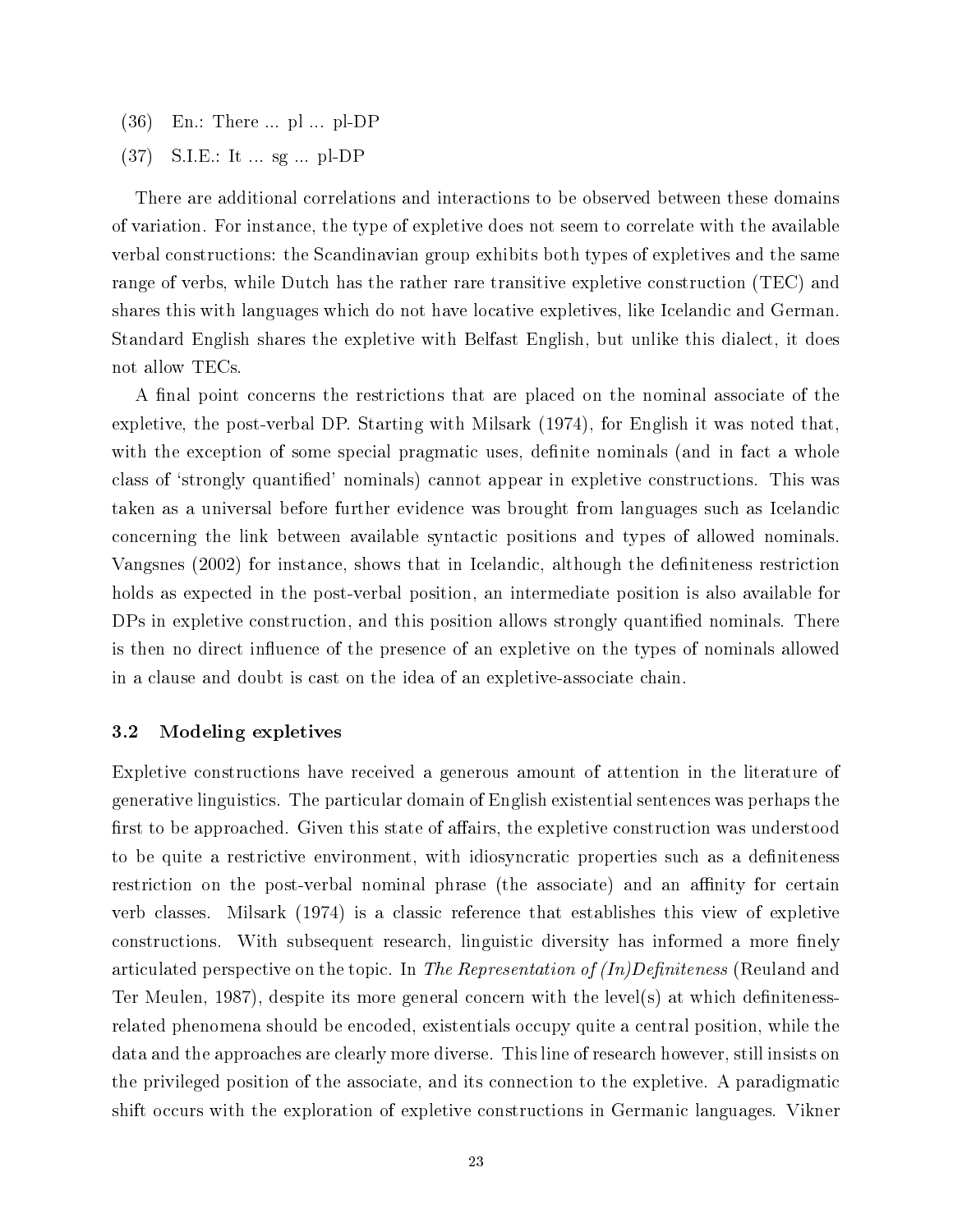(1995) is the standard reference for this empirically diverse line of research, attempting to explain the syntax of expletives by referring to the syntax of the respective languages, in particular, what positions are available for the movement of verbs and arguments. In what concerns the contribution of the expletive itself, there are largely two kinds of approaches: the expletive originates within the VP and has a connection of some sort to the nominal associate or the expletive is inserted in its observable (high) position for strictly structural reasons. Neither of these lines of research attempts to explain the morphological nature of expletives.

First of all, I need to present a brief sketch of past syntactic models with regard to the status they attribute to the expletive element. Following the dichotomy used in Hartmann  $(2008)$ , I oppose "in-core-predication" approaches to "insertion" approaches, as follows.

The first class refers to proposals in which the expletive originates within the VP, as a part of a predicational structure, such as a 'small clause' etc. In such systems, the expletive can function as a predicate (or subject of a predicate) and is assumed to make an essential contribution to the syntactico-semantic computation. To parametrize the locativity of the expletive under such a system amounts to parametrizing the articulation of argument structure and predication. Whether such a substantive notion as 'locativity' is expected to introduce cross-linguistic variation at this level is not an unproblematic question. Alternatively, one should find some other explanation for the way the dummy predicate or subject is selected morphologically and I am not aware of such attempts in the literature.

This line of research is primarily represented by Moro (1997 and earlier). He claims there is a dummy predicate occurring in a small clause (SC), along with the NP associate (the subject of this predicate). Its category is the same as an NP - just like the picture on the wall and the cause of the riot are two NPs that entertain a subject-predicate relation in a SC, in sentences such as: The cause of the riot is a picture on the wall. Hoekstra and Mulder (1990) adopt a similar approach, with the exception that the dummy predicate is considered to be a PP. This provides a link to the spatial PPs that sometimes occur in existential constructions. This could be taken as a hint towards the locativity of expletive there, but the issue of parametrization remains, like in all similar cases: how do we get expletive it? Alternatively, the expletive could be the subject of predication, either in SpecIP, as proposed by Williams (1994) (where the associate nominal is in the complement of the copula and functions as a predicate), or in SpecPredP, as proposed by Hazout (2004) (where the associate is the complement of the Pred head). Again, morphological variation in such a model is apparently unrestricted, and the empirical options, including the locative, cannot be explained in a principled way.

The second class of approaches (the "insertion" ones) at least implicitly assumes that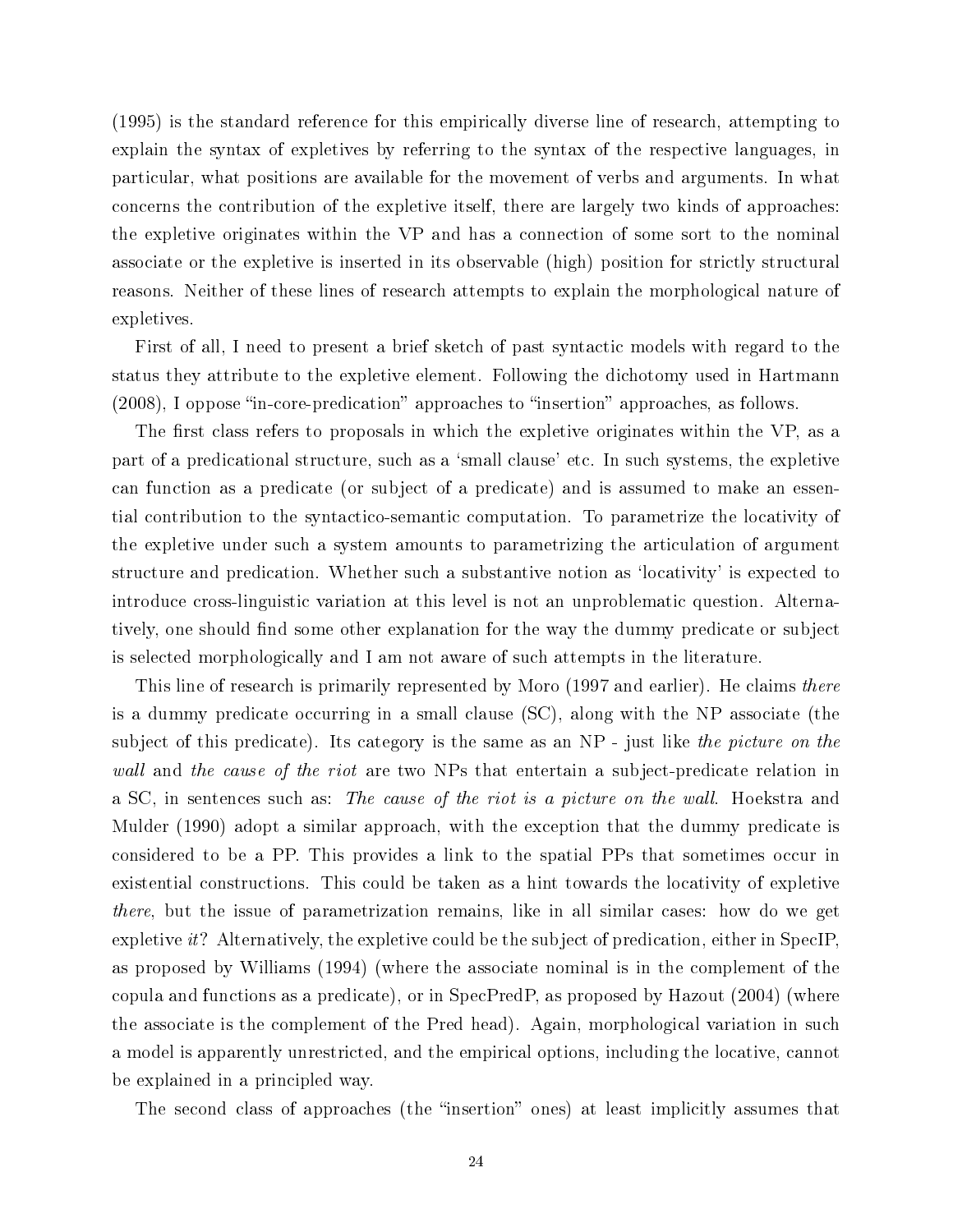expletives are true 'dummies'. Thus, it is hypothesized that the reasons behind expletive insertion are structural and that these elements are semantically light. Compared to the modicum of semantic load in-core-predication expletives would have, these are even more minimal elements, perhaps reduced to a crucial syntactic feature. They are generally assumed to be base-generated in a high syntactic position, rather than originate in some other configuration. Consequently, parametrizing the morphological choice of the structural filler is quite a daunting puzzle. Whether implemented as EPP pure and simple, or some necessity of feature checking, the structural pressure on the presence of the expletive never has something to say about its morphology. What I will do in the following section is identify a common property of elements that satisfy this structural requirement and leave the issue of parametrization to the way morpho-lexical competition is resolved. In this sense, I opt for an 'insertion' approach of a more substantive nature.

## 3.3 Parametrizing expletives

So far, I have shown that there is barely an explicit proposal in the literature that could explain the locativity of expletive subjects in certain languages. Descriptively, some correlations between the expletive type and the syntax of the language have been observed. In what concerns syntactic models, very little research has been informed by or contributed to the issue of expletive morphology. On the one hand, there are approaches that vaguely find a place for the expletive in the way they conceptualize the syntactic representation of (existential) predication. On the other hand, a competing line of research simply assumes that expletive subjects are associated with a specific formal feature, quite independently of their morphology. Such approaches go around the morphological issue. This would not be a problem if the theoretical landscape lacked a robust theory of variation, as was the case at older stages of the theory. However, as I hope to have shown, there are currently solid proposals in the direction of a formal representation of variation (namely `variation in the Lexicon', as captured in Barbiers (2009)) and adhering to such a model makes the issue of expletive morphology not only interesting but also unavoidable.

There is, then, a striking split in expletive morphology that most analyses so far ignore. A recent study by Jeroen Van Craenenbroeck (2011) attempts to also deal with this issue. The morphological split is therefore acknowledged and an attempt is made at encoding it. Van Craenenbroeck chooses to look in depth at Dutch dialectal variation regarding this issue and he adopts a proposal put forth in Ritter & Wiltschko (2009), that is assumed to explain locative forms arising in the vicinity of  $I(n\text{flection})$ , as an effect of agreement. Whether this locative kind of agreement manifests or not is supposedly fixed by a parameter. Furthermore,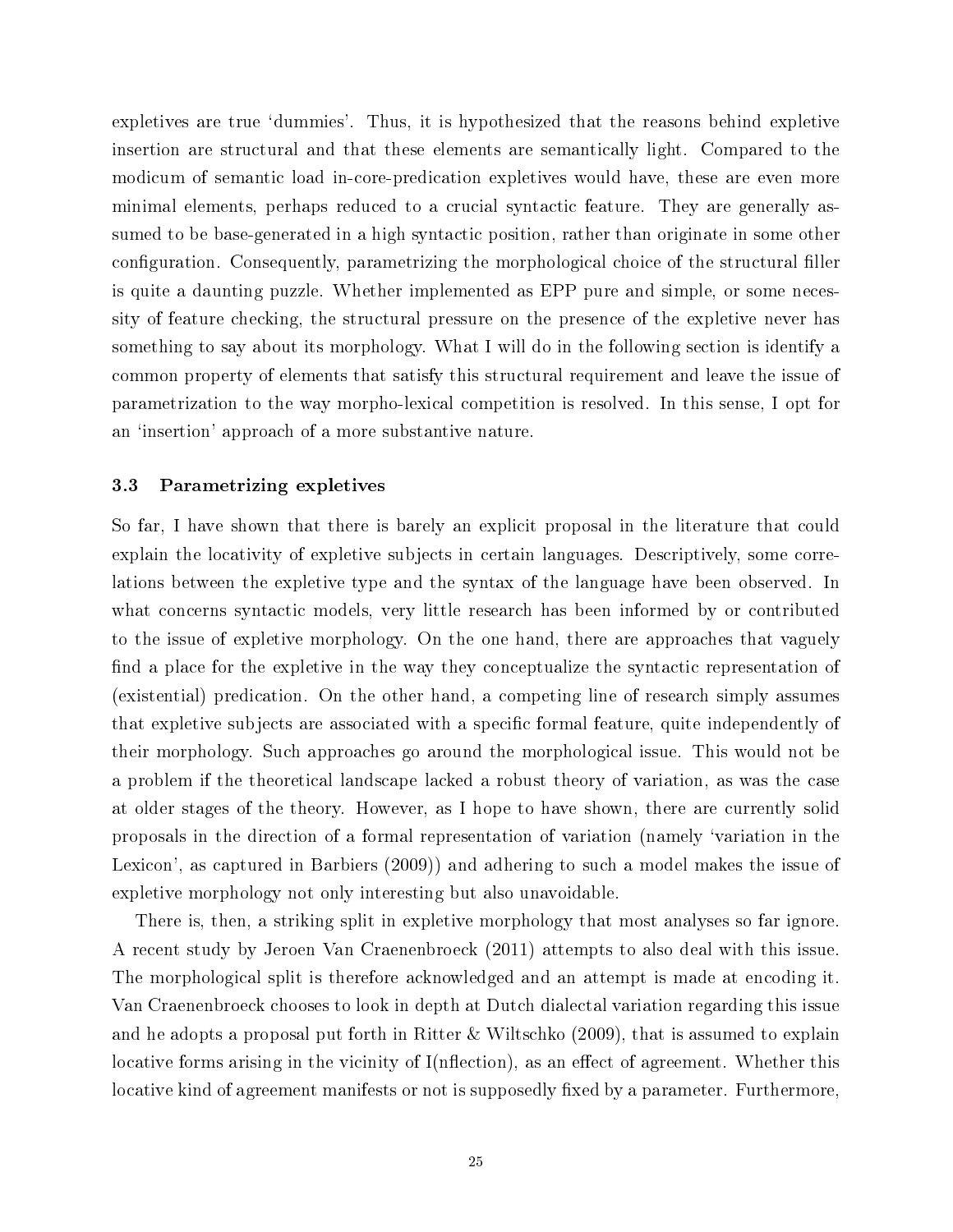Van Craenenbroeck sets his proposal in a `Viknerian' framework: he explains (expletive) phenomena by the syntactic positions and patterns of movement available in the different dialects, and he plugs in the parameter proposed by Ritter & Wiltschko as a means of getting the locative morphology. Whether this morphology manifests itself (and in what positions!) is left to the mechanics of movement, landing sites and agreement patterns.

The empirical range this analysis explains is significant. However, I take issue with one assumption that is needed to derive locative morphology in his view: Inflection  $\frac{\ }{\ }$  SpecTP has a dimension of locative features that need to agree with an expletive. The presence or extent of this dimension however needs to be parametrized, and the way this is done, I argue, is entirely stipulative and goes against certain conceptual developments in the formal study of linguistic variation.

Therefore, Van Craenebroeck needs both  $INFL_{Loc}$  and a parameter that dictates T-to-C movement. These are both problematic issues, conceptually and empirically. I will ignore the movement parameter since it does not directly influence my study of locatives and also since it is understandably a sensitive point in current syntactic research, usually approached without much explanatory ambition. It can be said however, that this is precisely the kind of parameter we expect to eliminate under a robust theory of lexically encoded variation. If we were to also adopt the  $INFL_{Loc}$  parameter, it would have to be accepted in its fully-fledged form in order to explain the morphological contrast in Mainland Scandinavian languages: agreement of the locative type can be absent, in the sense of a negative setting of the parameter. Again, this goes against the idea of lexically encoded variation, delegating parametrization to a language-level statement.

Observe then, how Mainland Scandinavian languages either make the model under scrutiny crash or require the setting of a  $INFL<sub>Loc</sub>$  parameter on different values. Normally, Swedish and Norwegian are assumed to be the same as Danish in terms of T-to-C movement and so on. They differ, however, on the morphology of the expletive. In Van Craenebroeck's system, as I understand it, the expletive is by necessity locative when inserted in the low (TP) position for agreement reasons and always non-locative when inserted in the high (CP) position, since there is no (locative-)agreement requirement on it. What is more, these `high' expletives are C-heads and generally exhibit reduced phonology. Applying this argumentation to Mainland Scandinavian languages, Danish locative der would have to be a C-head (with its locativity left unexplained), or Swedish and Norwegian det would have to surface under the pressure of locative-Agr - so where does their locativity go?

What is more, there is a conceptual imperfection in the system proposed by Ritter & Wiltschko (2009). They start from examples in Halkomelem (a Salish language), where in existential predication, the verbal particle agrees for location / deixis: it is morphologically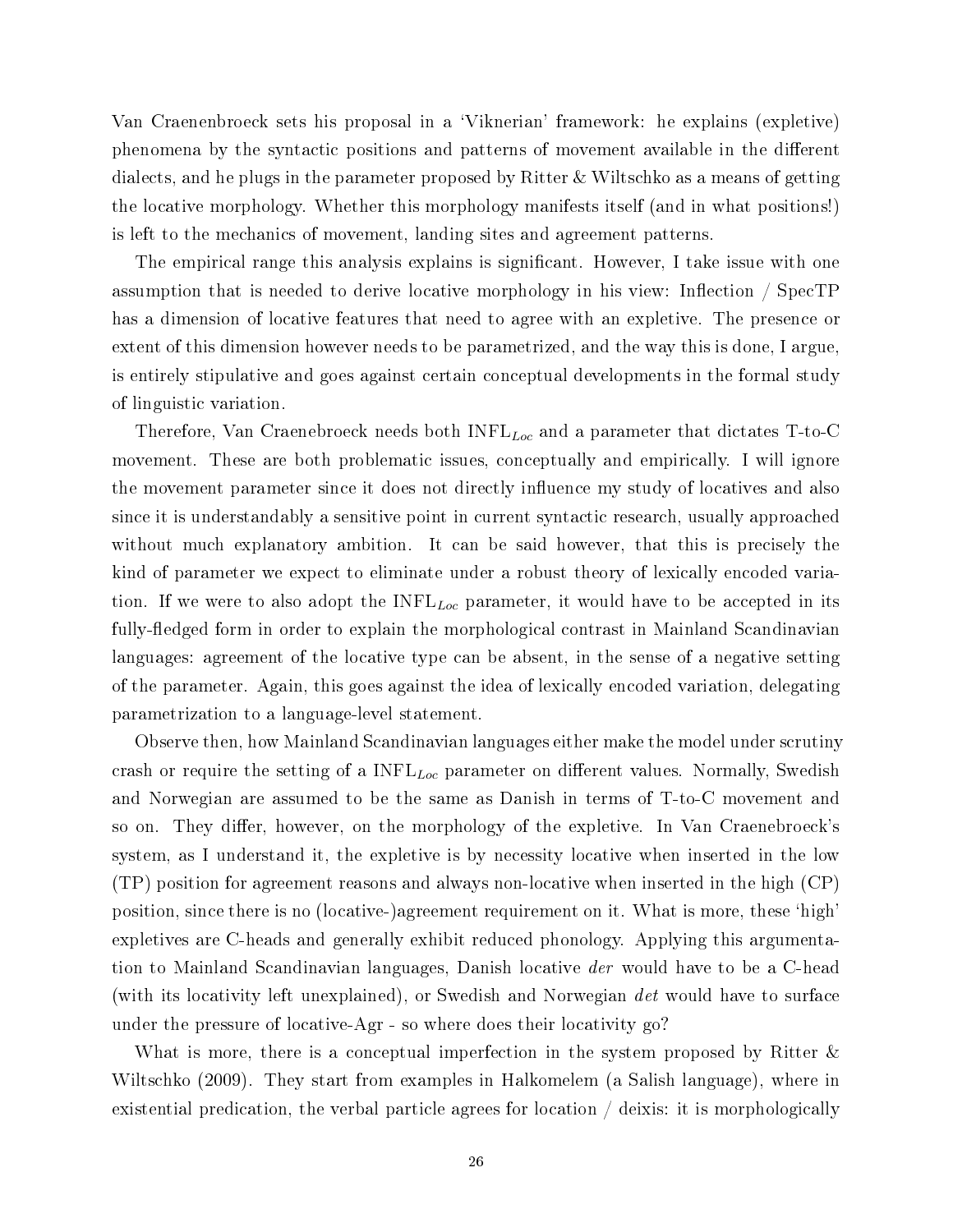marked as proximal or distal. To take the "Agreement" label of this phenomenon and apply it to (Germanic) expletives, which are either proximal or distal for a given language (as I remark about exclusive distributions in Section 2.1), seems to be a rather forced strategy.

Additionally, in Dutch and its dialects there are other uses of er. Although Van Craenenbroeck works mainly on Dutch, he does not deal with these other uses. If the selection of this morpheme as an expletive subject instead of a  $(he)t$  form depends on 'locative agreement', then how do we fit this type of agreement in the other environments where er occurs? An agreement site similar to INFL should be proposed at some other syntactic position. This strategy already becomes very stipulatory and cartographically involved. Since Van Craenenbroeck already states that object expletives cannot be locative because there is no INFL node to generate locative agreement, Dutch er in the prepositional or quantitative distribution remains a morphological puzzle. After dealing with the expletive parametrization issue in the following section, in Section 6 I move on to sketch an analysis for the other uses of er, without resorting to locative agreement or some other model that assumes such a  $|+L|$ feature.

As a consequence of these objections, and especially keeping in mind the guidelines in Barbiers (2009) and most Minimalist syntax, I object to the parametrization of languages in terms of this locative-agreement phenomenon and formulate it mnemonically as: don't parametrize the language to get the expletive; parametrize the locative to get its expletive use!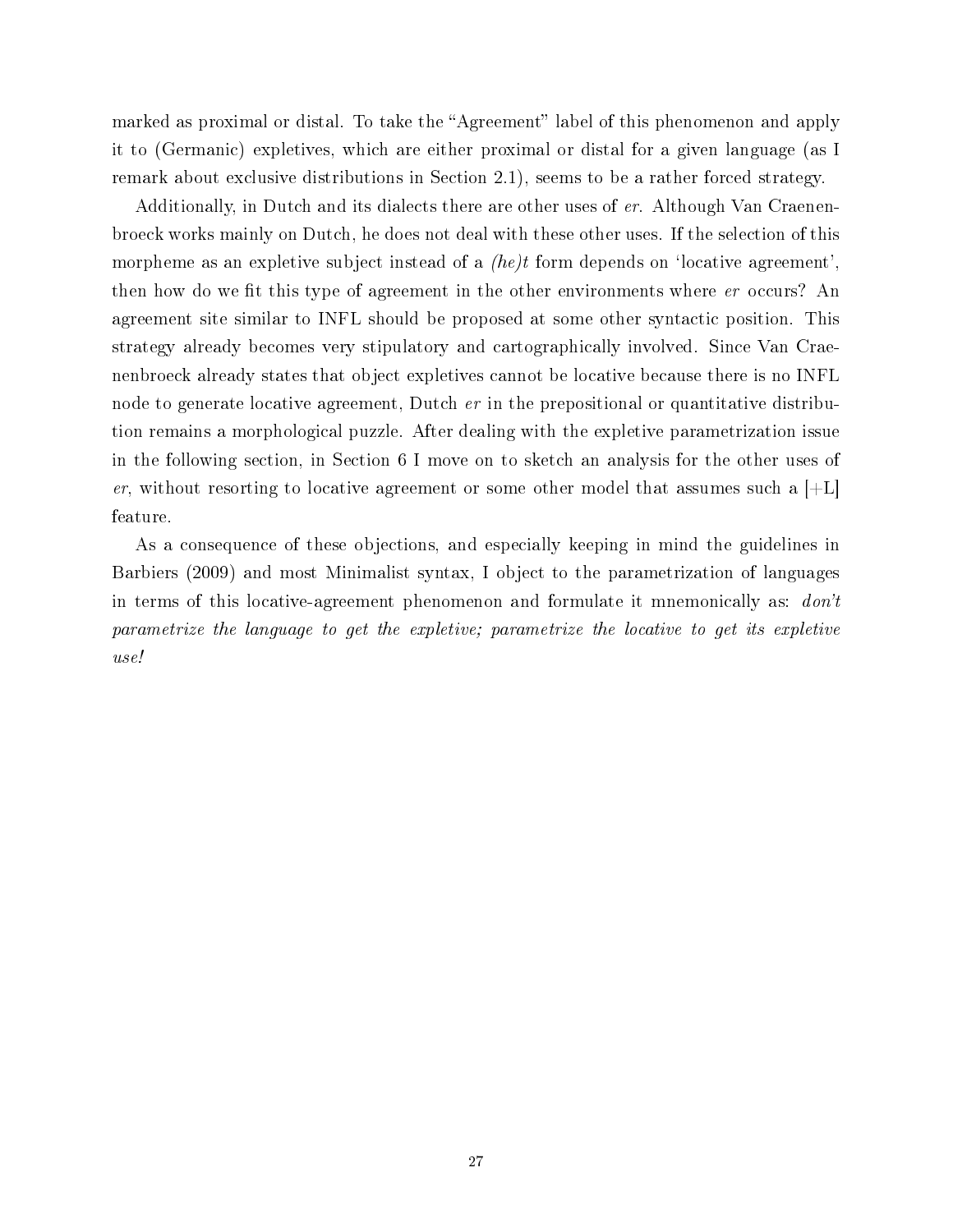## 4 Locatives first: competition & clause-initial elements

Building on the issues I have identified as problematic for the parametrization of expletive subjects, this section establishes a model of competition between lexical entries that can favor locatives for the expletive role, without targeting 'locativity' as a formal feature. This allows for variation being encoded in the lexical entries of each language, following the practice of the Minimalist Program, as presented in recent works such as Barbiers (2009). I point out a salient property of lexical subjects and even prepositional phrases in subject position that we expect to also hold for expletives, however this property may be encoded. The analysis is then extended to the 'relative' use of Danish *der*. The last subsection discusses the possibility of implementing a morphological competition model based on this salient `subject' property and some consequences for the analysis of locative expletives.

#### 4.1 Given a property of subjects...

This subsection deals with certain phenomena that I find to be central to the environment in which expletive subjects appear. I will not be pursuing a specific approach in terms of syntactic cartography, but rather intend to draw attention to a particularity of elements that are in complementary distribution with expletives. These constituents, whether DPs or locative PPs (as in the locative inversion phenomenon exhibited by English) seem to only occur with an interpretation as `given'. The fact that subjects seem to act like discourse anchors, i.e. topic elements of some sort, has been noted previously, but not much syntactic argumentation is usually based on this (see Rizzi's (2006, 2007) treatment of subjects as `criterial' elements similar to Topic / Focus / Wh-elements). I will be presenting data from English and Dutch that illustrate the relationship between expletive insertion and the interpretation of subject DPs and fronted PPs, whether reflected by morphology or not. What I argue for is that a 'giveness' requirement must be met at the relevant syntactic site and expletive insertion is one of the available strategies for doing so.

Immediately adjacent to the issue of expletives is, quite trivially, the nature of subjects in general. In fact, it is a well-known issue in the literature that the notion of subject in itself is rather hard to define. Falk (2006) for instance, has a thorough discussion of subjects. attempting to bridge the divide between typological description and formal explanation. He attempts a formalization in terms of LFG, associating several `attributes' with prototypical subject functions. Depending on the language, a 'subject' will correspond to one or several of these attributes. In most of generative syntax, subjects are usually equated with a requirement on a specific clausal position. Most models therefore cluster around the idea of some position (the specifier of an inflectional phrase, in the most basic version) that must always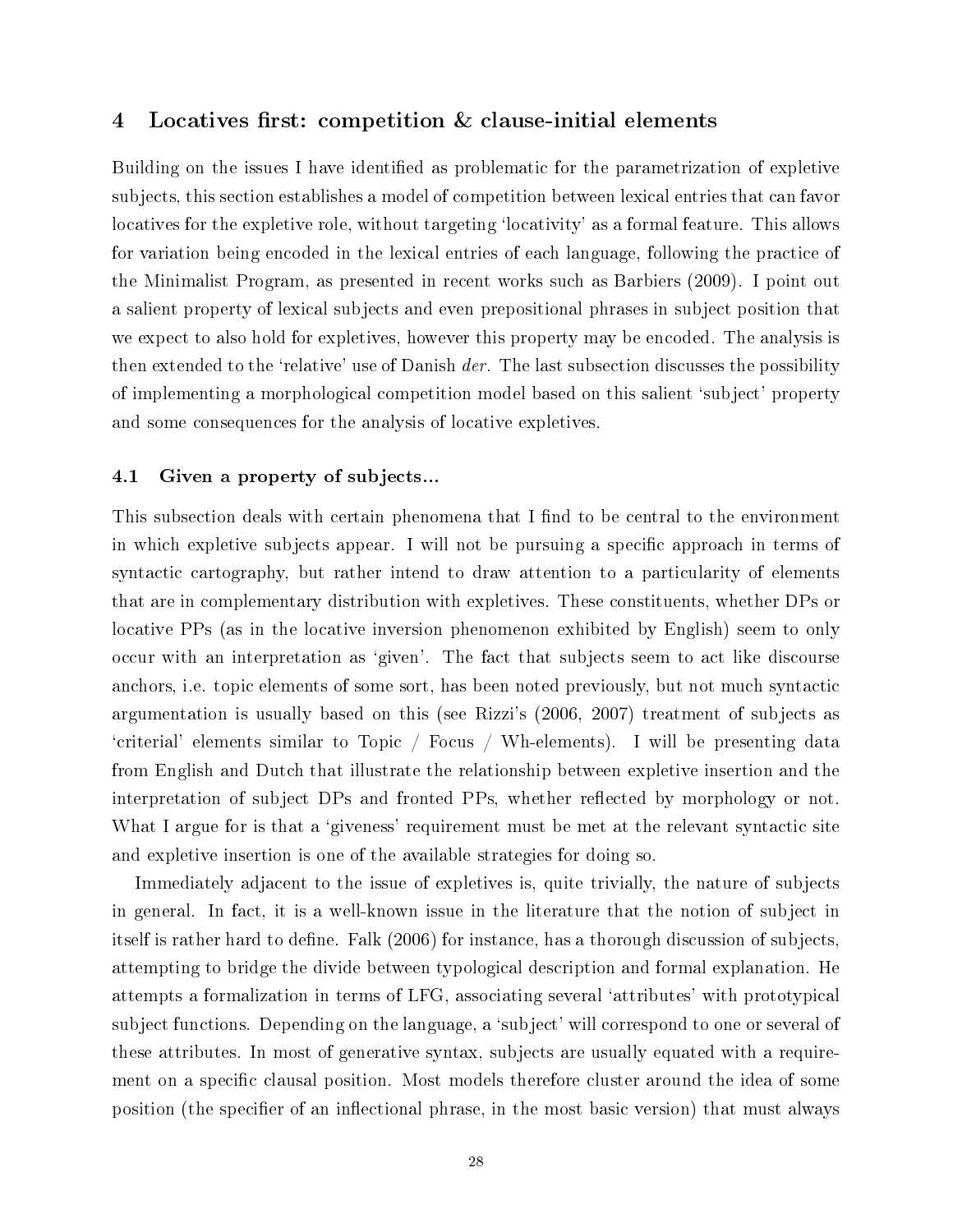be filled by some constituent. The idea of an 'EPP' requirement is thus established, whether in the technical sense initially proposed in Chomsky (1982) or as a descriptive label for the phenomenon of subject obligatoriness. I will refer the reader to Svenonius (2002), which is a good overview of the issues involved in discussing subjects, expletives and the EPP. As will be detailed below, I attempt to identify a more substantive property that characterizes subjects and similar elements and that is involved in their obligatoriness (when this is the case).

Although I do not attempt to discuss more than the Germanic language space, there is still a wealth of subject-related phenomena that should be kept in mind. A rough description of this domain in Germanic can be set up along these lines: the languages under discussion all have the particularity that minimally a constituent must precede the verb. The agent argument of verbs would be a prototypical case of such a constituent. However: passive constructions allow a non-agent to function as subject, while in some languages a `structural' subject can appear in a case other than the nominative (such as (experiencer) quirky subjects in Icelandic). What is more, there seems to be a difference between languages like English. which prefer noun phrases in the nominative as fillers for this position and languages like Dutch, which can fulll the requirement by using a diverse array of phrases (subject or object noun phrases and prepositional phrases). As has already been discussed, when the subject position is lled by this latter strategy (discussed as V2 in the literature) or by inversion in an interrogative context, expletives either surface or not, depending on the language. This suggests that some languages need to fill-in one unique position, whether by a DP, PP or some wh-phrase, while other languages, independently of what occurs in the clause-initial position, also need an element in what is conventionally called the SpecIP.

The fact that English allows fronting locative PPs (`locative inversion') as a strategy that competes with lexical subjects and expletives seems to be crucial for explaining what exactly characterizes the obligatoriness of subjects. In English, therefore, we can have:

- (38) Three clues are in the living-room. (lexical subject)
- (39) There is a clue in the living room. (expletive subject)
- $(40)$  In the living room is a clue. (locative PP)

However, other kinds of PPs and DPs interpreted as objects cannot be fronted similarly in English. These can only be fronted when an  $EPP/SpecIP$  filler-element (one of the three above) is already in place, giving rise to the following contrast:

- (41) In the castle lived a great wizard.
- (42) A great wizard lived in a castle.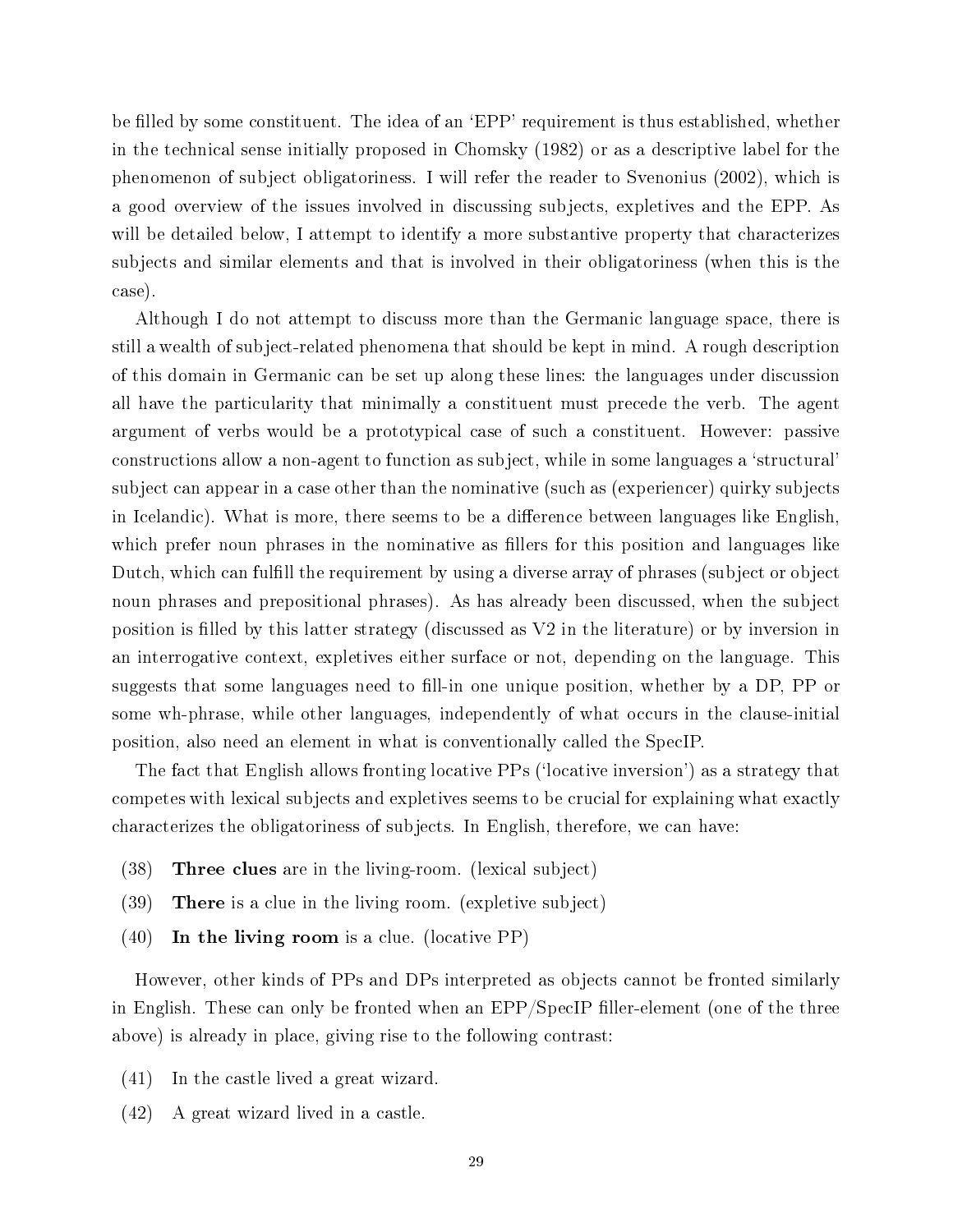- (43) \* Spells did a great wizard.
- (44) Spells, a great wizard would have no problem with.

English locative inversion is not, therefore, analogous to a strategy like V2. It also casts some doubt on the idea / perception that the site of the traditional EPP has an exclusive affinity for (active or passive) subject DPs. An alternative way of discussing this position (along with the requirement that it be filled) is by formulating two alternative requirements: either a subject DP or a locative element must fill-in this position. The second case would refer to both the expletive (which in the case of English happens to have locative morphology) and locative PPs. It is clear however that such a formulation would be quite stipulative and not hold cross-linguistically. What I then argue is that all such elements have a common property, that they are inherently endowed with in the Lexicon. The following discussion aims at identifying this property.

It is important to note that the relation between expletive insertion and locative inversion (LI) seems to have been misrepresented in the literature, in the sense that the properties of the DP that is the complement of the preposition are what counts, and not the preposition in itself. A closer look at the properties of inverted PPs, suggests the environment is sensitive to definiteness / givenness / specificity (and for the purposes of this study I will use the three terms interchangeably since they do not have a direct effect on my analysis). We would expect expletives to satisfy this requirement in some sense. The following examples suggest that expletives are inserted in order to license clauses when the other fronted constituent does not satisfy a condition of giveness in SpecIP, and that a new  $\int$  indefinite constituent (whether DP or PP) cannot generally satisfy this condition.

- (45) In the castle lived a great wizard.
- (46) In the castle there lived a great wizard.
- (47) In a castle there lived a great wizard.
- (48) ?\* In a castle lived a great wizard.

Native speakers of English<sup>7</sup> seem to consistently find  $(48)$  worse than all the others. Therefore, LI is only an EPP strategy insofar as the fronted PP is interpreted as given, whereas expletive subjects satisfy the EPP by definition, so that when the available PP does not, an expletive is plugged in, such as in  $(47)$ . The contrast between definite fronted PPs optionally co-occurring with expletives, and indenite fronted PPs obligatorily co-occuring with expletives, is also found in the following Dutch examples:<sup>8</sup>

<sup>7</sup> I thank Heidi Klockmann and Will Schuerman among others for these judgments.

<sup>8</sup>Eric Reuland, p.c.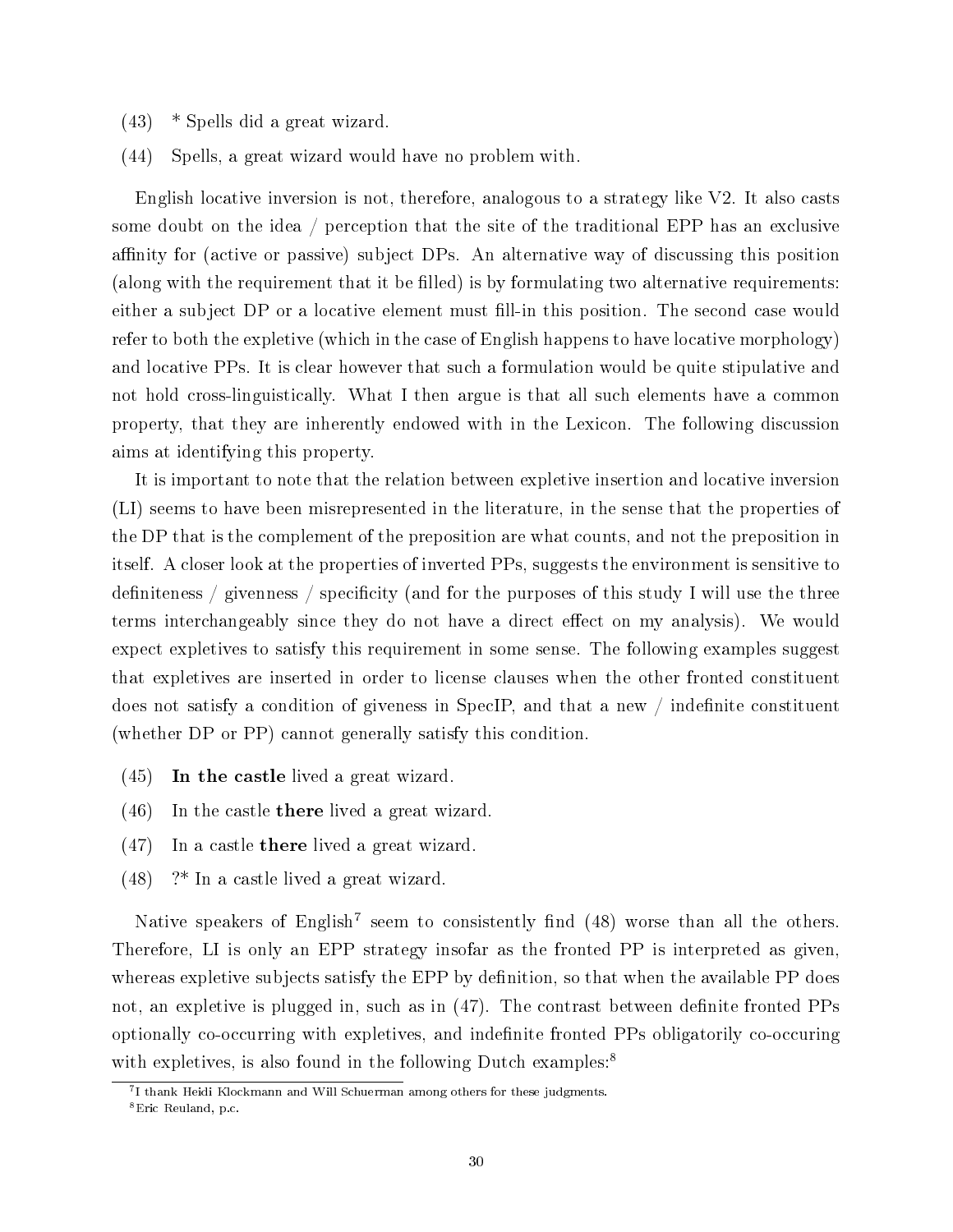- $(49)$ I vraag me af ask me V.PART who if (there) in the castle wie of (er) in het kasteel woont. lived I wonder who lived in the castle.
- $(50)$ I ask vraag me af me V.PART who if \*(there) in a wie of  $*(er)$ in een kasteel woont. castle lived I wonder who lived in a castle.

Here, an additional discussion is required: what would happen if an indefinite DP was fronted? For English, it is commonly argued that the  $\lceil -\text{specific} / - \text{given} \rceil$  post-verbal DP in a LI or expletive construction can be fronted and gain a possible  $[+specific]$  interpretation. while keeping the  $\vert$ -specific, one, thus:

- (51) In the castle lived a great wizard. (-specif  $/*$  +specif)
- (52) A great wizard lived in the castle.  $(+$ specif  $/-$ specif)

The [+specif] interpretation is to be understood in the sense that the individual is part of an already given set of such individuals. As we expect, given the deniteness restriction, such an interpretation is not possible in the post-verbal position. However, I take issue with the claim that a [-specif] interpretation is available when the DP is fronted. Note that in actual speech there would be several strategies (in different contexts of utterance) that make a great wizard  $|+$ specif. without necessarily referring to an already established set. It is sufficient for some aspect of the individual to be known, whereas the new or contrastive part will receive stress in speech:

- (53) A great wizard lived in the castle.
- (54) A great wizard lived in the castle.

As far as I can tell, these are all the available options for the interpretation of the respective DP and they are all  $|+\text{specific} / \text{given}|$  in some sense. For Dutch it has been noted that such morphologically indefinite DPs are ruled out from this position (i.e. without an interpretive repair strategy being available). Compare the following examples taken from Reuland (1988):

- (55) Fred believes that a cow is in the garden.
- (56) \*Fred denkt dat een koe in Fred thinks that a cow in the garden is de tuin is.
- (57) Fred denkt dat de koe in Fred thinks that the cow in the garden is de tuin is.

These facts have received the interpretation that the Dutch indefinite article cannot receive the  $[+$ specific interpretation of the English one, hence the whole construction is ruled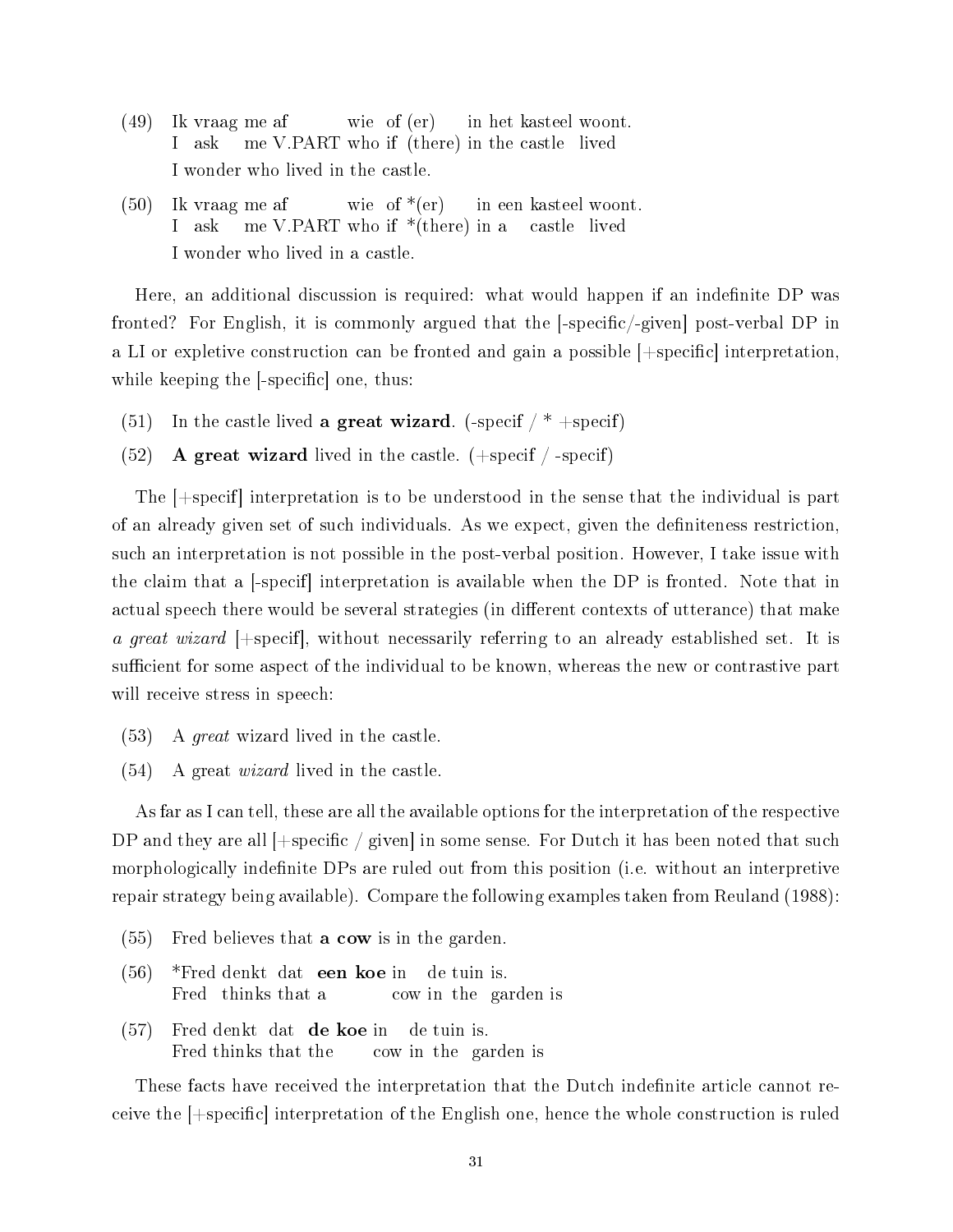out. This might partly motivate the apparent difference in the strength of judgments between (48) and (50) Note that bare plurals fall under the same restriction, while numerals are protected by the same interpretive strategy as English a, forcing their  $|+$ specific reading:

- (58) \*Fred denkt dat koeien in de tuin Fred thinks that cows in the garden are zijn. [\*+specif. / \*-specif ; bare plural]
- (59) Judy dacht Judy thought that six dat zes mannen arriveerden. [+specif. / \*-specif.; numeral] men arrived

As a native speaker of Romanian, my judgements on the interpretation of indefinite DPs are as follows. When the DP occurs in the prototypical subject position, a  $[+$ specific interpretation is forced, whereas in the post-verbal distribution it receives a -specific interpretation, just like in English expletive constructions or LI sentences. Consider:

- $(60)$  Un om e în cameră. [+specific / given set] a.man is in room A man is in the room.
- $(61)$ is a.man in room **un om** în cameră.  $\left[ -\text{specific} \middle/ \text{unpredictable information 'existential' } \right]$ There is a man in the room.
- $(62)$ in room is a.man cameră e  $\,$ **un om.** [-specific / LI] In the room is a man.

Given these facts I am fairly confident in assuming that the prototypical subject position (universally) forces a  $[+definite \ / given]$  interpretation and rules out constructions that cannot receive this interpretation (due to language-specific parameters). This is in symmetric distribution to the 'definiteness restriction' of the post-verbal position. A classic study of definiteness effects and their interaction with morphology, syntax and pragmatics is Reuland and Ter Meulen (1987). I will however not go into the proposals therein, but rather keep the basic hypothesis of these two symmetric effects and discuss some Dutch facts that complement the discussion of the interaction between  $|+/-$  specific/given items and the presence of expletives. Consider the following, taken from Reuland (1988):

- $(63)$  Fred denkt dat \*(er) Fred thinks that \*(there) a cow in the garden is een koe in de tuin is. Fred thinks that there is a cow in the garden.
- $(64)$  Fred denkt dat \*(er) Fred thinks that \*(there) cows in the garden are koeien in de tuin zijn. Fred thinks that there are cows in the garden.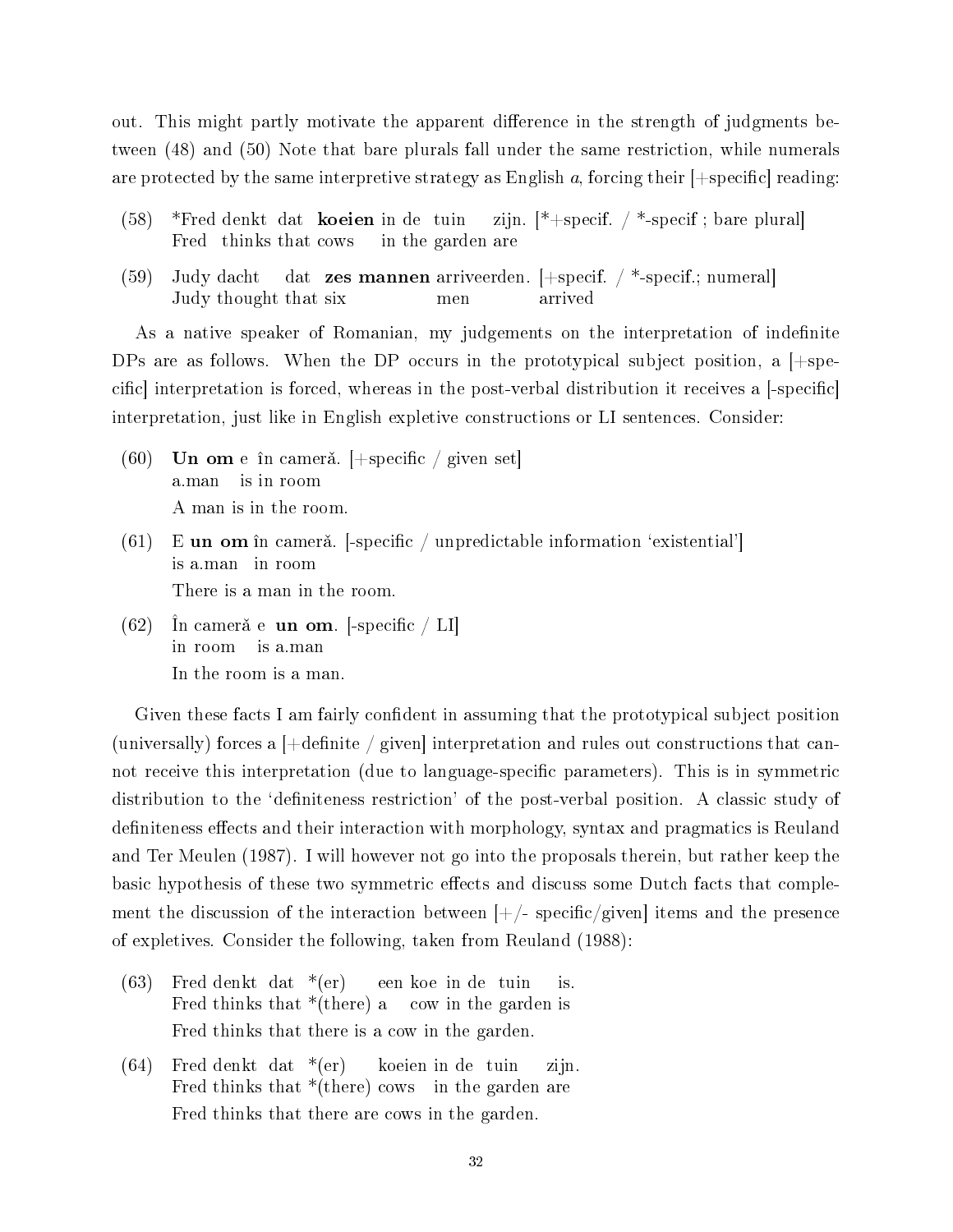Clearly, constructions that were previously ruled out by their obligatorily l-specific interpretation are licensed by the insertion of the expletive, much like in the case of the indenite PP in (50). What is more, constructions with numerals are interpreted as [-specific] under this configuration. Observe the contrast:

- (65) Fred denkt dat twee koeien in de tuin Fred thinks that two cows in the garden are zijn. [+specific] Fred thinks that two cows are in the garden
- (66) Fred denkt dat er Fred thinks that there two cows in the garden are twee koeien in de tuin zijn. [-specific] Fred thinks that there are two cows in the garden

Given the discussion so far I propose that expletives have the primary purpose of satisfying such a  $|+\text{specific}|$  requirement in the subject position, competing with  $|+\text{specific}|$  DPs and PPs.

This suggests that whatever is in the subject position is always interpreted as given, discourse-wise. When no argument qualifies, some filler is selected. These facts seem to be absolute. What we need to explain is the basis on which these fillers are selected. One option would be that they have a certain feature which licenses them. However, no substantive stipulations should be made, since, in the other cases of subjects/fronted PPs etc. we have seen it is simply some 'given' interpretation (sometimes coerced even when the morphology seems to be incompatible) that licenses them. So, expletives should satisfy the same requirement. The question is how individual languages decide on the better suited element from their inventory. Note that it is not the case that several functional (!) elements are compatible with this position in one language. What we therefore need to establish is a competition model that determines what unique element from a language's inventory will function as an expletive: is a locative element or a personal pronoun 'given' in the required sense? A sketch for such a model will be presented in the last subsection of the present section.

## 4.2 An extension to relative pronouns

In the previous subsection I have suggested that locatives can be selected as expletives by a competition model that targets [+given] elements. In Danish however, if we regard morphology as meaningful, the locative appearance of 'relative' der remains unexplained, in spite of my proposal for the competition-based explanation of the locative expletive. Below I sketch out a model that accounts for the range of use of Danish der, building on my previous observations and Taraldsen (2002).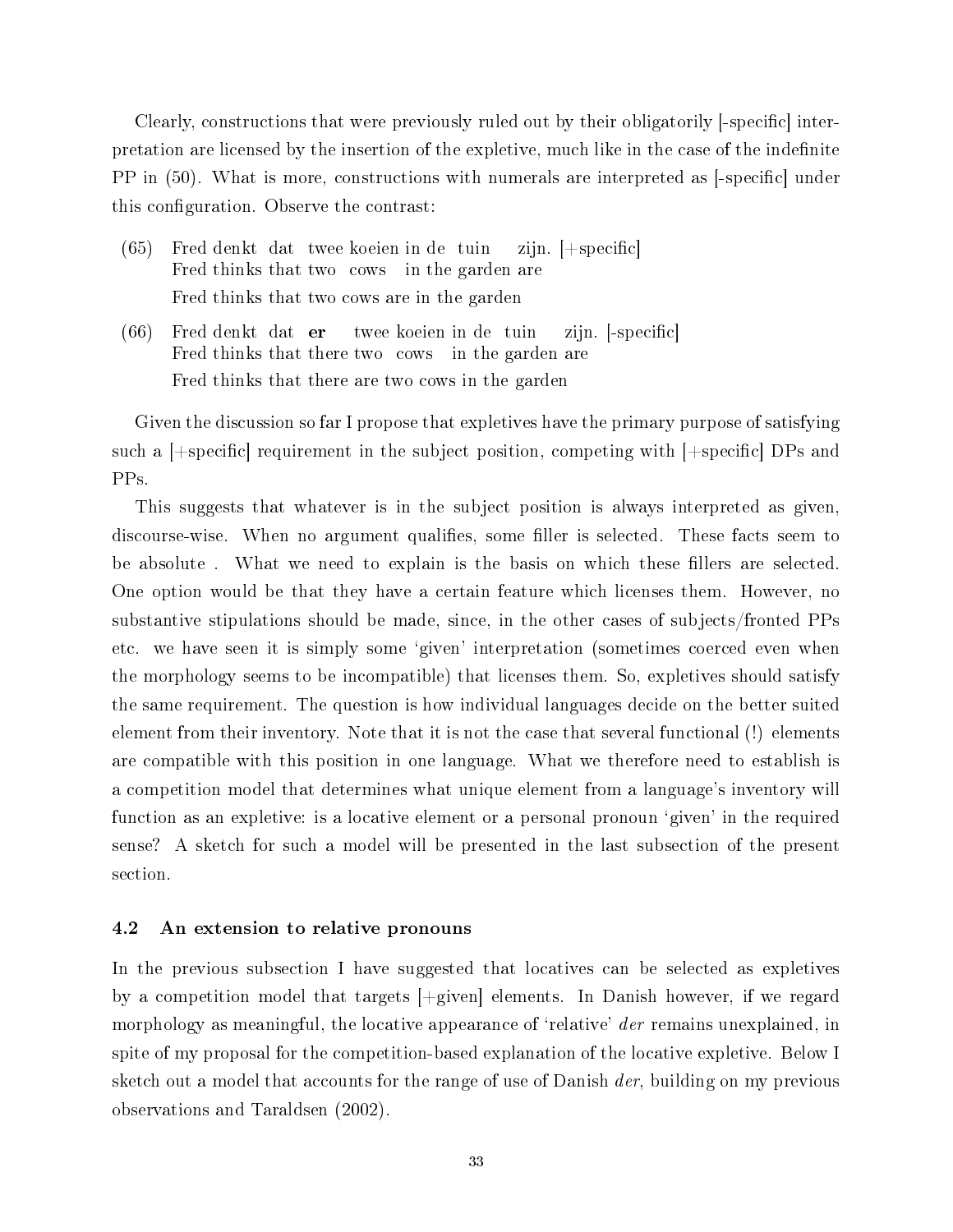First, I summarize the relevant facts and part of the analysis used in Taraldsen (2002), who starts from the following alternation in French:

- (67) Quel livre crois-tu que/\*qui les lles vont acheter? which book think-you that the girls will buy
- (68) Quelles lles crois-tu which girls think-you that  $\text{*que/qui vont achter ce}$ will buy that book-there livre-la?

We see that qui correlates with an extracted subject, while que is the standard complementizer of French, as in (68) or:

(69) Je sais que tu as raison.

Taraldsen notes that this property would be uncharacteristic of West Germanic agreeing complementizers, contrary to what Rizzi  $(1990)^9$  claims. In fact, the pattern is more similar to one attested in the Rhaeto-Romance variety of the Engadine: Vallader (Taraldsen 2002:30). Consider:

- (70) Qual cudesch crajast which book think.you that cha/\*chi las mattas cumpraran? the girls will.buy
- (71) Qualas mattas crajast which girls think.you that chi/\*cha cumpraran quel cudesch? will.buy that book

The same subject versus object extraction facts hold as for French. Vallader however, exhibits two additional patterns that seem to be connected to the same alternation. Firstly, *chi* can introduce sentences from which no subject has been extracted, as long as the subject is not in its prototypical position, such as *quels temps docts* in:<sup>10</sup>

 $(72)$ the hope that la spranza chi/\*cha turnaran quels temps docts. will.return those times learned

When the subject occupies such a non-prototypical position in a non-embedded clause, a free expletive i surfaces instead:

(73) I turnaran quei it will, return those times learned temps docts.

Taken together, these facts suggest that the i in *chi* correlates with the absence of a subject from its prototypical position. Then, Taraldsen suggests, *chi* is only  $cha+i$ , and the analysis can be extended to French, where *qui* should be understood as  $que+i$ . Note that the French subject expletive *il* is frequently pronounced as *i*, at least in informal speech

 $^{9}$ qtd. in Taraldsen (2002): Rizzi, L. 1990. Relativized Minimality. MIT Press, Cambridge, Mass.

 $10$ The reader is lead to understand that in a parallel example where the nominal phrase sits between the complementizer and the verb, cha is the required form.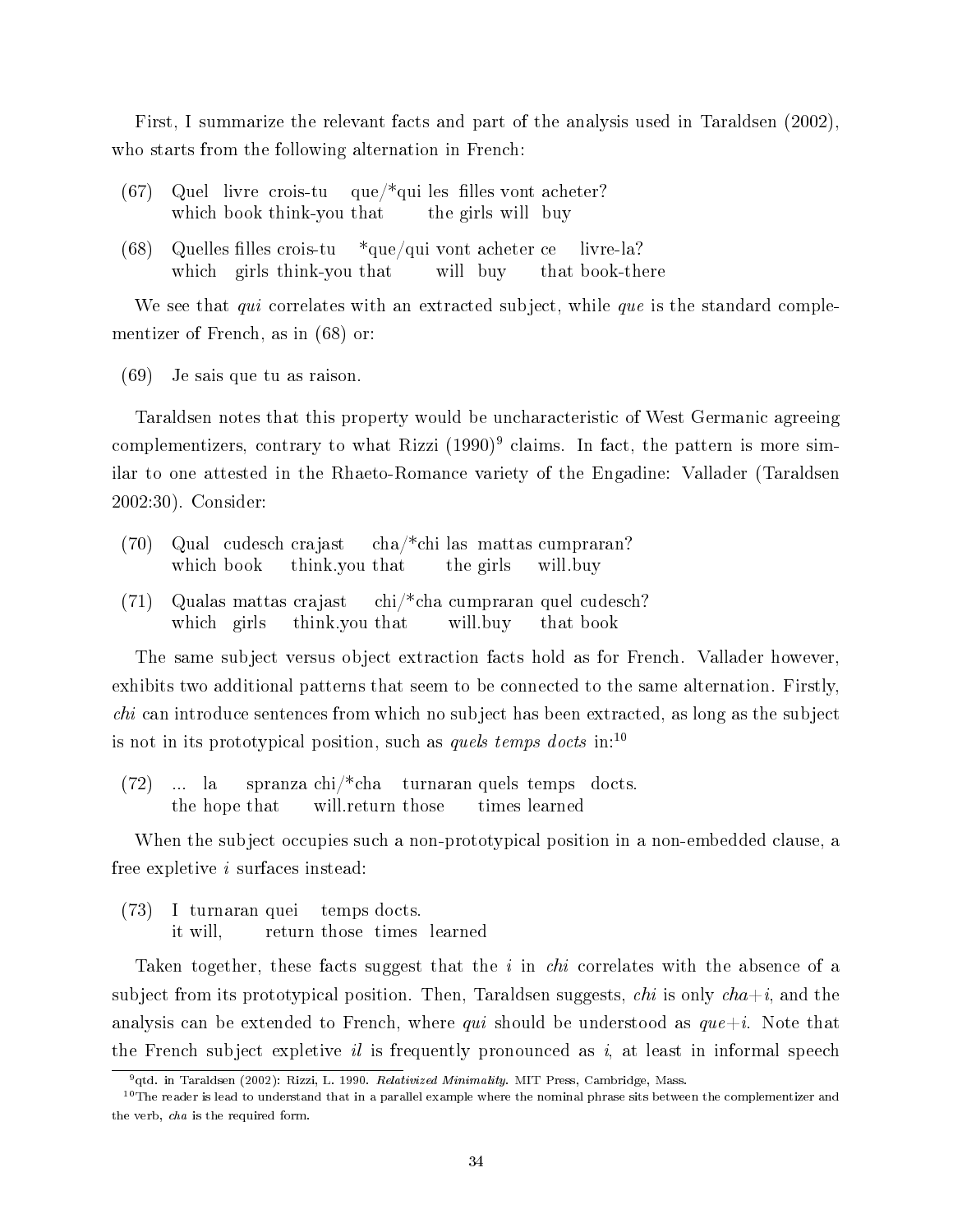and non-standard varieties, and although postponed subjects do not correlate with the qui complementizer, an apparently expletive i also appears in another context: complex subject inversion. Taraldsen (2002:32) gives the following example:

(74) Pourquoi tu dois-ti partir? why you must-ti leave

The i in ti is then identified as the expletive, which has been plugged in the position that is normally reserved for subjects in interrogative (inverted) contexts. Since the pronominal subject is higher under complex inversion, the expletive must fill-in the empty slot.

- (75) ... [dois-tu] ...
- $(76)$  ... \* tu  $[{\rm dois}]]...$
- $(77)$  ... tu  $[dois-(t)i]$  ...

This analysis suggests that expletive subjects (or rather an expletive condition on the empty subject position) can have a morphological effect on the complementizer. I use this line of reasoning to account for Danish *der*, which functions both as an expletive and as a particle that introduces subject relative clauses ('relative  $der'$  as Vikner (1991) calls it). Before tackling the Danish facts, some very well-known English facts should be considered:

- (78) The man that I saw. (OBJ)
- (79) The man NULL I saw. (OBJ)
- (80) The man that saw me. (SBJ)
- $(81)$  \* The man NULL saw me.  $(SBJ)$

The asymmetry between the second and fourth examples (extracted object vs extracted subject) is coherent with the idea that extracted subjects require the obligatory presence of some morphological material (ignoring the concept of silent expletives). English obviously satisfies this requirement in embedded contexts in a disjoint manner from the way it satisfies the standard expletive requirement. Vallader, as we have seen, resorts to one overarching strategy. Danish, I suggest, is able to do what Vallader does, with the exception that the expletive completely takes over the role of the complementizer, instead of just coalescing with it.

In the literature that deals with the status of der in Danish, there are two main lines of reasoning. Vikner (1991) can be taken to represent an approach where the two occurrences of der (relative and expletive) are formally different: the relative is a head which occurs in  $C<sup>o</sup>$ , while the expletive is an XP which occurs in SpecIP. This state of affairs however seems to resist any explanation in terms of the status of this morpheme in the Lexicon, and at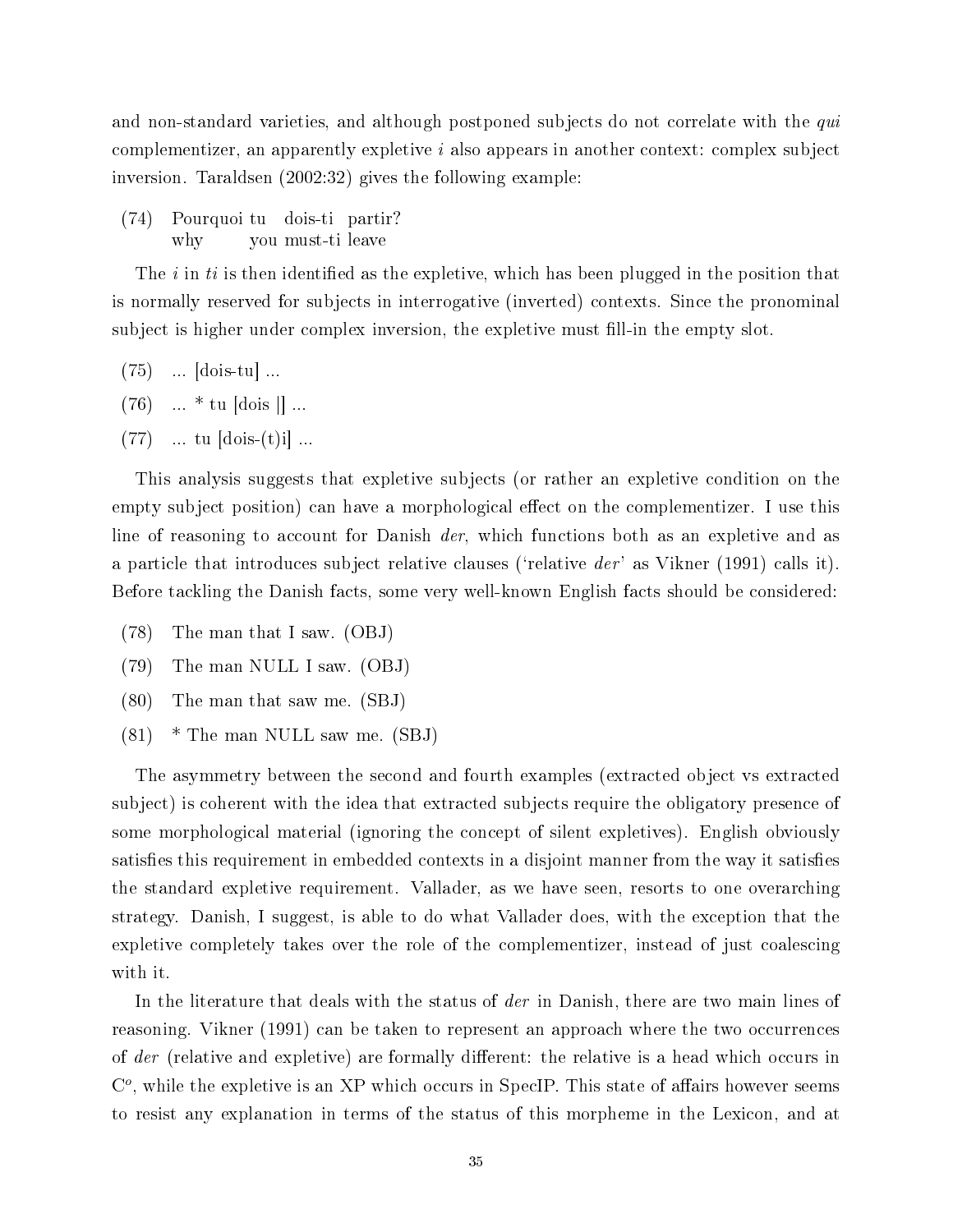the same time does not make clear what drives the difference cross-linguistically. Mikkelsen  $(2002)$  on the other hand, assumes that we are dealing with the same expletive der in both cases.

Of the two, based on the observations made in Taraldsen (2002), I believe Mikkelsen must be on the right track. If we are able to explain the need for an expletive as I do in the previous sub-section, then most issues are solved. What is not clear however, is why exactly a complementizer does not surface alongside the obligatory subject expletive. I will not delve into this technical issue but rather point out a more immediate empirical concern. In a North Frisian dialect (Fohr-Amrum to be precise), an element *diar* does the same as *der* in Danish, only it can also be used when an object has been extracted from the embedded clause.<sup>11</sup> Such cases make it hard to explain the locative morphology if this morphology is exclusively characteristic of subject fillers in the left-wise clausal domain. I integrate such facts in Section 6 and propose a solution, in the guise of a framework that is suited to deal with massively poly-functional morphemes. In what remains of this section I draw some temporary conclusions, but not before attempting to show how a competition model would single out locatives as the best-suited '+given' elements in some languages' inventories, but not in others'.

## 4.3 Half-time: some conclusions

The previous two sections have been dedicated to elucidating the reasons behind the locative morphology that characterizes expletive subjects in some Germanic languages. In Section 3 I have suggested that current approaches are not satisfactory in terms of giving a principled explanation for the split between languages which choose a locative for the expletive function and those that do not. I claim that this split should be derived by a competition model, articulated as follows:

- (82) a. The prototypical subject position needs to be occupied by an element that is interpreted as [+given].
	- b. Competition establishes which lexical entry from a language's inventory fits better.

In this model, locative words are better fits for the  $|+\text{given}|$  requirement in some languages. It must therefore be explained why English *there* out-competes *it*, but Norwegian der for instance loses to det. Following the guidelines for parametrizing linguistic variation I present in Section 2.2, such differences should not be stipulated (at the level of the language)

 $11$ Hoekstra(2001)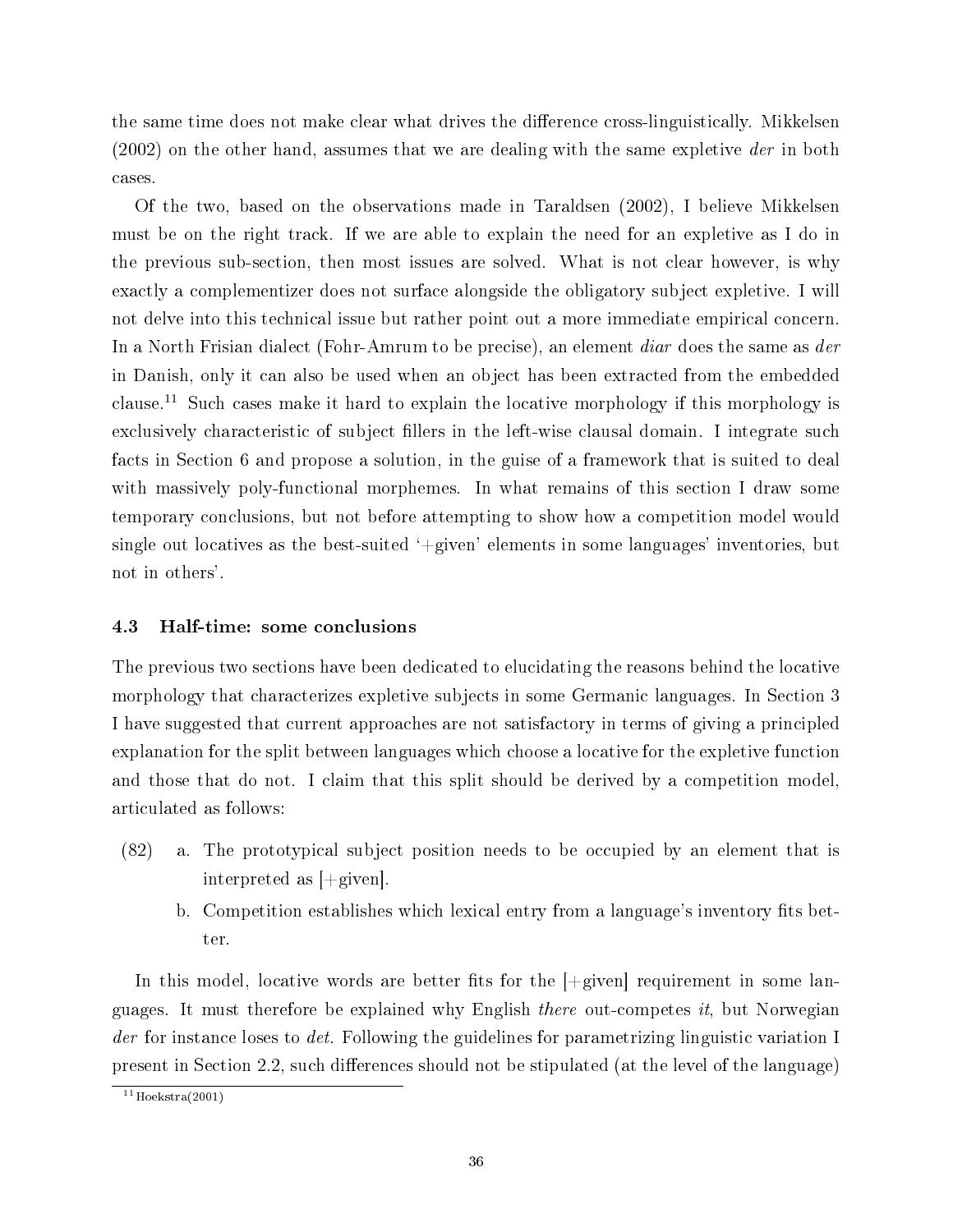but integrated with the inherent specifications of such words in the language-specific Lexicon. Such differences are expected to be seen in other distributions of the respective words. It can be shown that English and Norwegian, for instance, exhibit a distributive contrast between (adverbial) locatives. This can be taken to correlate with different formal specifications for those lexical entries, hence with a difference at the level of how the expletive-competition is resolved. Consider the following construction from Norwegian:

 $(83)$ a such here/there car sånn her/der bil a car like this

I believe that we can treat this distribution as adjectival, whereas the standard usage of locatives (such as in English) is pronominal. The pronominal distribution will correlate with a  $[+$ given] interpretation, while the adjectival one with no such specification. Therefore, English would only have a  $[+$ given version of the locative, whereas Norwegian would have both possibilities. If our competition model for selecting expletives were to trivially look at the available specifications of competitors, the Norwegian expletive should do the same as the English one. I will therefore propose that the competition model looks for an element that is unambiguously  $|+$ given. In a sense, English locatives can be regarded as 'strong' (exclusively pronominal) and Norwegian locatives as `weak' (both pronominal and adjectival). We see that when the locative is 'strong', the pronominal  $(it$  in English) loses. This might be because the best competitor would be the one that not only satisfies the requirement but that also brings a minimal amount of features into the computation. Pronominals automatically come with a specification for number and this needs to be resolved at the level of agreement.

Two further issues arise. The first one is: what would motivate such a competition model. especially the preference for forms that have minimal feature endowment. The second one: does the English vs Norwegian pattern apply to other (Germanic) languages?

First of all, the principles that dictate how competition behaves in these cases seem to come from different modules of the linguistic machinery. For a detailed account we would have to characterize these modules and their interfaces. In short, it looks like the preference for minimal feature specifications (especially phi-features) has to do with a syntactic preference for resolving as few agreement-based dependencies as possible. The preference for 'strong' (unambiguously  $|+$ given]) elements in the prototypical subject position could be delegated to the module that mediates between syntax and information structure (IS). We have seen that elements in the prototypical subject position are obligatory and have a  $\pm$ given] interpretation. In this sense, they function as topic-elements that anchor utterances in discourse. I tentatively propose that a clause has a corresponding `information contour':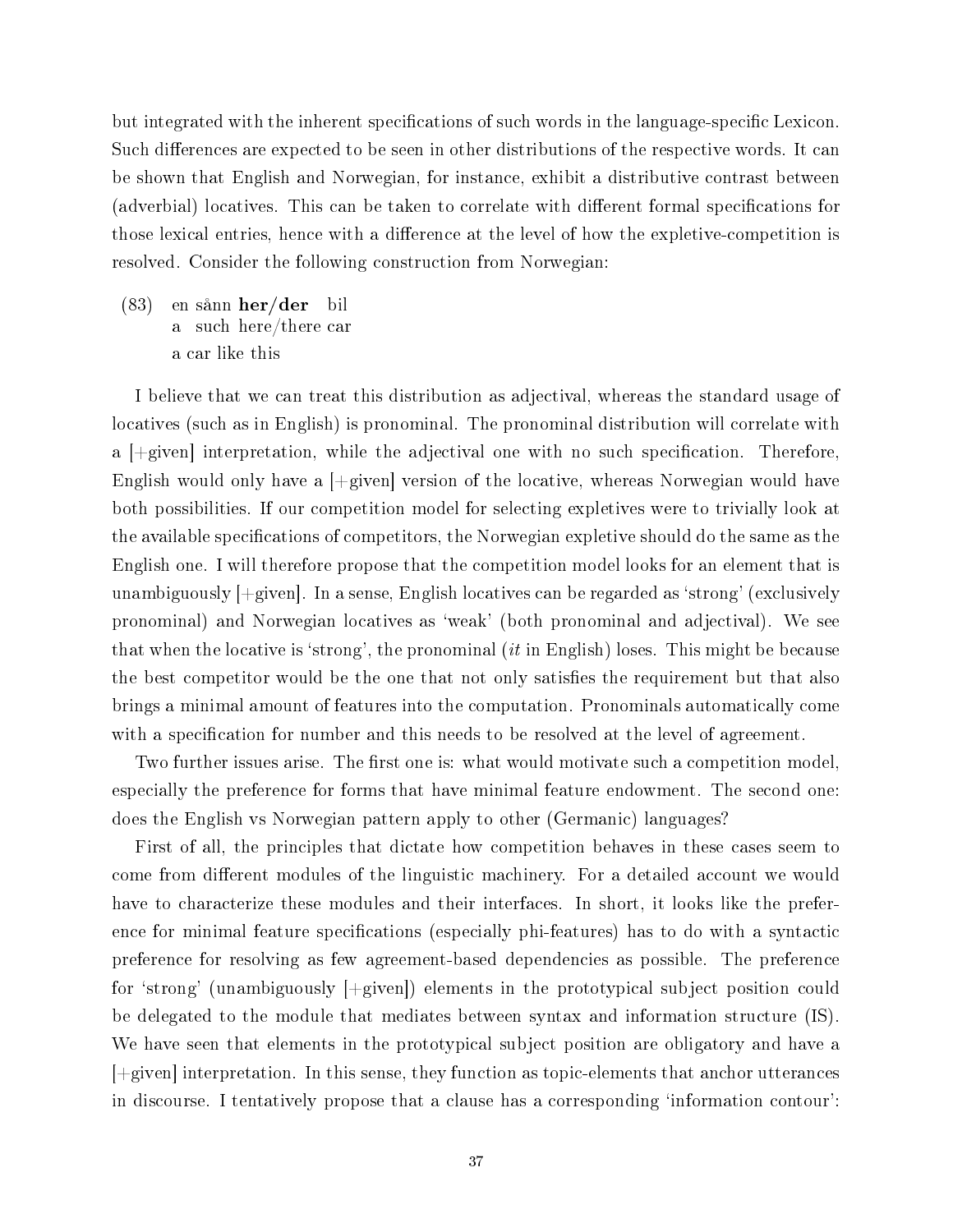arguments derive their place in discourse in a contrastive manner. A  $[+$ given anchor is needed in order to establish the status of other arguments. Thus, an element that does not always arise in [+given] (pronominal) distributions is `weak' (like Norwegian locatives) and cannot establish the obligatory discourse-oriented contour. The contrastive patterning of arguments at the level of IS bears some resemblances to the idea of an accessibility scale for the argument to discourse-function mapping. Since it is only a suggestion for a future implementation, I stop here with this side-note concerning competition, the interfaces and discourse. In fact, in the following paragraph I will argue that we cannot rely exclusively on the English-Norwegian contrast I describe above, hence attempts at establishing a robust model will have to wait for more robust data as well.

We are therefore left with the question of cross-linguistic applicability for the English - Norwegian contrast. Trivially, Swedish exhibits the same `adjectival locative' as Norwegian, as well as the pronominal expletive. Dutch on the other hand, lacks such a construction and has a locative expletive, exactly like English. Yet, two languages resist integration so far. Firstly, there is Smith Island English: it has already been mentioned that in this dialect the expletive is it. We would expect, considering my model of competition, that the dialect also exhibits adjectival locatives, like Norwegian and Swedish. I do not have access to such data but I believe the possibility is rather slim that the dialect will differ from Standard English on this count. Secondly, Danish arises as a strong counter-example: although it has a locative expletive like English, it exhibits the same type of construction as Norwegian and Swedish, paralleling (83). For these reasons, while maintaining my idea that we need a competition model that makes use of contrasts such as the one discussed above, I will refrain from claiming that I have a found a definitive solution for the parametrization problem. To some extent, I believe to have stumbled over the form of the solution, while its substantive content still eludes me.

In what concerns the status of locative expletives in the Lexicon, I believe the model that I sketch can work with a minimal representation of locatives. The expletive and locative do not need to be separate entries. The locative is chosen for the expletive function because of an inherent feature it has, yet it is not targeted because of its locativity. Thus, we do not need to postulate a role for locativity in the syntax of expletives, or work with the notion of two disconnected but homophonous entries. However: even if this model can also integrate the relative use of Danish der, the extended range of usage that we see in North Frisian or Dutch suggests that a stronger system is needed. As a consequence, Section 6 will show how a 'decompositional' view of locatives would derive more empirical facts than the 'atomic' view I just established.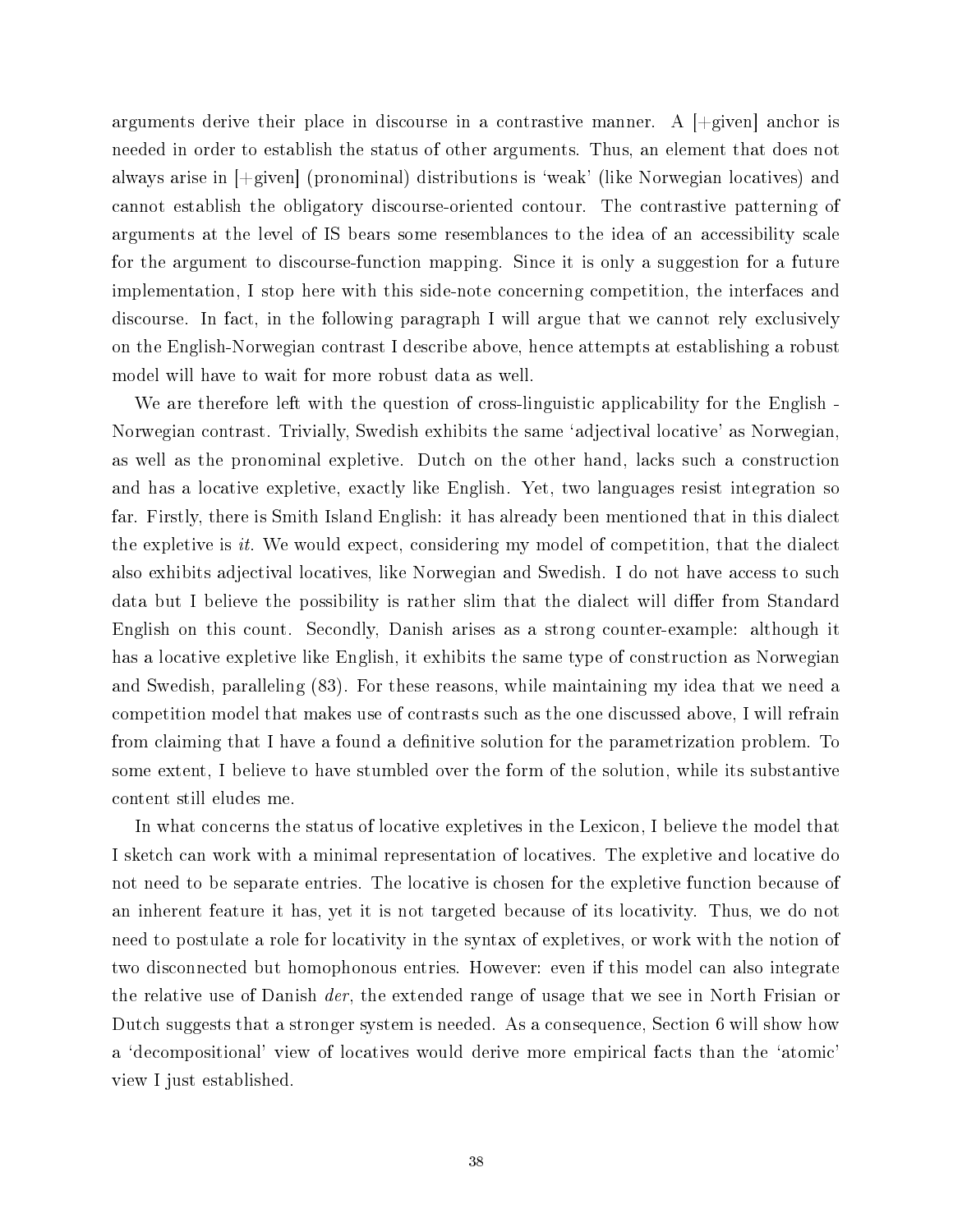## 5 The Dutch functional cluster

After discussing the place of locatives in expletive constructions and their connection to Danish 'relatives', I will proceed to another intriguing range of distributions for locatives. Dutch er is such a locative, and it comes in two additional flavors, on top of the expletive use and its core locative interpretation. Note that compared to daar (`there'), it does not take part in a proximal-distal opposition, but is regularly translated as `there' in English. In Standard Dutch, it is this element that plays the role of expletive, but in certain dialects forms that are closer to daar are used. In the following subsection I present the distribution of er in the context of prepositions and it will be seen that *daar* participates in a similar alternation: while er replaces the non-human personal pronoun, *daar* replaces the non-human demonstrative. Therefore, descriptively, Dutch has a full paradigm of locatives corresponding to each relevant type of pronominal, while English only has the form there that can be seen to occasionally (but more rarely than Dutch) compete with a pronominal.

The distributions of Standard Dutch er will be discussed in the first subsection, while the second subsection presents the  $(e)r / (he)t$  split in dialects, i.e. how the functions of standard er can be divided between different morphemes.

#### 5.1 The r-word conundrum

Van Riemsdijk (1978) presents an intriguing paradigm of words that are in a certain sense locative but are in fact used to replace non-human pronominals in the context of a preposition. Morphologically, they all contain a salient  $r$ , which is characteristic of locative terms in Dutch especially, but also, as we have seen, a good indicator of locatives in English (here, there, where), Danish (der, see Section 4.2) etc. This observation motivates the terminology r-pronoun or r-word. An intriguing property of such forms is that they do not only replace a regular pronominal form, but also surface to the left of the preposition that is apparently involved in the phenomenon. What is more, unlike the regular (animate) complements of prepositions, these are free to raise, stranding the P(reposition). Van Riemsdijk's (1978:37) pattern follows:

- $(84)$  a. op hem ('on him' [+human])
	- b. \* op het (`on it' [-human])
	- c. \* op er (`on there' [-human / locative])
	- d. er op (`there on' [-human / locative])
- $(85)$  a. op die ('on that'  $|+\text{human}|$ )
	- b.  $*$  op dat ('on that' [-human])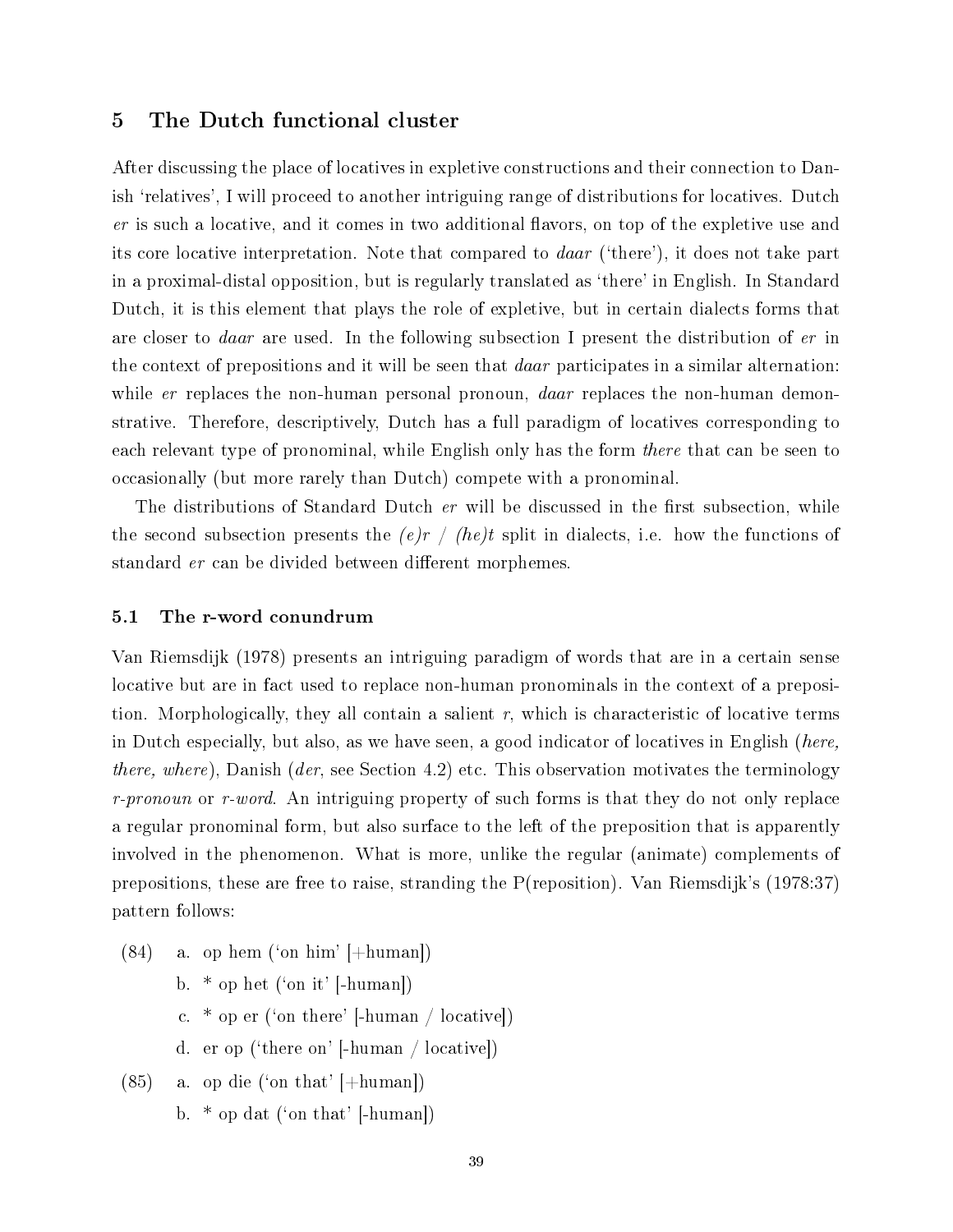- c.  $*$  op daar ('on there' [-human / locative])
- d. daar op (`there on' [-human / locative])
- (86) a. op wie (`on whom' [+human])
	- b. \* op wat (`on what' [-human])
	- c.  $*$  op waar ('on where' [-human / locative])
	- d. waar op (`where on' [-human / locative])

The (a) examples illustrate the relative distribution of  $[+{\rm human}]$  pronouns and their dependent prepositions, while the cases under (b) show that this pattern is unavailable for [-human] pronouns. As is apparent from the translation, English does not present such an asymmetry. Then, it is the pattern under (d) that is grammatical in Dutch: [r-word P]. Note that the reverse order would be unavailable, as suggested by the (c) examples. The three groups of examples illustrate the fact that this shift in morphology and distribution is triggered by prepositions for several pronominal classes: personal, demonstrative, interrogative, each with its own specific morphology that carries over to the locative (d-forms for demonstratives, w(h)-forms for interrogatives). Within these classes, the  $er / het$  alternation is the one I will focus on. Er is particularly interesting in that it has not only this `prepositional' distribution, but also a quantitative one (similar to partitive clitics in French or Italian), as well as the expletive subject function, paralleling English *there*. In what follows, I will look at this extended range of functions from the perspective I outline in Sections 1 and 2.

A thorough discussion of the functions of er is featured in Bennis (1986). He illustrates each function and discusses some salient properties thereof. Another striking aspect of his presentation is the discussion of interactions between these multiple functions. Additionally, his reflections on the status of this type of morpheme are insightful. Recall the lines I quote in my own conceptual preamble (Section 2), especially the following stance:

 I agree with Kirsner that an optimal theory of er should relate all occurrences of er. I do not agree with him that such a unificatory approach should necessarily be based on a particular meaning of er that is present in all specific instances." (Bennis 1986:171-172)

In the next section I will explore this statement in its formal aspect and argue for a contemporary framework in which it can be captured. Before that, I will go through Bennis' descriptive exploration of the domain of er.

First of all, one needs to discuss the expletive subject function of er. Bennis (1986:173- 175 etc.) talks about such 'dummy elements' and claims that they stem from 'independently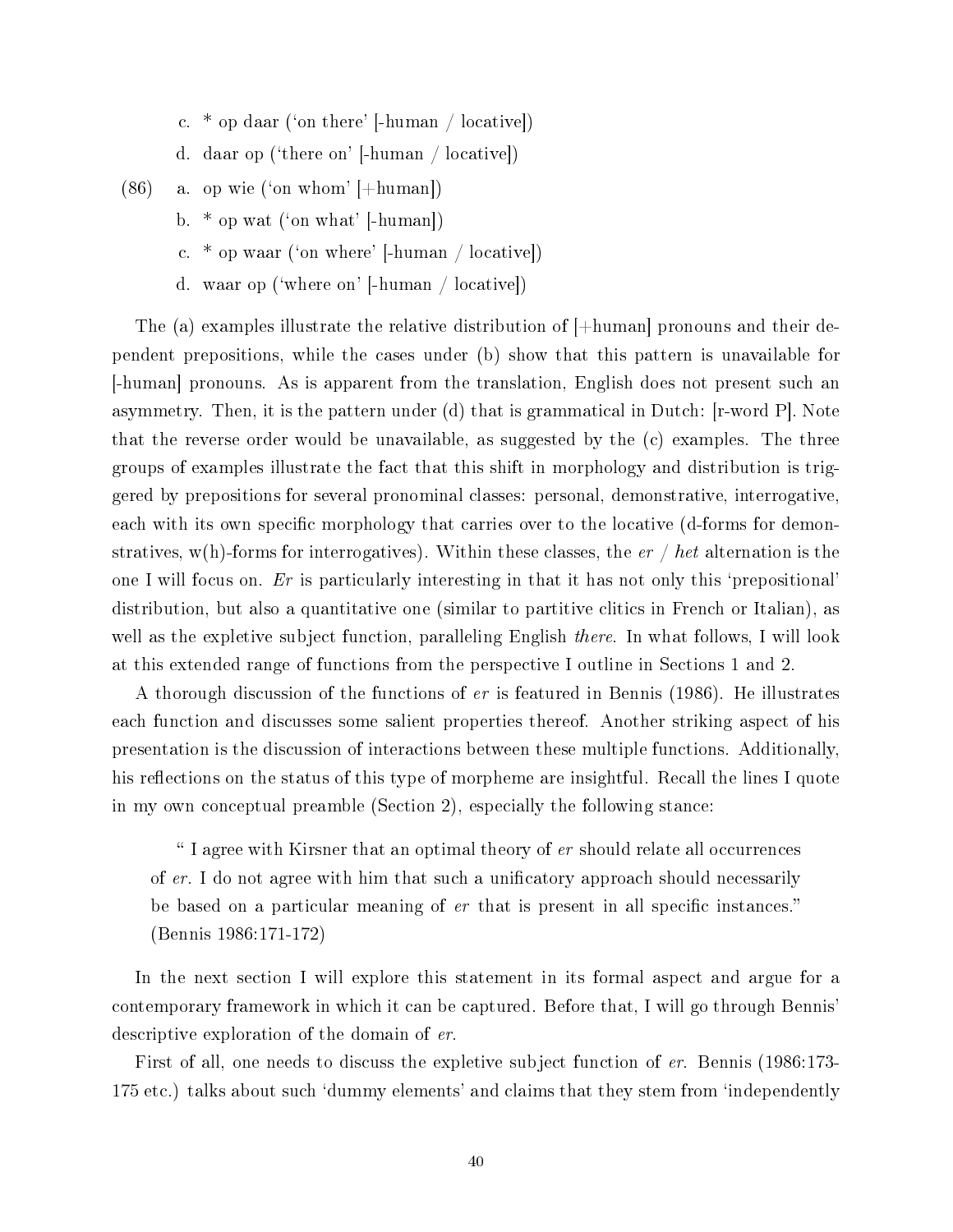motivated principles' (and not some EPP requirement). Expletives seem to correlate with demoted subjects, however this does not mean they are syntactically linked to the co-occurring nominal argument, especially since in languages like Dutch expletives can front sentences that lack a nominal argument (`logical subject'), such as passives, as illustrated in (88). The other core properties of expletive constructions, as discussed in Section 3, also hold in Dutch. Consider the following illustrations from Bennis' discussion:

- (87) Er There walks a loopt een jongen in de tuin. boy in the garden.
- (88) Er there is wordt gevoetbald. soccer.(play)ed Soccer is being played.

The following function of er discussed by Bennis (and a central one in the literature, at least after Van Riemsdijk's 1978 analysis) is the `prepositional' one, as discussed and illustrated in the beginning of this subsection. It is assumed that the adverbial pronoun functions as an argument of P, but one generated to its left, though inside the PP. This is argued to allow the stranding of the preposition. An interesting fact is that not any preposition can participate in this construction. Prepositions like over, met, van, tegen, in and op prototypically require r-pronouns, whereas *zonder* does not, as indicated by Van Riemsdijk (quoted in Bennis, 1986:191). Again, Bennis' (1986: 176) illustrations:

- $(89)$ i have with him there about talked heb met hem [er over] gesproken. We have talked about it.
- $(90)$ i have there with him talked about heb \*(er) met hem [ over] gesproken.

The two sentences are equivalent, only it is to be noted that in the second example the rpronoun can be separated from its preposition, as long as it does not disappear completely, as indicated by the \*(). Bennis treats such (left of P) PP-internal gaps as traces, but I will not use such a specific notation. As already mentioned, these are striking facts, in the sense that they introduce a  $[+{\text{human}}]/[+{\text{human}}]$  asymmetry in terms of both the morphology and the position of the element that accompanies the preposition. The fact that such elements have a locative reading is in itself problematic. Next, Bennis (1986) discusses the quantitative function of er. This refers to distributions in the context of a "quantified NP containing an empty head or N'" (Bennis 1986:177). The phenomenon is comparable to the use of French en and Italian ne (with an important difference though). Bennis also notes that there are no "r-variants" for this distribution. Whereas prepositional er has the demonstrative and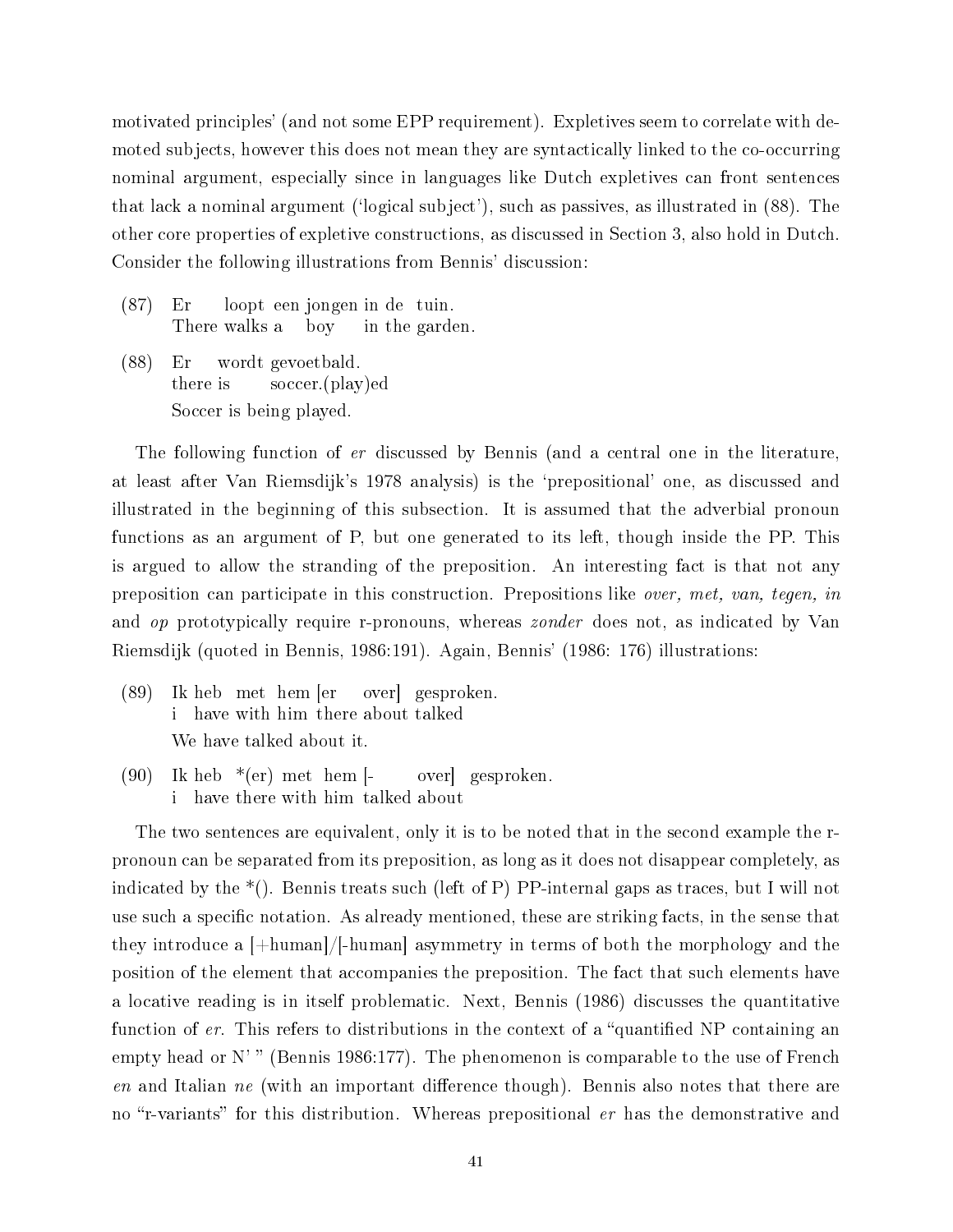interrogative variants, and the locative can be replaced with an explicitly proximal or distal r-word, the quantitative function can only be expressed as  $er$ . Consider the following example (Bennis 1986:177):

 $(91)$ I have there yesterday two heb er gisteren [twee-] gekocht. bought I bought two yesterday.

An important restriction on the distribution of quantitative er, which sets it apart from its French or Italian counterparts, is that the nominal 'gap' must refer to a countable noun. reflected or not in the presence of the numeral. Therefore, Dutch can use such constructions when referring to bottles, but not wine, whereas French has no such restriction. Compare:

- (92) Biertjes, ik heb er beers I have there yesterday (two) gisteren ([twee-]) dronken. drank Beers, I drank some (/two) yesterday. [+count]
- $(93)$  \* wine I Wijn, ik have there yesterday drank heb er gisteren dronken. Wine, I drank some yesterday. [-count]
- (94) Bieres, j'en beers, I.PartCL have (three) drank ai (trois) bu. (French) Beers, I drank three.
- (95) Vin, j'en wine, I.PartCL have drank ai bu. (French) Wine, I drank some.

Note how in the English translations, either a numeral or *some* must appear, where *some* can receive either a countable or a mass interpretation. Thus, some and en pattern together, as opposed to Dutch er. As a pattern of variation, this is reminiscent of the rigidly  $\lceil$ -specific interpretation of Dutch indefinite articles and bare plurals, as discussed in Section 4.1.

In addition to the descriptive facts, it must be noted that Bennis indicates the presence of an empty category  $e$  in the gap, unlike the trace used for the prepositional environment.

The functions of er are exhausted once the locative one has also been discussed. Bennis (1986:177-178) makes an interesting distinction between environments where a locative er is obligatory since the verb requires a locative argument, and environments where *er* is optional, paralleling the addition of optional PPs in a clause. In both of these environments er functions as a minimal filler (with a spatial interpretation), that can be replaced by  $r$ variants and other locative constituents (PPs). Clearly, under the terminological system I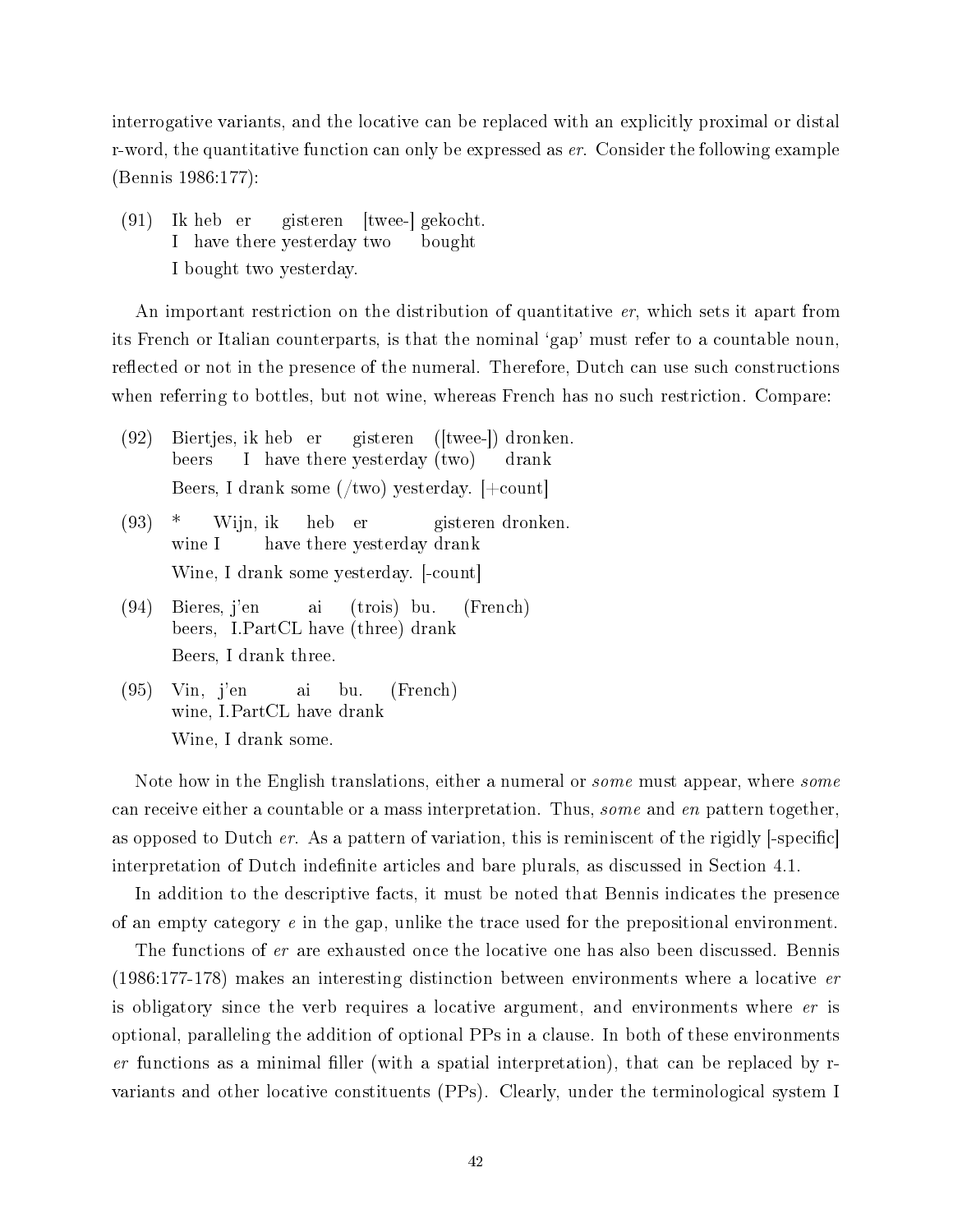proposed in Section 2.1, this is a contrastive distribution. Bennis' examples follow, as an illustration:

- (96) Jan koopt (er) Jan buys (there) a een boek. book Jan buys a book (there).
- $(97)$ Jan lives woont \*(er) nog maar kort. there only briefly Jan has been living there briefly.

To summarize the picture of distributions so far, I will group the prepositional, expletive and quantitative as exclusive distributions, where er is obligatory and does not have contextual r-variants, while the locative distribution is contrastive, in allowing er and its variants. The exclusive distributions are rigidly determined as contexts where er receives the particular interpretation, whereas the locative flavour of  $er$  can conceivably appear in any clause.

Another interesting phenomenon extensively discussed by Bennis (1986) is the co-occurrence of multiple functions of er. He notes that these can surface as one form, although formal diagnosis suggests that all of the functions are present even if not individuated morphologically. At least seven such combinations are possible. First, I will illustrate the co-occurrence of expletive and prepositional er with one realization and present a diagnosis for the construction, as conceived by Bennis (1986:178).

- (98) ...dat (er) twee jongens [-op] zaten. ...that there two boys on sat a. \*...dat er ...that there these boys deze jongens [-op] zaten. on sat b. \*...dat deze jongens [-op] zaten.
	- ...that these boys on sat

The version under (b) is ruled out since the definite nominal (interpreted as an active subject) is incompatible with the expletive, as discussed previously. This suggests that  $er$ cannot drop the expletive interpretation in this context. The example under (c) is not improved by simply dropping the er, since the preposition requires its presence in the prepositional flavor. Thus, (a) is the only felicitous version, and it has been shown that despite the unique realization of er, both the prepositional and expletive function are represented (at some level of representation). Bennis also notes examples of the expletive co-occurring with the quantitative and the locative: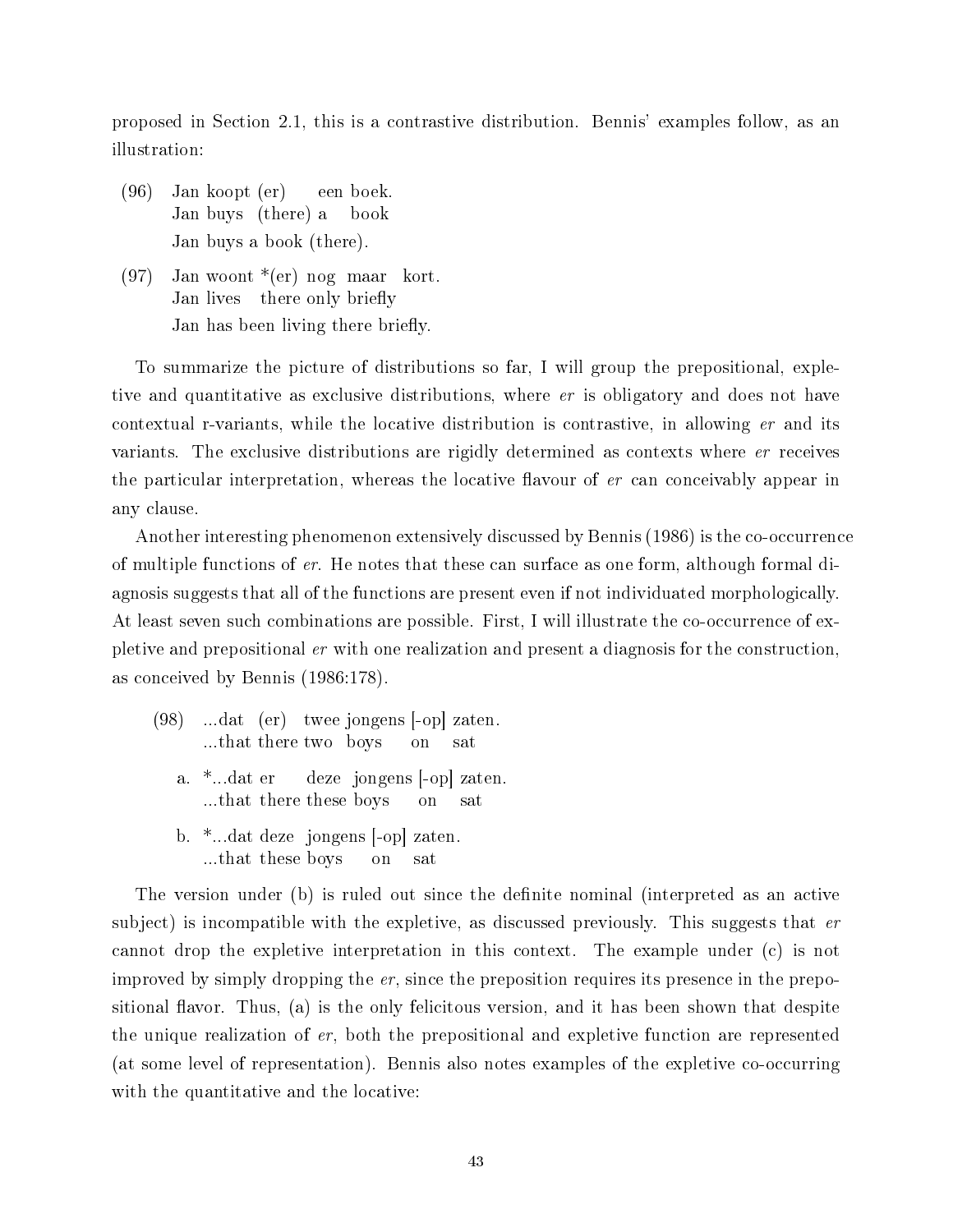- (99) ...dat er ...that there nobody two niemand [twee-] gekocht heeft. bought has
- $(100)$ ...that there nobody anymore lived …dat er niemand meer woonde.

It is clear how in both the indefinite *niemand* allows the expletive, just like twee jongens above. In  $(99)$  the er must obligatorily also function as a quantitative, while in  $(100)$  it needs to function as a locative, since a locative argument is obligatory in the context. A prepositional and a locative can also co-occur, as illustrated in:

(101) ...dat Jan er ...that Jan there two [twee-] [-over] gelezen heeft. about read has

More instances of er (at least up to three kinds) are also possible in the same clause, as exemplified in:

- (102) ...dat er ...that there nobody two niemand [drie-] [-over] geschreven heeft. about written has
- $(103)$ ...that there yet only two …dat er nog maar [twee-] lived woonden.

In the first example, by applying the diagnoses used previously, one can highlight the presence of expletive, quantitative and pronominal er. In the second one, the expletive also hosts a quantitative and a locative.

An additional phenomenon mentioned by Bennis is the co-occurrence of two instances of the same kind of gap, requiring two differently linked (indexed) abstract instances of  $er$ . In combination with the patterns above, this can result in clauses where one realization of er satisfies several requirements (perhaps four or more). Nevertheless, it would seem  $er$  can be realized twice. In the first example to follow, one position is the expletive and the other one is lower, standing for a quantitative (and we expect the same to happen for the prepositional and locative. The second one (taken from Barbiers 2009b) illustrates the presence of two quantitative instances of  $er$ , while the next one shows that they can be conflated in the standard position to the left of the leftmost numeral.<sup>12</sup>

- (104) Er there walk there two lopen er [twee-].
- $(105)$ I have there two heb er [twee-] er then one given toen [een-] gegeven.

 $12$ It would be interesting to see whether such a conflation requires that both quantities refer to the same reference set of items, though it would be conceptually difficult to find an example where they do not.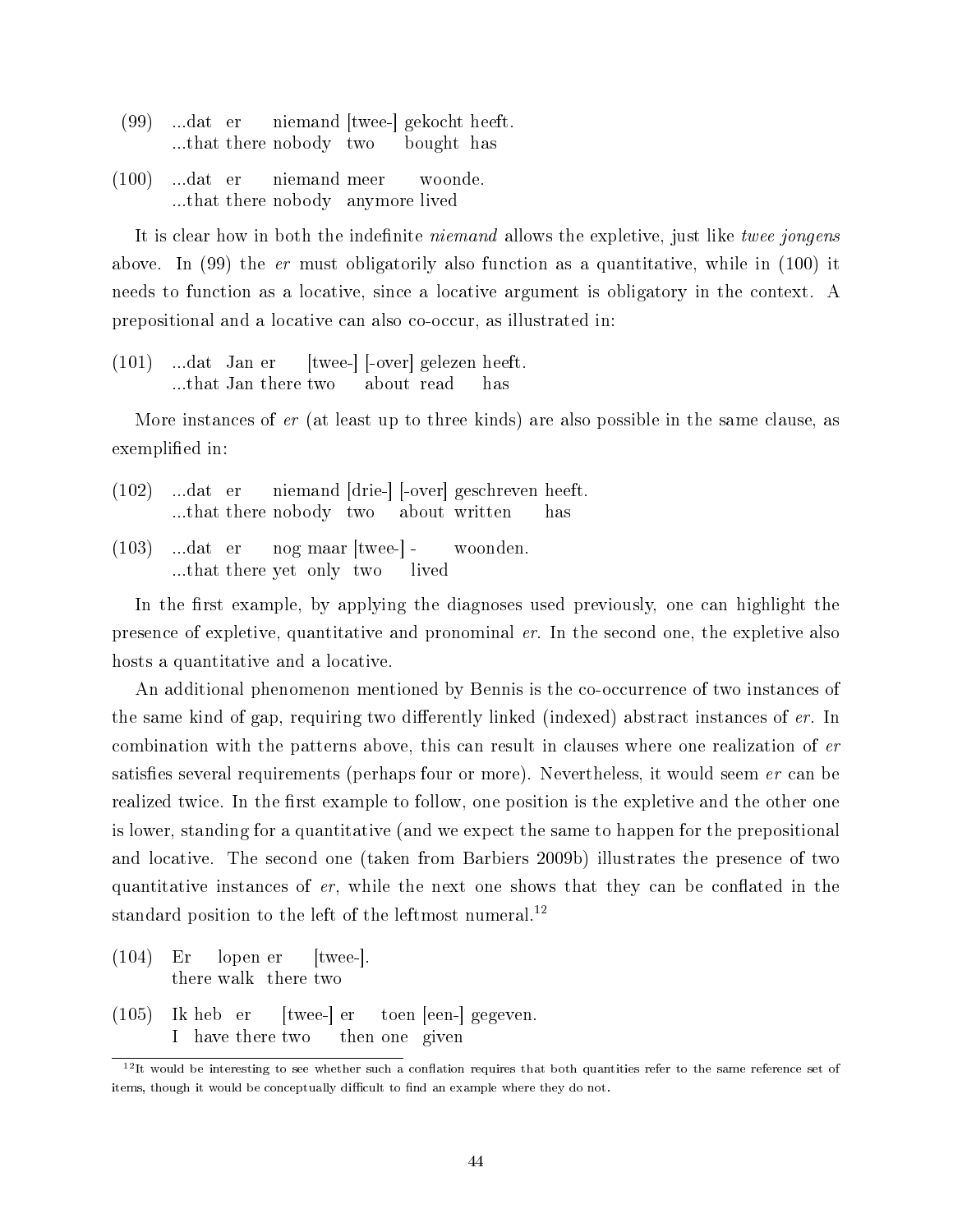$(106)$ I have there two then one given heb er twee toen een gegeven.

There are therefore three issues to be explained concerning  $er:$  number of functions, het  $\sqrt{ }$ er alternation (induced by some prepositions), r-movement and r-conflation. The following subsection presents the dialectal picture of the morphological split between the functions of er. Then, Section 6 attempts to derive a picture that captures the facts in terms of representation and computation, suggesting a possible way of lexical organization for polyfunctional words. The problematic issues identified by Van Riemsdijk, Bennis and others in the syntax of er are also accommodated in the model I adopt.

#### 5.2 Morphological splits in Dutch dialects

After having presented the poly-functional status of Dutch er, I turn to dialects where these functions are distributed between several morphemes (a `split' similar to the inter-linguistic one concerning expletive subject morphology). I show that there are apparently limits to this kind of variation, suggesting the fact that the morphological patterns might reflect some principles of linguistic organization. I will make reference to both some previous literature and also independent research I conducted through the  $DynaSAND<sup>13</sup>$  and  $DIDDD<sup>14</sup>$ databases. The better-known facts from previous literature regard dialects where the expletive subject has a  $(he)t$ -form. I have already presented such a pattern in Section 3. However, the prepositional, quantitative and locative are not expected to use the same morphology in the respective dialects, which results in a Expletive vs. Prep/Quant/Loc split. Note how this state of affairs already starts casting some doubt on theories that would have all instances of  $er$  reflect the same central property, as Bennis also remarks. In addition to this, I also look at dialects where the quantitative does not take an  $r$ -form, and even present cases where based on the gender of the 'elided' noun, the quantitative can take either an r or a t-form. Morphology therefore seems to support a formal split between the features that play a role in the distributions of Standard Dutch er.

Formally, the morphological splits in dialects suggest that we are not dealing with a grammatical functor  $[X]$  which is associated with a unique morpheme  $\frac{Y}{Y}$  (possibly differing across dialects), but rather with a series of functions  $[A-B-...-n]$  which can be associated to an expected maximum of n morphemes. The Standard Dutch case would qualify as complete morphological conflation. The relation between functional granularity and morphological opacity will be formally explored in the following section, where a specific framework is

<sup>&</sup>lt;sup>13</sup>Barbiers, S. et al. 2006. Dynamische Syntactische Atlas van de Nederlandse Dialecten (DynaSAND). Amsterdam, Meertens Instituut.

 $14$ Corver, N. et al. 2011. Database Diversity in Dutch DP Design (DDiDD). Utrecht, UiL-OTS.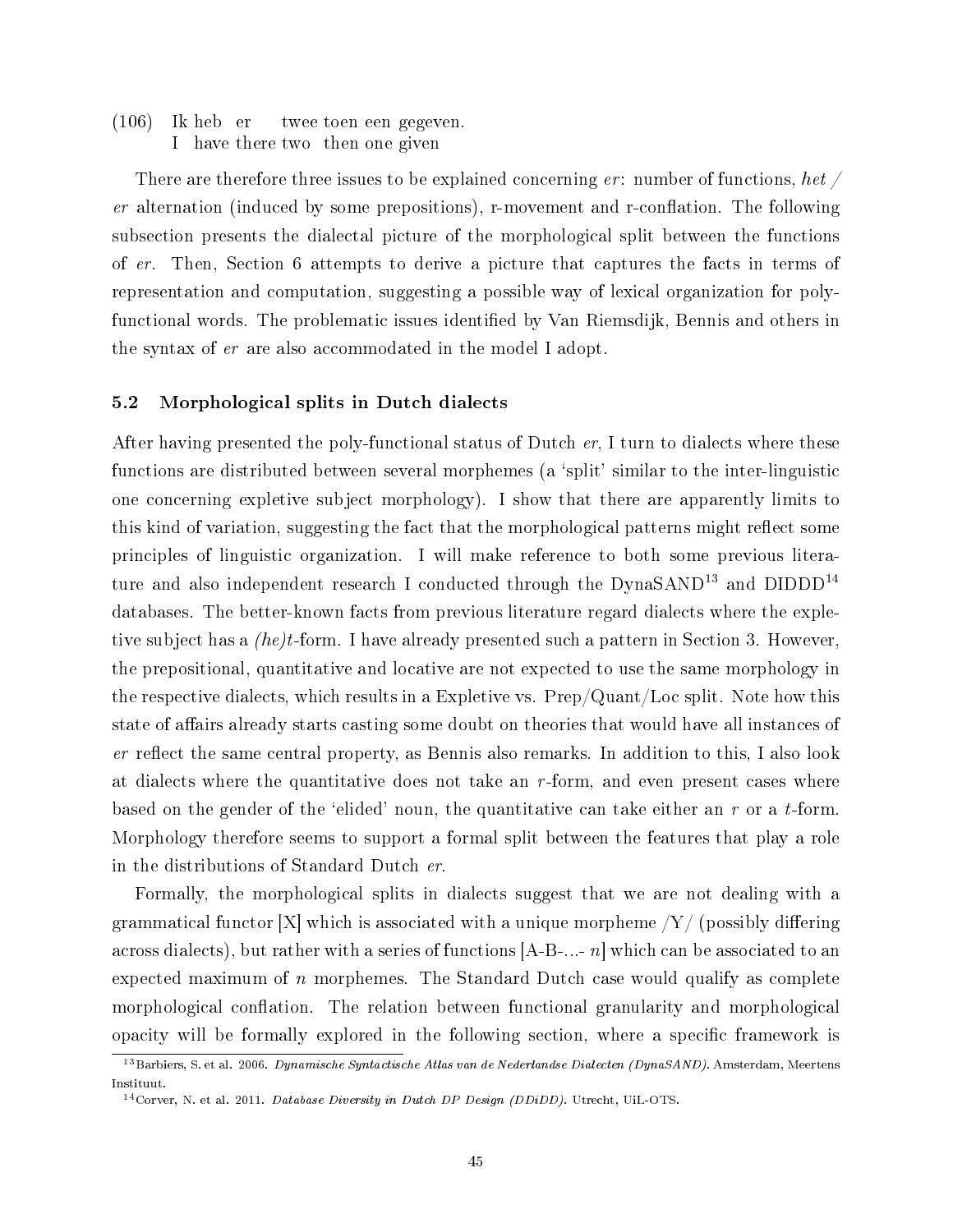introduced in order to capture this dimension of variation. At this point, we must establish possible restrictions on how the series of functions can be mapped onto morphology, i.e. whether the four-way distinction is ever instantiated in morphology, what functions can be expressed by what morpheme and so on. Following in the Greenbergian tradition at least in spirit, I attempt to identify some generalizations in this domain, whether absolutes or just tendencies. The focus is on contrasting the distribution of  $t$ -forms with  $r$ -forms.

As already mentioned, it is relatively common for the expletive subject to be expressed as *(he)t* in Dutch dialects, especially in the southern half of the language area. Looking at the informant responses for SAND test sentence 412 gives a clear picture of the distribution of such forms. The test sentence  $Er$  waren veel mensen op het feest. (There were many men at the party.') has been chosen as a standard environment for expletive subjects (existential). Note that for all of the sampled areas, some informants use r-forms. What is crucial is that in other areas such t-forms are ruled out. Three representative examples follow, and it must be noted that they stand for a very common situation and are not some local anomaly.

- (107) 't woaren vele mensen op die feeste (West-Flanders: Bredene, H017p)
- (108) 't waren do veel mense. (East-Flanders: Gent, I241p)
- (109) Ut wore veul luuj op ut fes. (Dutch Limburg: Simpelveld, Q116p)

For the quantitative function, dialectal morphology does not deviate as strikingly from Standard Dutch er. In very few cases is there a t-form used, and this tends to correlate with an expletive t-form. I do not claim that the correlation is absolute, but I have not found clear counterexamples. Two such instances follow:

- (110) a. Van al disse boek'n bint die dik'n 't mooiste, mar ik heb 't nog gien ene of all these books are the fattest the nicest but I have T yet no one ekoch. (Central-East Holland: Vaassen, F129p) bought Of all these book, the fat ones are the best, but I have not bought any.
	- b. Van voetbalbillekes gekalt, of football-cards speaking of all my friends van al men kamerote is to eine wo ze alemwol is T one who he all hiet. (Belgian Limburg: Tongeren, Q162p) has Speaking of football cards, of all my friends there is one that has them all.

It must be noted that the case under (a) is an absolute out-lier in terms of geography and also compared to neighboring locations or other informants from the same location. Additionally, in this area expletive subjects never occur as a t-form. This suggests further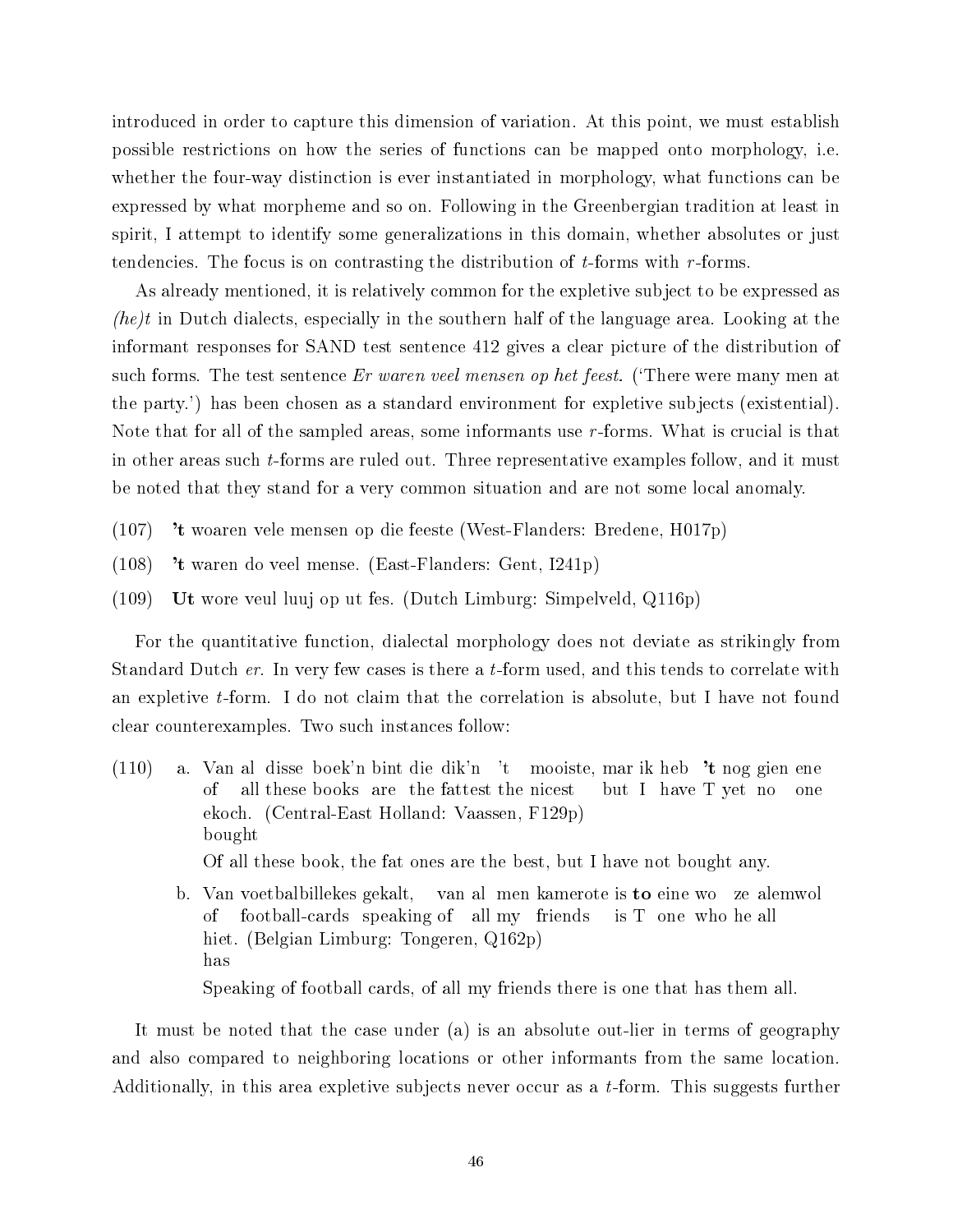research is needed to elucidate the case, but in any case, it is worth reporting as one of the few examples that seem to illustrate quantitative  $(he)t$ .

The dialect of Tongeren (b) seems to be another case where the quantitative function is not expressed as an r-form. The expected correlation is that in this dialect the expletive subject is also expressed as  $(he)t$ . This is possible (compare with the Limburgish dialect exemplified earlier), though not attested in any of my sources. Whatever the case might be for the dialects I mentioned, there is older literature that records and discusses similar facts.

As reported in Coppen(1991), the morphology of the quantitative (pronoun) can track number (Spaubeek) and gender (Weert). This presents as a much more complex picture than that available for Standard Dutch. What I focus on mainly is the morphological split in the Weert dialect. Consider:

- (111) a. Ik heb d'r ejn/eine I have R one:[fem/masc.] seen gezeen. (Weert)
	- b. Ik heb 't ein I have T one:[neuter] seen gezeen. (Weert)
- (112) a. Ich hub d'r eine. (Spaubeek) I have R one
	- b. Ich hub d'rs I have R(pl.) eight acht. (Spaubeek)

Both dialects are from Limburg. In the case of Weert we notice a common versus neuter split (feminine  $ejn$  and masculine  $eine$  vs. neuter  $ein$ ), that parallels a split in morphology (d-form vs t-form). This is an extremely interesting case for the present survey since an r and a t-form alternate within the dialect. Note how this gender contrast parallels the  $\lceil -\text{human} \rceil$ restriction on prepositional er. The Spaubeek dialect on the other hand marks plurality. Tentatively we can suggest that this is an indication of the status of er as true pronominals, rather than some other (functional) category. Concerning the issue of variation with respect to locative morphology, I take such facts as indicators of a more fine grained pattern. How could it be that one 'locativity' parameter would take scope over the quantitative pronoun in only one gender? Clearly, a robust system of representation is needed to capture such subtle differences without wildly stipulative parameters. Note that the phenomenon in Lapscheure Dutch (the availability of both a t and an r expletive) is analyzed as a contrast between different syntactic positions, of which only the  $TP$  (low) expletive can be locative. Therefore, the unitary `expletive in SpecIP' function is not split morphologically.

In what concerns the prepositional function of  $er$ , dialects do not seem to allow *(he)t* forms. even in those cases where they do use expletives or quantitatives of this type. This is another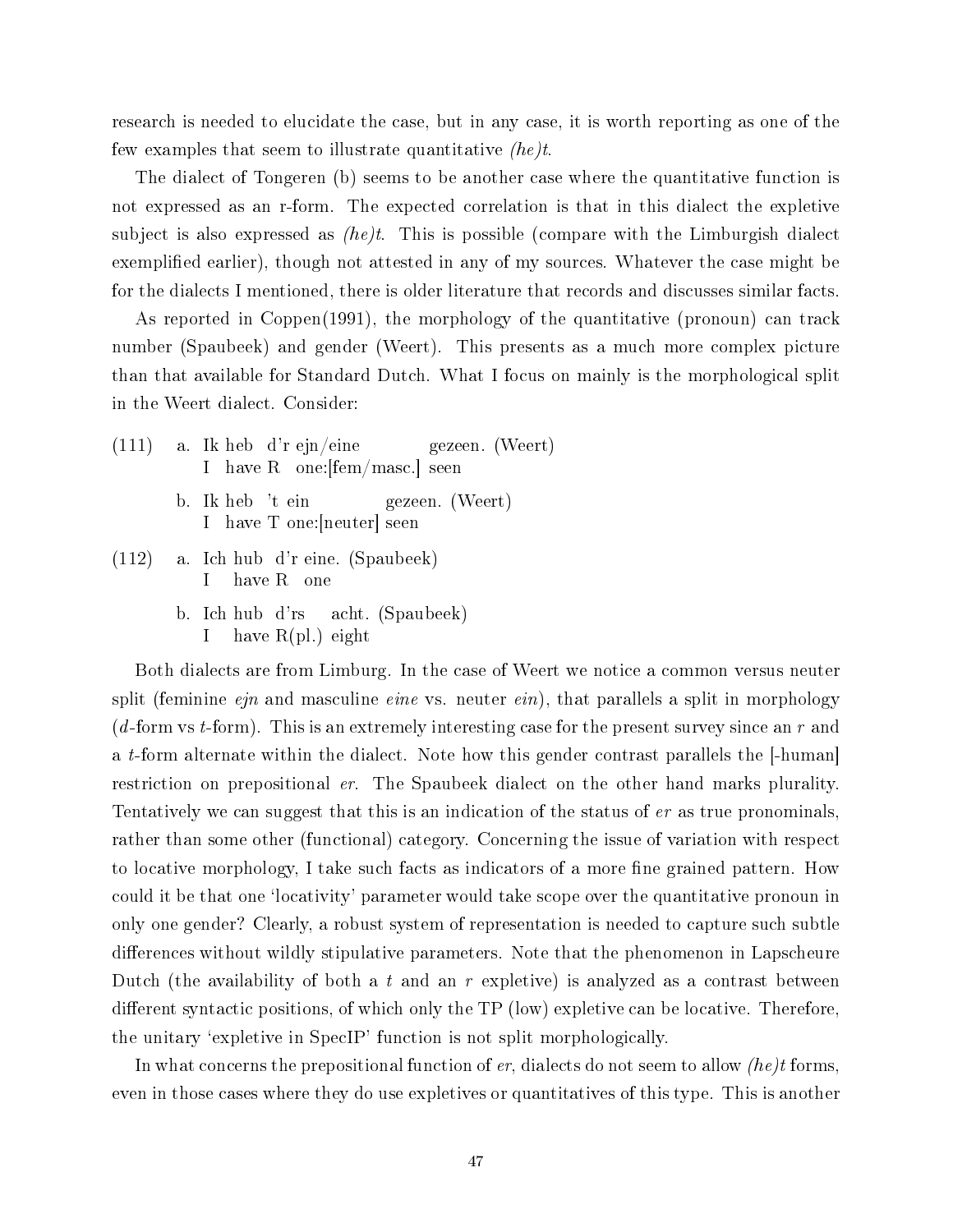indicator of the fact that there is a formal difference between the different distributions of er. For the locative, er or der is the expected default.

So far I have treated the morphology-to-functions mapping as an orderly affair: the expletive is more freely expressed as  $(he)t$ , the quantitative in at most a subset of those dialects that have a t expletive, and the prepositional is always an r-pronoun. It is not absolutely certain that this is true, but it is a good working hypothesis in the absence of counter-evidence, qualifying as an implicative scale.

Therefore, some dialects suggest there is granularity in the functional range of er, while others introduce complete opacity in this respect. We see a scale of non-locative forms and mixed locative and non-locative forms for apparently the same phenomenon, such as the quantitative that tracks gender (Weert). If these were all expressions of a standard filler of some sort, there would be no formal reason for their morphological separation. The overwhelming impression is one of 'different packaging'.

Just like the presence of a morphological split argues against the monolithic nature of the grammatical functor expressed as er in Standard Dutch, the scalar aspect of variation in this domain seems to suggest that the `homophony' answer is not adequate either. That is, we expect some link to exist between the different instances of  $er$ . The question becomes: how do we parametrize this? The idea of 'different packaging' gives a possible answer to the issue of parametrizing morphological splits in an apparently incremental way. A concrete proposal in this direction is made in Starke (2011). The following section capitalizes on these incremental splits and introduces the core theory that Starke (2011) departs from, while attempting to model the Dutch facts regarding r-pronouns within that model.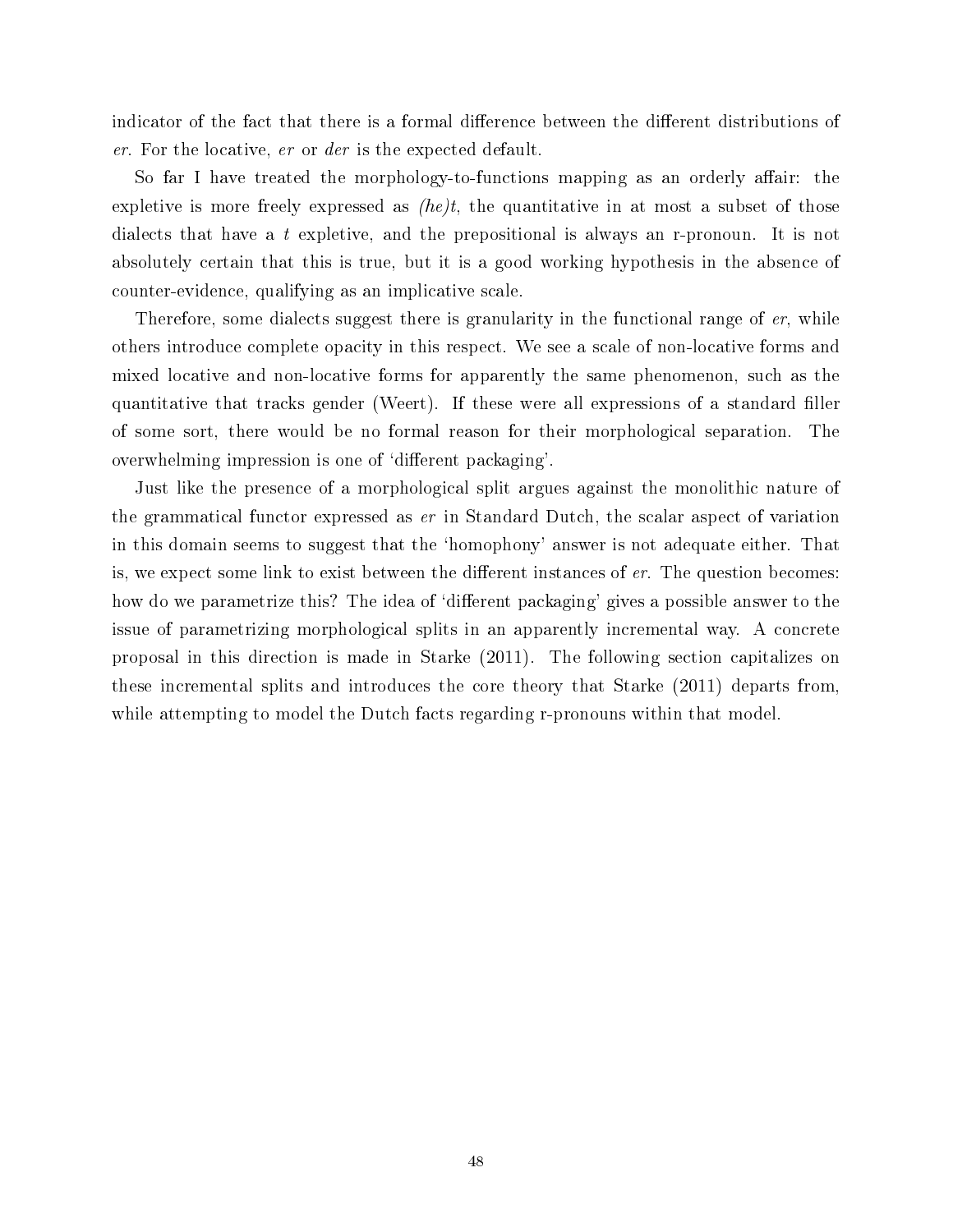## 6 Incremental variation and competition

After having established a model that tentatively explains variation in the morphological expression of expletive subjects (and Danish relative der), I attempt to integrate more problematic distributions of locatives in the picture of linguistic variation I set up. As suggested at the end of Section 4.2-3, the coherence of the model that integrates the expletive and relative functions of Danish is threatened by data from a Frisian dialect that uses diar in both subject and object relatives. Section 5 presents additional data from the domain of Dutch r-words (locatives) that suggest the functional range of locatives is even greater. Below, I show that incremental morphological splits can be captured in a model of the Lexicon that also derives the complexities of domains such as r-words.

#### 6.1 Incremental morphological splits

Based on the issues discussed in Section 5 (and as already hinted by the examples in the introduction), we can organize the distribution of locatives in English, Danish and North Frisian (Fohr-Amrum) in a table that shows their incremental nature:

| LANGUAGE             | Locative     |              | Expletive $\parallel$ S. Relative $\parallel$ O. Relative |             |
|----------------------|--------------|--------------|-----------------------------------------------------------|-------------|
| Smith Island English | <b>THERE</b> | IT           |                                                           |             |
| Standard English     | <b>THERE</b> | <b>THERE</b> |                                                           |             |
| Danish               | <b>DER</b>   | <b>DER</b>   | DER                                                       |             |
| North Frisian        | <b>DIAR</b>  | <b>DIAR</b>  | <b>DIAR</b>                                               | <b>DIAR</b> |

Smith Island English does not use the adverbial locative in any grammatical distribution. Standard English on the other hand, uses the locative as an expletive subject. Danish adds the 'relative' function to this scale (introducing clauses from which a subject has been extracted), while the North Frisian variety of Fohr-Amrum generalizes the use of its locative to the front position of clauses from which a subject or object have been extracted. It is interesting to note that none of the languages that come under the scope of my study introduce any gaps in this sequence: if a position in the table is realized as the locative, then all positions to its left are also realized as the locative. This looks like a signicant typological generalization. I will then formulate the generalization as:

- (113) a. Within a language, if a position on the following scale is realized as the locative, then all positions to its left are as well:
	- b. L(ocative) E(xpletive) S(ubject relative) O(bject relative)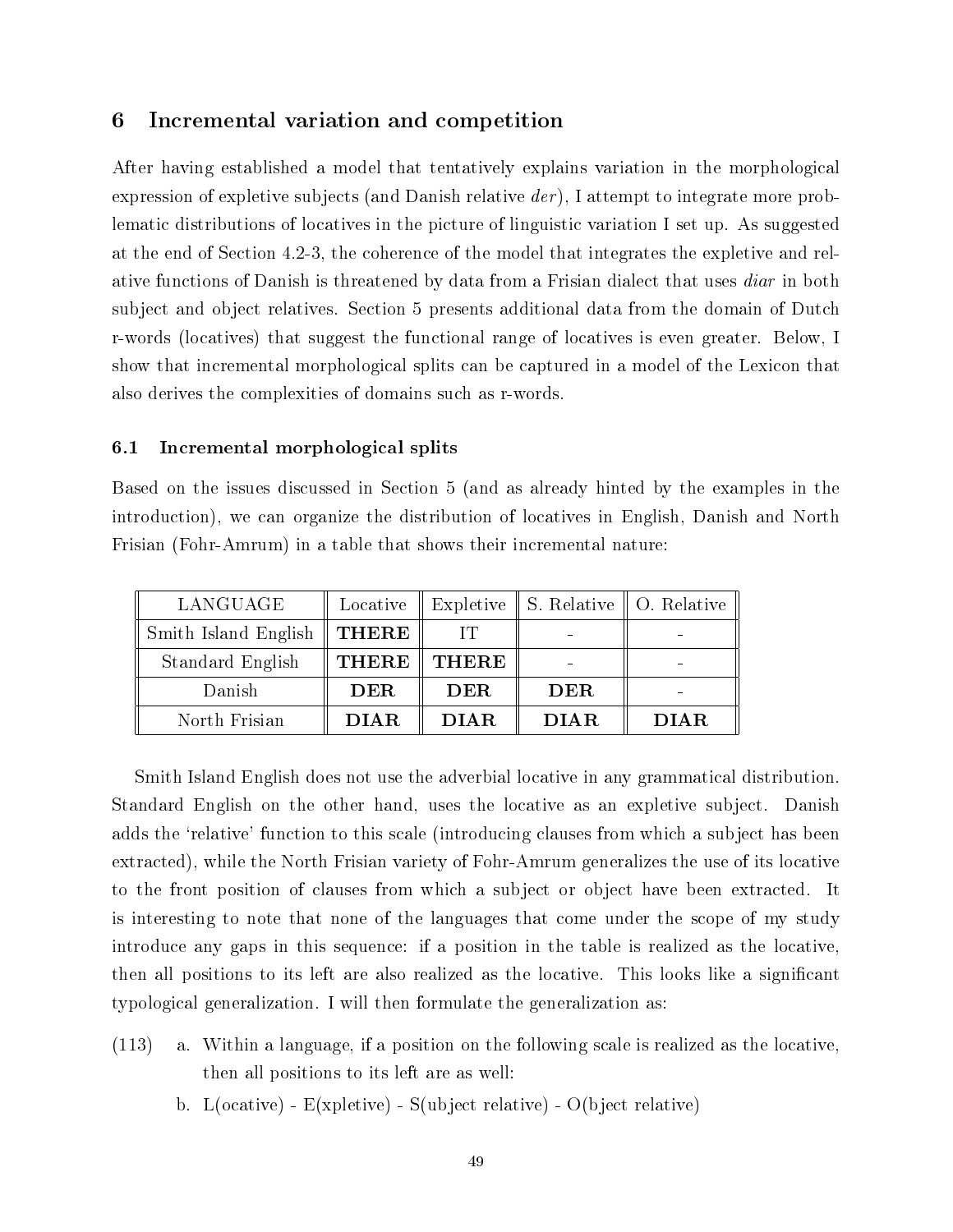Recall how in the previous section I showed that in dialects where the functions of Standard Dutch  $er$  are split between r-forms and t-forms, the t-forms target the expletive primarily, and only in a subset of those cases the quantitative as well. In some cases the quantitative has both a t and a r form, depending on gender. The split is then incremental, as can be shown in the following table:

|                | Е   | Q   | Ρ   |
|----------------|-----|-----|-----|
| a              | er  | er  | er  |
| b              | het | er  | er  |
| $\overline{c}$ | het | het | er  |
| $d^*$          | het | het | het |
| $e^*$          | er  | er  | het |
| $f^*$          | er  | het | er  |
| $g^*$          | het | er  | het |

The first row corresponds to the pattern we see in Standard Dutch. Row (b) refers to dialects with a t-form expletive. Row (c) refers to dialects where the quantitative is also expressed by a t-form. There are apparently no dialects where the  $P(\text{repositional})$  is expressed as a t-form and, just like in the previous table, gaps seem to be ruled out (as suggested by the last two lines). Once more, we have a scale over which a generalization can be expressed, namely the one in (113a):

(114) L(ocative) - P(repositional) - Q(uantitative) - E(xpletive)

What the generalizations above show is that when a (locative) word expresses multiple functions, those positions must be contiguous in a universal scale. In other words, when a morpheme X targets functions  $[A]$  and  $[C]$  in a scale  $[A-B-C]$ , then  $[B]$  is also necessarily expressed as X. This type of observation has been used in several recent works in the nanosyntactic framework. It is usually referred to as the \*ABA principle, adapting terminology used by Bobaljik (2007) in a study of suppletion. Within nanosyntax, patterns that conform to the \*ABA are interpreted in the sense that syncretic morphological forms re flect a sub-morphemic level of organization. In his dissertation on morphological case, Caha  $(2009:17)$  notes Jakobson's  $(1962)^{15}$  observation that "syncretism points to the existence of a hidden level of linguistic organization inside an apparently indivisible unit: the morpheme" and proceeds to investigate the possibility of syntactic organization within morphological

 $15$ qtd. in Caha (2009): Jakobson, R. 1962. Beitrag zur allgemeinen Kasuslehre: Gesamtbedeutungen der russischen Kasus. In "Selected writings", vol. 2, pp. 23â $\tilde{A}$ §71. Mouton, The Hague.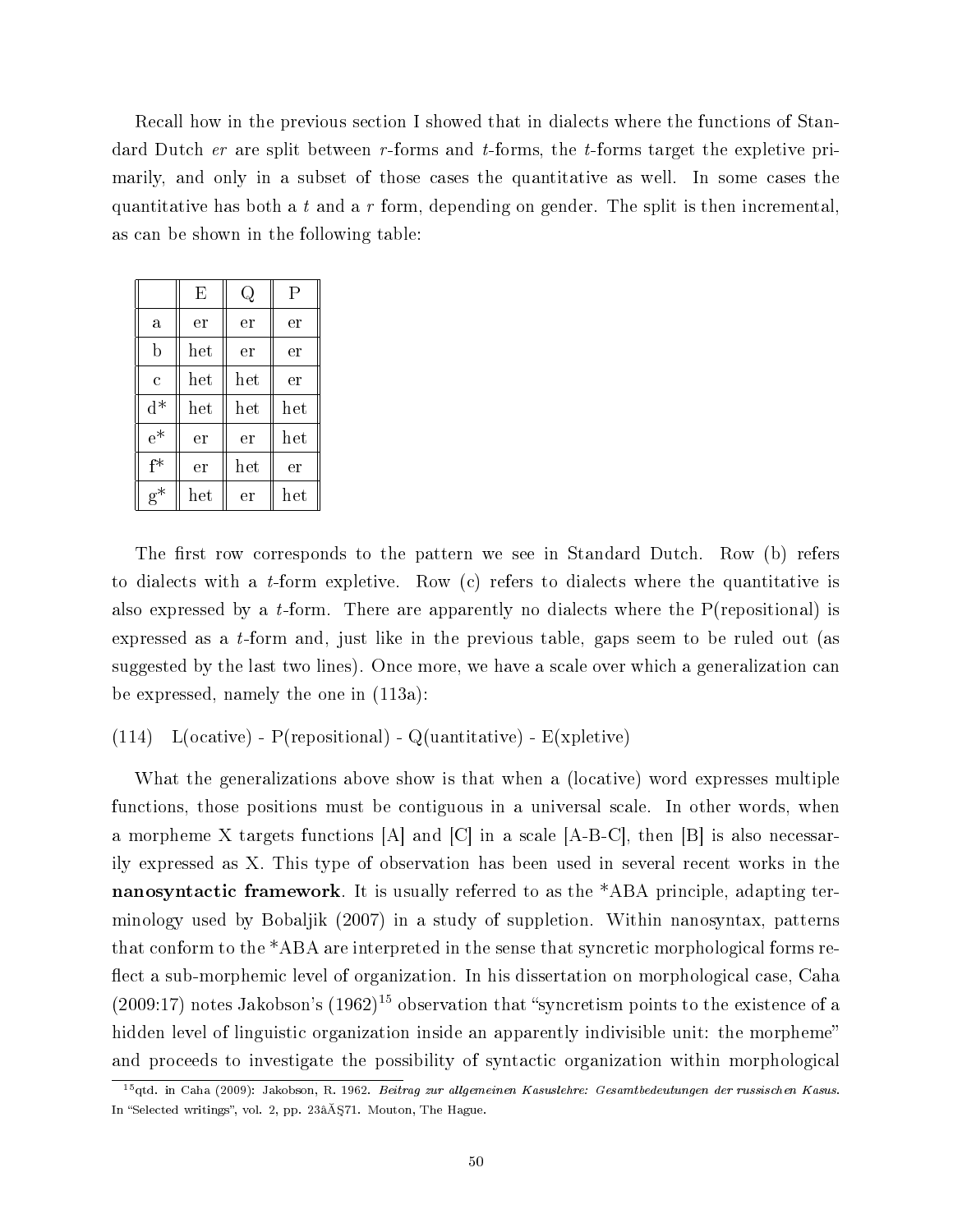units, developing the nanosyntactic technology originally proposed in Starke (2009). This line of research will play a role in the analysis I sketch in the following sub-section.

Recall the issue of functional polysemy discussed in Section 2.3. Integrating those concerns with the generalizations formulated in this chapter, the emerging picture is that of locatives being precisely such morphemes that have a rich internal organization. I will explore this hypothesis in the following section by testing it against the behavior of Dutch er.

#### 6.2 Nano-locatives

This subsection is dedicated to a brief sketch of the nanosyntactic picture of morphological case under the analysis of Caha (2009) and an adapted version of this analysis that I use to elucidate the behavior of Dutch er.

Caha formulates the following main generalization: "Non-accidental case syncretism targets continuous regions in a sequence invariant across languages. (Caha 2009:49). Below I give the most elaborate case sequence that is used in his study, as established by comparing syncretic cases across languages and arranging them so that the  $*ABA$  is not offended:

(115) Nom - Acc - Loc1 - Gen - Part - Loc2 - Dat - Loc3 - Ins (Caha 2009:130)

As already mentioned, he appeals to Nanosyntax in order to explain the systematicity of these patterns. One of the basic tenets of Nanosyntax, which makes it very appealing for dealing with such scales, is the assumption of sub-morphemic organization. That is, morphemes correspond to a well-articulated representation that dictates their range of use and implicitly patterns of competition. They are not therefore associated to unordered bundles of features, but rather to asymmetric trees of terminals (in the sense of functional heads). A case morpheme X can therefore be associated to a syntactic tree that includes terminals corresponding to several adjacent (!) positions in the case scale. It is assumed that there is no operation of `fusion' in syntax (like in Distributed Morphology) and no NULL morphemes are postulated. Instead, every syntactic structure is lexicalized by using morphological entries that exhaust the range of needed functional heads. These functional heads are assumed to follow a universal hierarchy (in the cartographic sense) and gaps in this sequence are assumed not to exist. This relates to the way semantic computation is mapped onto syntactic structure: the semantics of a structure [X-Y] are derived compositionally by applying [X] to [Y], where [X] is a functional head and [Y] corresponds to a complex structure of heads. The process of selecting lexical entries and lexicalizing the target syntactic structure consists of matching the representational trees corresponding to morphemes to the target syntactic structures. Here, several principles apply that dictate the way competition is resolved. Pertaining to this mechanism of matching and lexicalization is the phenomenon of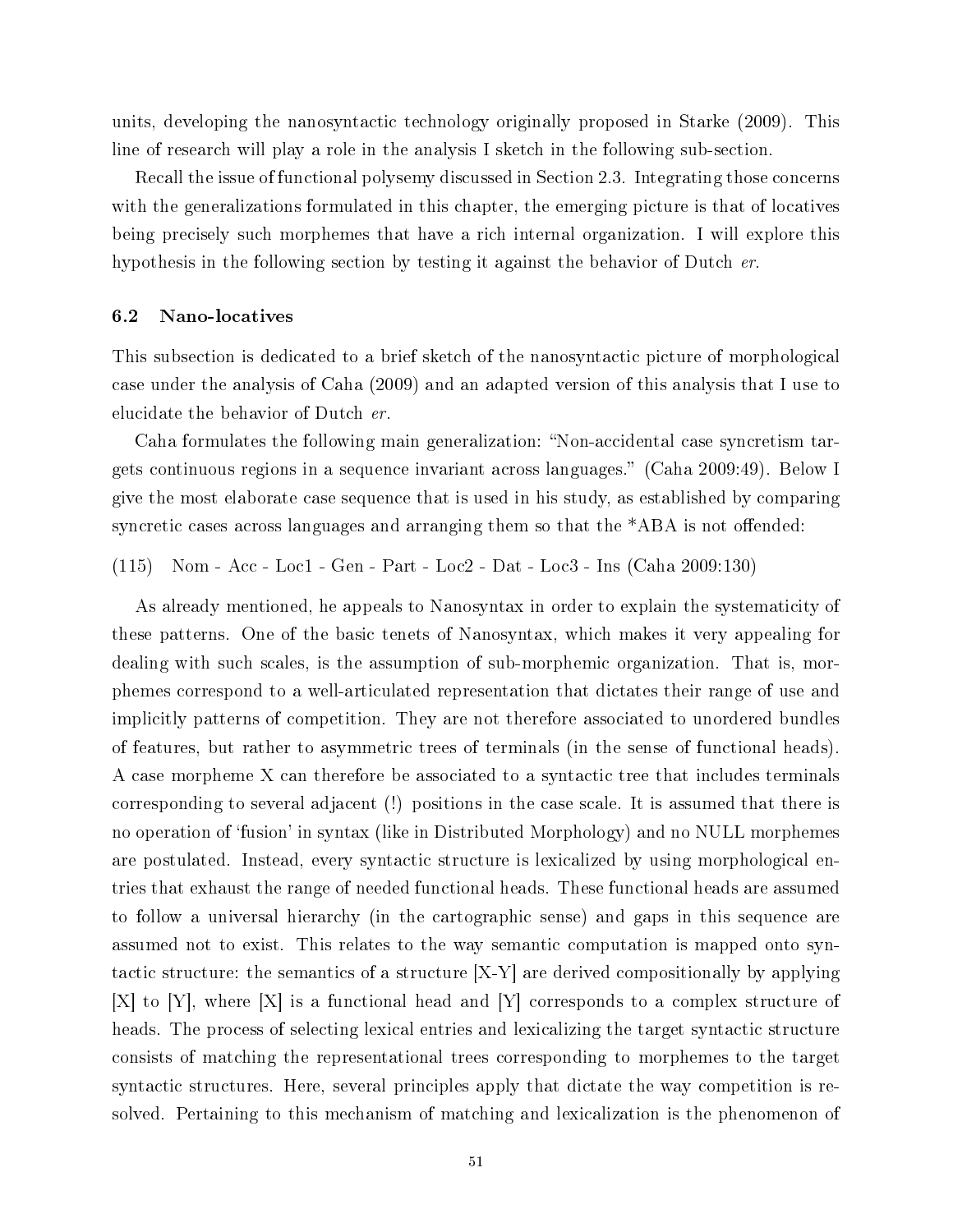Spell-Out driven movement. This phenomenon is responsible for movement without semantic consequences, that is, a surface reshuffling of the order of morphemes, relative to the universal order of their underlying spans of terminals. The motivation for evacuating pieces of structure (with the effect of surface movement) resides in the representations of morphemes competing for the position: certain structures can only be lexicalized once movement has been performed. I will refer to these technical tools in the analysis that follows.

A natural consequence of Nanosyntax, apart from its explanation of syncretism scales, is the model it suggests for linguistic variation. As formulated in Starke (2011), variation is reduced to the size of syntactic trees that correspond to individual morphemes across languages. This would motivate scales of variation in the distribution of a morpheme, such as the ones I point out in the previous subsection. More precisely: a morpheme can take on as many functions as its representation contains different terminals.<sup>16</sup>. As these terminals are distributed between different morphemes, different patterns of use can arise.

Let us now look at how such a picture would look in the case of poly-functional locatives. Say A1, A2 and A3 are morphemes in languages L1, L2 and L3. All three have a locative use. If this type of semantics is reflected in syntactic representation (as is commonly assumed). we expect it to be implemented as a terminal, call it X. If A2 also has an additional syntactic use compared to A1, it must be that it corresponds to a sequence  $[Y-X]$ . Then, if A3 has a pattern of distribution that points to an additional function, it will correspond to [Y-Z-X]. Consider the case of Dutch  $er$ : this morpheme seems to have several different functions. We will suggest these correspond to a sequence of terminals [X-Y-Z]. In a dialect where a function of  $er$  has been delegated to a t form, there will be a morphological split between what can express the sequence  $[X-Y]$  and what can express the remaining terminal  $[Z]$ . A similar story would go for the morphological split between expletive subjects in different languages. In English, Dutch and Danish, the terminal corresponding to the relevant feature of expletive subjects will be a part of the representation of the morpheme that also has locative semantics. The Danish locative (and this has become a label that glosses over the other readings of the morpheme) will have a representation that includes some terminal responsible for the 'relative' function. The problematic North Frisian diar will now simply correspond to a syntactic span that includes a terminal that also licenses the `object relative' use.

Thus, a picture of principled morphological variation emerges, and with it, a tool for syntactic analysis. I will then pursue the options provided by this technology in order to analyze the behavior of Dutch er. What we therefore need to capture is the multitude of distributions it has, including the fact that in some contexts it seems to replace het, surfacing

 $16$ I refer to 'functions' that are genuinely contrasted at the syntactic level of granularity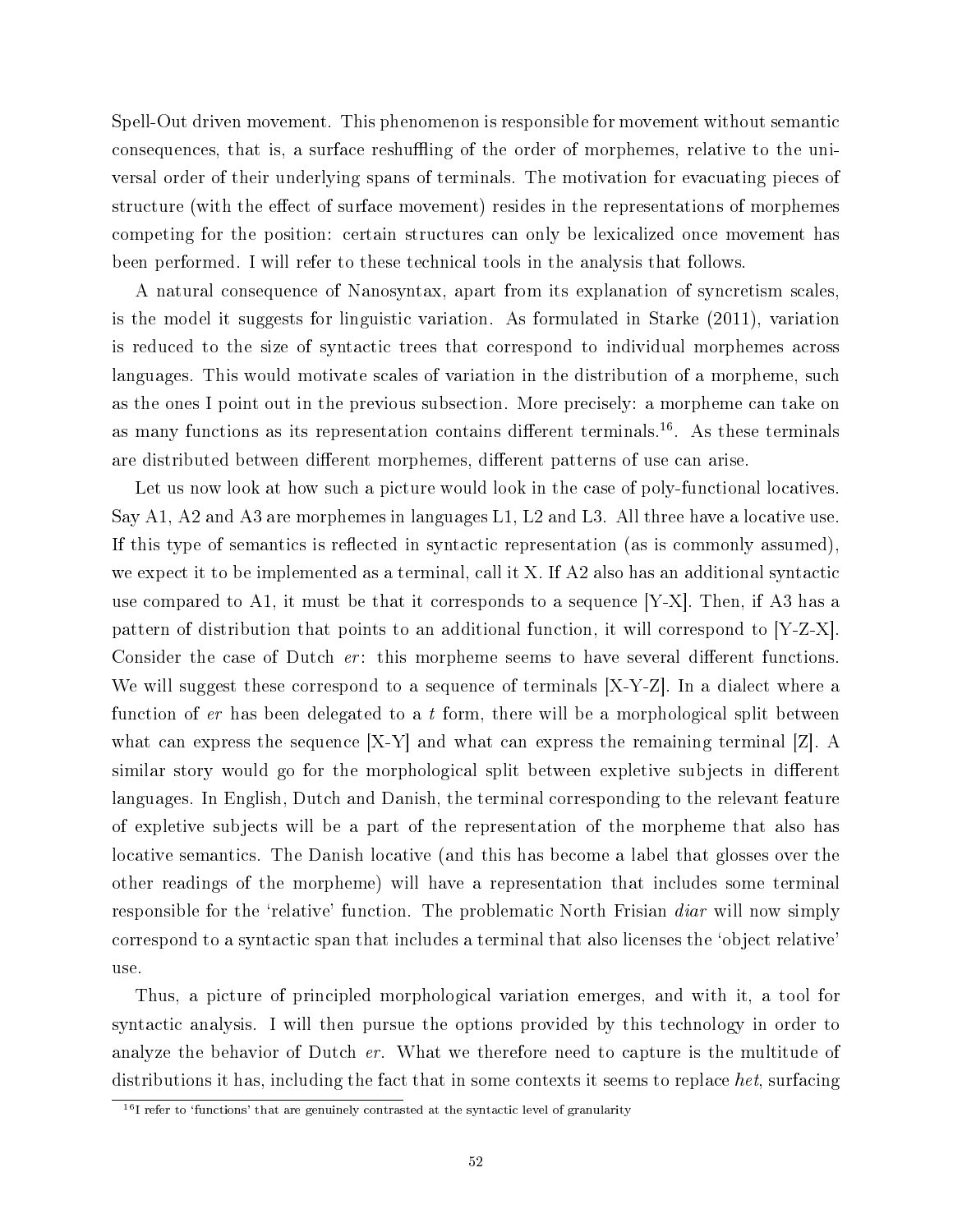in a non-prototypical position. From the nanosyntactic sketch I present above, I will take the following observations to be signicant to my domain:

- (116) a. There is a scalar ordering of cases (and prepositions): morphemes can compete for continuous stretches of this structure.
	- b. Displacement of morphemes is a diagnosis for a repair strategy that operates at lexicalization, as a result of the representation of a certain morpheme.

From the empirical perspective, it seems that er competes with het but occupies an exceptional syntactic position. It has several interpretations and co-occurs with prepositions. This is reminiscent of Caha's case scale and illustrates a predicted effect thereof: as the structure is lexicalized bottom-up (starting from Nominative), once prepositions begin occurring (instead of postpositional marking), all the case positions left will be lexicalized with the help of prepositions. Therefore I will make the following proposals in what concerns the representation of Dutch er:

- (117) a. It is associated to a syntactic tree that bottoms out in whatever categorial terminal is needed to instantiate (pro)nominal elements, perhaps a head N.
	- b. The associated tree stretches up to a position in the case scale after which the prepositions start (van, op etc.).
	- c. The associated tree also includes a terminal responsible for the locative reading, one for the quantitative and one for the expletive.

Note that we are dealing with a functional field that starts out at the nominal root N, includes terminals responsible for the instantiation of phi-features, quantification and reference and also includes all of the positions in Caha's case sequence. Clearly, some 'cases' have to do more with theta-roles, others with spatial semantics and others still might be involved in quantification. I will not go into the conceptual and technical issues involved in opting for this representation, but simply attempt to identify the functions of er as particular positions in Caha's case scale and show how the other properties are expected to derive. Recall the sequence of cases:

(118) Nom - Acc - Loc1 - Gen - Part - Loc2 - Dat - Loc3 - Ins

I believe that the crucial region of this scale is the [Loc1-Gen-Part]. The Loc1 terminal would be responsible for the locative reading of er. The Partitive will allow the Quantitative reading: I have already mentioned how the Dutch  $Q$ -er is similar to French partitive en. except for its  $\pm$ count restriction. The Genitive will be associated with the preposition van (which is similar in its polysemy to English of, but just like of is also characterized by the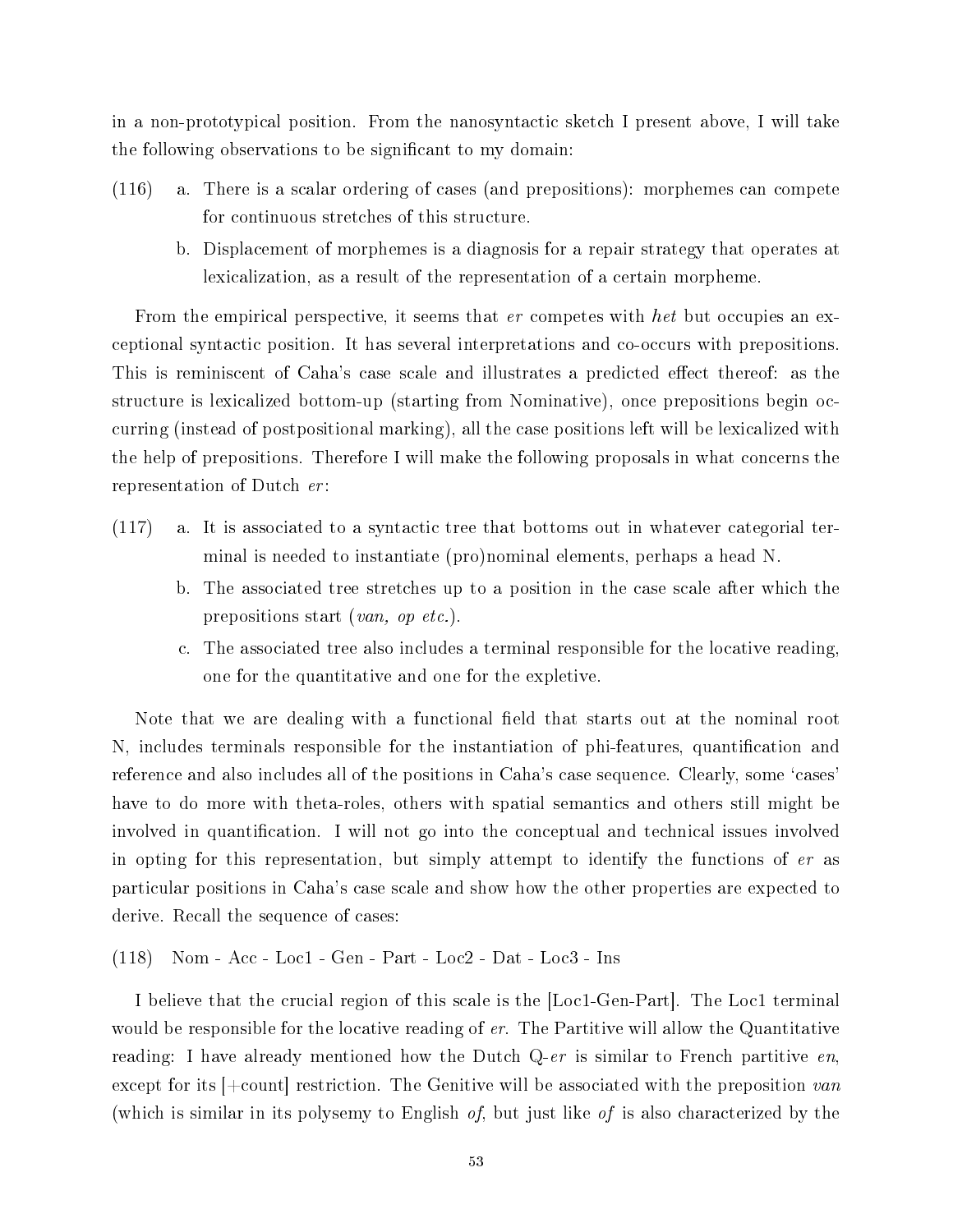semantics of possession, traditionally associated to the Genitive). Simply adopting Caha's case scale would give us the following picture:

(119) (rootN-Phi-...)- Nom - Acc - Loc1 - Gen - Part - Loc2 - Dat - Loc3 - Ins

This structure is the target of lexicalization by items such as er, het, hem. First of all, we can assume that the N(ominal) root comes with specifications of the type  $|gender/+human/$ human etc. Each different class will instantiate a parallel functional span that starts out at the root and can stretch up to the highest case terminal (and beyond) but will be lexicalized by different morphemes. For masculine human animates, the basic morpheme will be  $hij$ which can lexicalize the functional sequence or span, up to the Nom(inative) position. After this, the object pronoun hem is required. The object pronoun's representation includes that of the subject pronoun (since the sequence up to Acc needs to be lexicalized exhaustively even in the absence of hem). It is by competition (the traditional Elsewhere principle) that hij wins for the low part of the sequence. For the higher cases prepositions will be required: the object pronoun lexicalizes as much as it can, while a prepositional morpheme is used for higher terminals. We would expect this model to carry over for the  $|\text{-human}|$  pronouns: het would lexicalize an extensive range of terminals, with the exception of high prepositions. We see however that this is not the case. When prepositions are used, het is ruled out and er is plugged in instead, but at an unexpected position. Building on traditional observations on the distribution of er I propose that it is simply associated to a structural superset of the representation of het, say starting with Loc1 in the case scale. As such, it will be able to get a locative reading as the default. If we equate its quantitative use with the Partitive case and the preposition van with the Genitive there will be an ordering conflict: the Partitive / Quantitative would be non-prepositional in the middle of a prepositional field. I propose that in fact inverting the Gen and Part positions in Caha's scale is a possibility that would solve this ordering issue. In the initial table of syncretism patterns (Caha 2009:130), the Partitive is never syncretic with Loc2 and always syncretic with Gen when Gen is syncretic with Loc1. Changing [Loc1-Gen-Part] to [Loc1-Part-Gen] would not pose problems to the initial model and empirical data presented by Caha. Thus, er could be associated to a sequence of terminals that includes maximally [root- ... - Loc1 - Part]. The bare morpheme thus comes with the quantitative and locative readings, as expected. The expletive reading might be derived by a model such as the one I propose in Section 4 or simply associated to a case position in this area. Again, cases in this picture should not be exclusively equated with roles of some sort: it can very well be that some discourse properties such as 'given' are mapped onto terminals in this region.

Then, what of prepositions and prepositional er? First of all, we will map van to Gen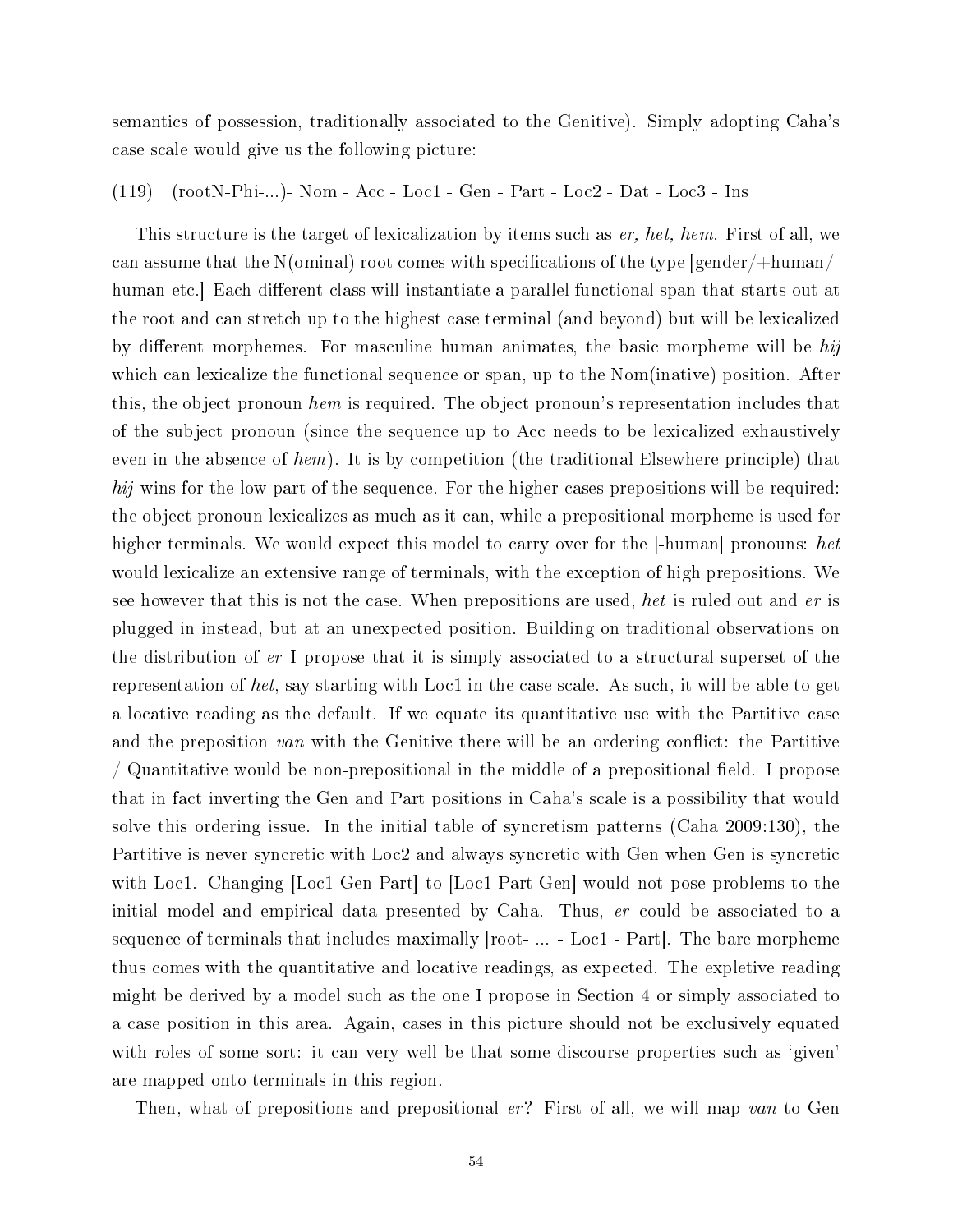and met to Ins(trumental & Comitative), while spatial prepositions such as  $op$ , in, tegen will correspond to the different locative cases and their flavors (see Pantcheva  $(2011)$  for a nanosyntactic exploration of the domain of directional prepositions). Note that the position of the Dat(ive) is a problem for my analysis in several ways since it is part of what I treat as the prepositional field but is expressed by bare object pronouns. I will go around this matter here and show how the system would work in its absence.

At this point I can also sketch a proposal for the position of *er* relative to prepositions. I propose that the mechanism of `spell-out driven movement' can be held responsible for the  $er\$ hem asymmetry. This mechanism (which I shorthand as SODM) is explored in more detail in Caha (2010), following on an original idea of Michal Starke. SODM relies on the idea that re-ordering of morphological material relative to the underlying (universal) structure it maps out is a result of strategies that mediate the lexicalization process. Depending on what entries (terminal trees paired with morphemes) are available in a language, it is not always possible for lexicalization to proceed in the expected order. Some structures need to be evacuated (to the left, in an LCA perspective) so that lexicalization takes place. In this way, movement that is not correlated with semantic differences (respective to base configurations) is restricted to the only level at which it would not influence computation  $(PF)$  and is parametrized without resorting to language-level parameters. I believe this is what happens in the case of Dutch  $er:$  because of its own representation or that of higher prepositions (and Nanosyntax makes available several possibilities which I will not detail here), er is evacuated to a position above the preposition when lexicalization occurs. If this is the case, then my model holds without stipulating a different category for  $er$ : it is syntactically parallel to other pronominals but its position is influenced by a representational conflict. Why hem escapes this phenomenon might have to do with its possibly not going as far up as the [Loc1-Part] point. This would look like a gap in the syntax of  $|+\text{human}|$  pronominal sequences. The prepositions above would spell-out the needed terminals without clashing with the representation of  $hem$ , hence no evacuation would be needed. These suggestions are however only a sketch for capturing the pattern of r-movement. Making the analysis work under the proposed framework is not at all trivial. In addition, I have proceeded from the assumption that this pattern of movement is simply a lexicalization/PF phenomenon. Note that this seems to be indeed the case for expressions such as English thereon, in which the morphemes appear in an unexpected order and are frozen together, as it were. However, Dutch er crucially allows the stranding of the preposition, so the freezing we would expect to occur once lexicalization has taken place is somehow circumvented. These issues motivate further research in this direction, research which falls outside the scope of this paper.

There are two remaining issues that I propose to solve by assuming that minor differences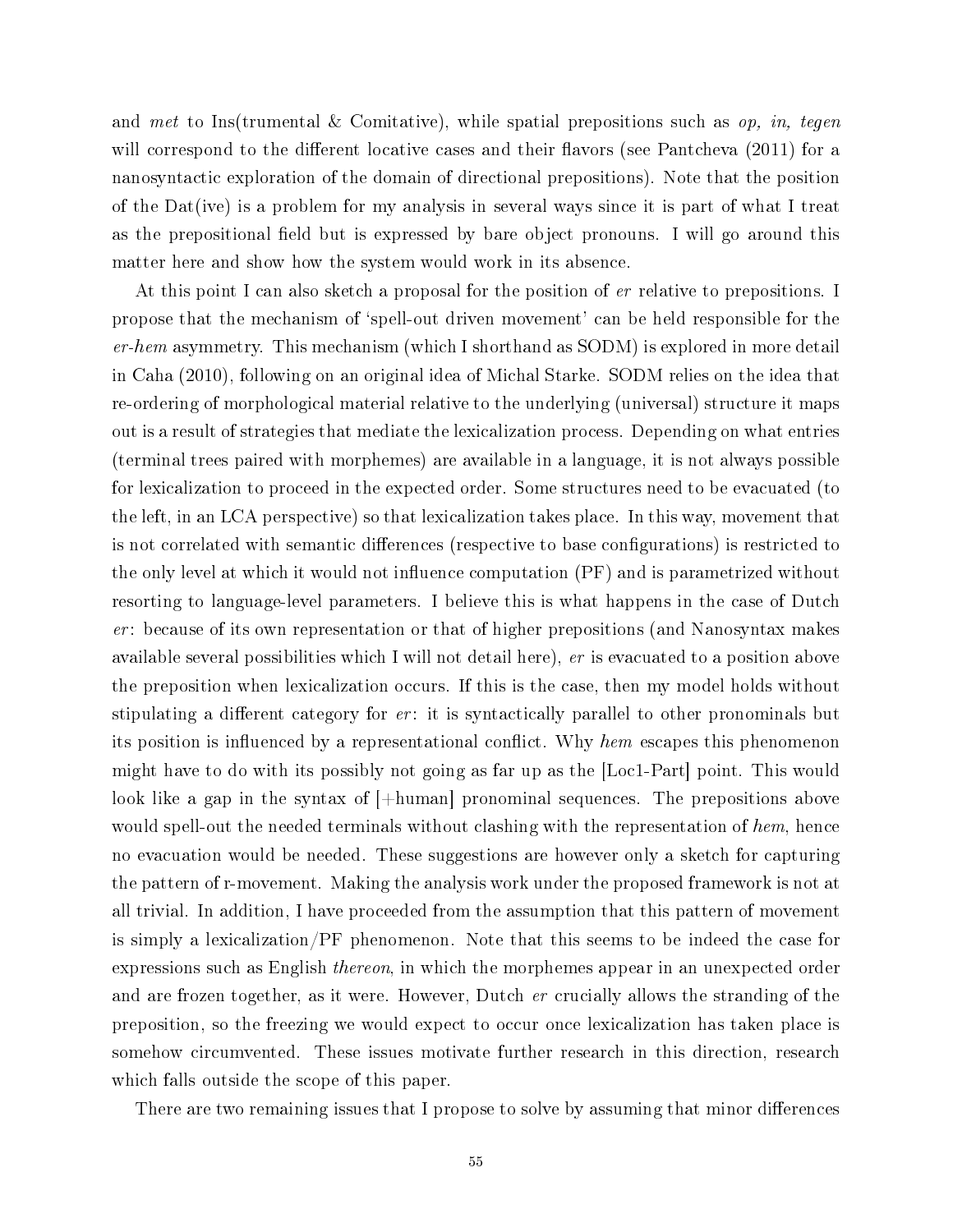in the lower part of the sequence of terminals can influence the semantics of the maximal sequence and instantiate parallel spans. I mentioned that the Quantitative in Dutch is dissimilar to Romance Partitive clitics because it only works for [+count] entities. I believe this has to do with the fact that in Dutch the terminal responsible for these Partitive semantics appears in the functional sequence of pronominals, which are by default  $[+count]$ <sup>17</sup> Recall the 'parallel' spans I propose for different classes of pronominals  $[+/$ -human]. Dutch er and French en for instance, will be parallel spans, but the Dutch one includes a  $[+count]$  specification. An additional issue that I mentioned previously is that *zonder* ('without') does not trigger r-replacement and r-movement. I believe this is because its semantics are derived by reversing the semantics of met ('with'). This 'anti-instrumental' or 'anti-comitative' is probably built as a parallel span to the regular instrumental/comitative: in the lower part of its structure it has a specification for absence (akin to the semantics of negative quantifiers). Then, the structure [root(-human)...Neg...Ins] will be lexicalized by het and the dedicated preposition. It has also been noted that other, more complex, prepositions share this behavior. Future exploration into this domain could indicate a different, but more inclusive, solution.

Additionally, er-conflation would work under the set-superset nano-architecture. Recall that multiple functions of er can appear as a single morphological instance. Recall, also, the view of lexical items in the current model: functions/features are not simply derived by the context of insertion and associated loosely with the morpheme - they are organized asymmetrically in the very representation of the item. Thus, all readings are accessible at once at insertion. Therefore, an instance of er can be read in several ways at once, since its representation in the Lexicon contains all of the relevant features.

To summarize: I propose a modified case sequence in which  $er$  corresponds to a tree including the Locative and Partitive cases maximally and overrides het (Nominative/Accusative) in these cases. Starting with the Genitive position, that sits above Partitive in my modified scale, prepositions appear (such as van). er is forced to evacuate as an effect of its own representation and that of prepositions (a lexicalization phenomenon). This does not happen for hem under prepositions, since there is something like a gap for a relevant sequence of cases: it is difficult to conceptualize an animate used as a Locative or Partitive. As a general point, the reader should note that Caha (2009) does not deal with pronouns in different cases but rather with explicit case marking on nouns. Also, we cannot be sure that the different functions of  $er$  are different cases, but the larger picture seems to be on the right track. Thus, irrespective of how well my facts map onto the model of representation used in Caha

 $17$ I take countability to be a property of entities or sets of entities, with substances being of a different type. When a pronoun such as *it* refers to a mass noun, the substance will have been recategorized as an entity.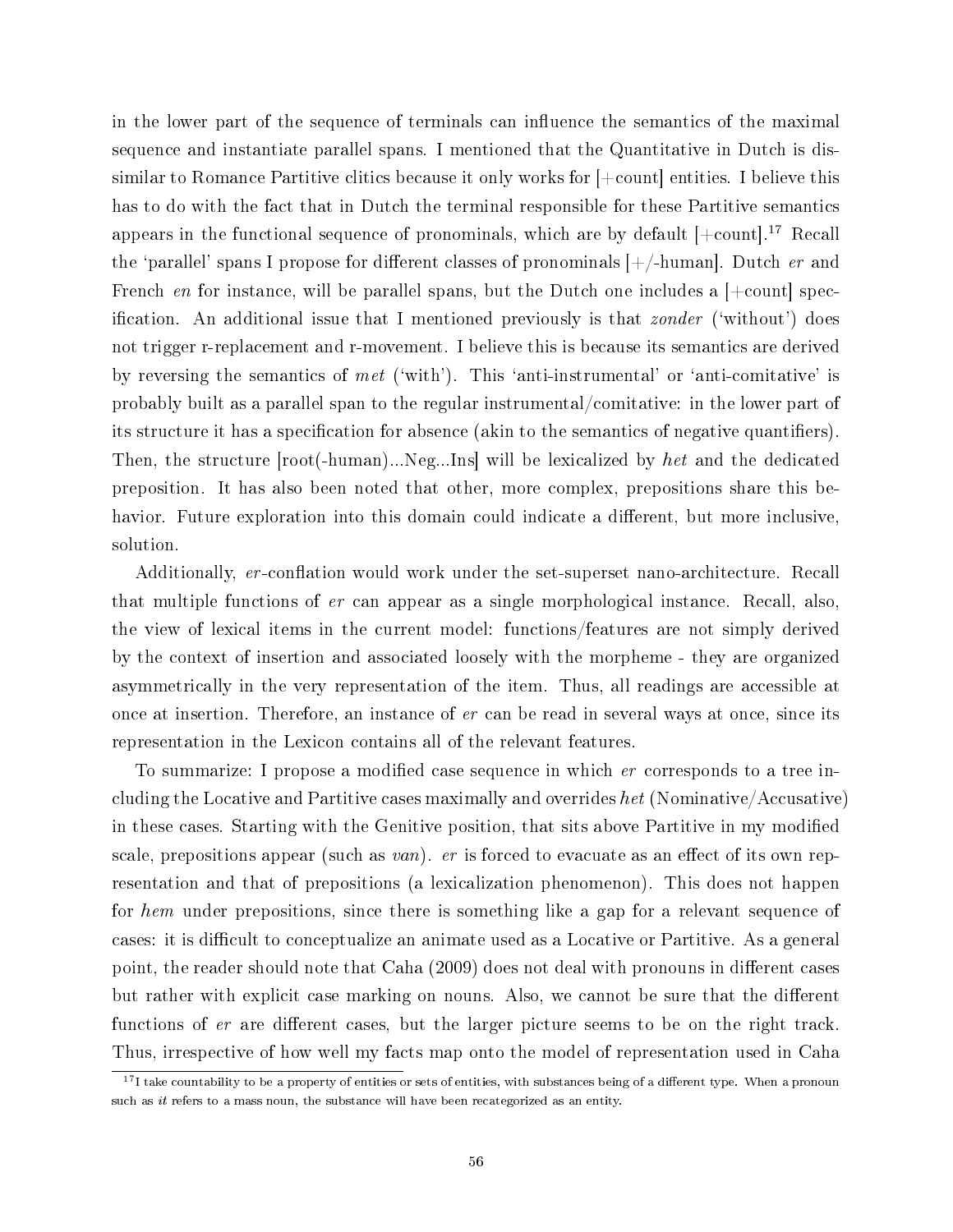(2009) and related work, I believe there is an isomorphism between these domains and that exploring it should point the way to a solution.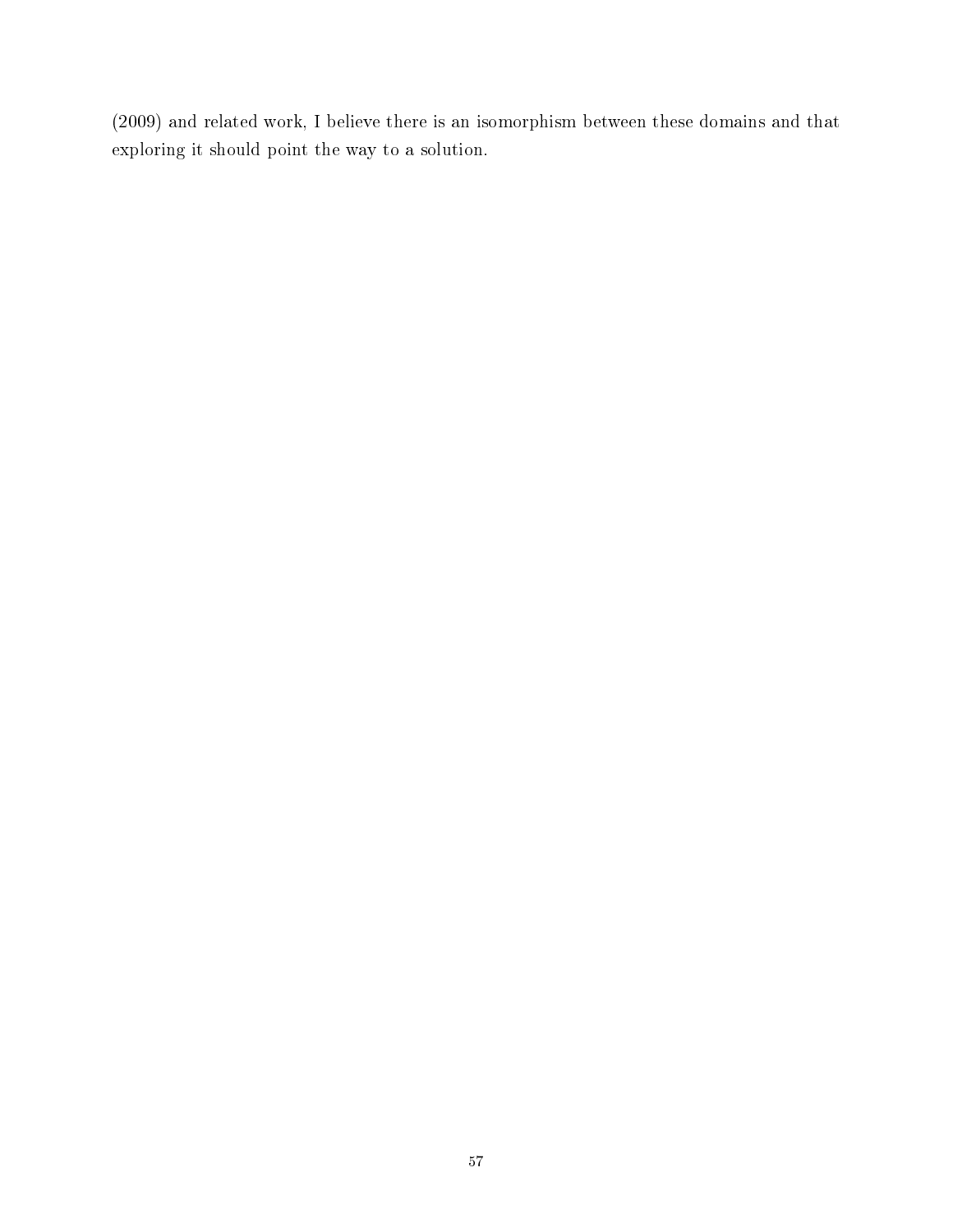## 7 Conclusions

There is in a sense a feedback-loop between the organization of the Lexicon, items with multiple distributions and the issue of parametrizing linguistic variation. Locatives provide a good case study for this cluster of phenomena, while putting some specific issues on the table. At the descriptive level I provided a survey of the distributions of locatives. I have shown that the range of distributions, within and across languages, behaves like a scale, suggesting some implicational relation between the several uses. This suggests a certain model of representation in the Lexicon for poly-functional words / morphemes.

Looking at expletives, I raised the question of why such a function should be available for locatives in some but not all Germanic languages. I suggested that a language-level parameter is not needed to explain the presence of locatives in this position, but rather a model of competition between such elements and other pronominals. Thus, there is no need to set apart languages which have locative expletives in terms of their syntactic configuration. The requirement for expletives is a constant, but what elements can satisfy this requirement depends from one language to the other. Under this approach there is no need to say that locative expletives and adverbials represent different lexical entries. We can then parametrize the use of locative expletives without appealing to locativity as a formal feature, hence we get 'clean' variation (i.e. without substantive language-specific statements). This is an illustration of the weak hypothesis I establish in Section 2.4.

The extension of my study to Dutch r-words (er in particular) presents the following challenges: how can we account for the number of uses such locatives have, the positions they occupy relative to other pronominals and the way they behave across dialects? The dialectal range of uses of er vs het becomes an issue for parametrization. I proposed to deal with all of these issues by adopting a recent theoretical framework: Nanosyntax. This makes available the perspective that there is sub-morphemic organization. These structures are asymmetric in nature, hence variation in the available uses for one morpheme naturally receives a scalar aspect. A locative such as er can in fact correspond to a rich structure that derives its uses in a principled way. This is a possible implementation for what I advance as my strong hypothesis in Section 2.4: the different functions a (locative) word can have are related - under this implementation they are structurally related.

An interesting and possibly far-reaching idea to consider is why it should be that lexical entries have the richly structured representation I proposed in connection to my strong hypothesis. To establish that indeed natural language relies on such a design feature would add an entirely new dimension to the concrete pursuit of linguistic exploration, while giving research into language evolution and its neurological basis a more solid foothold than ever.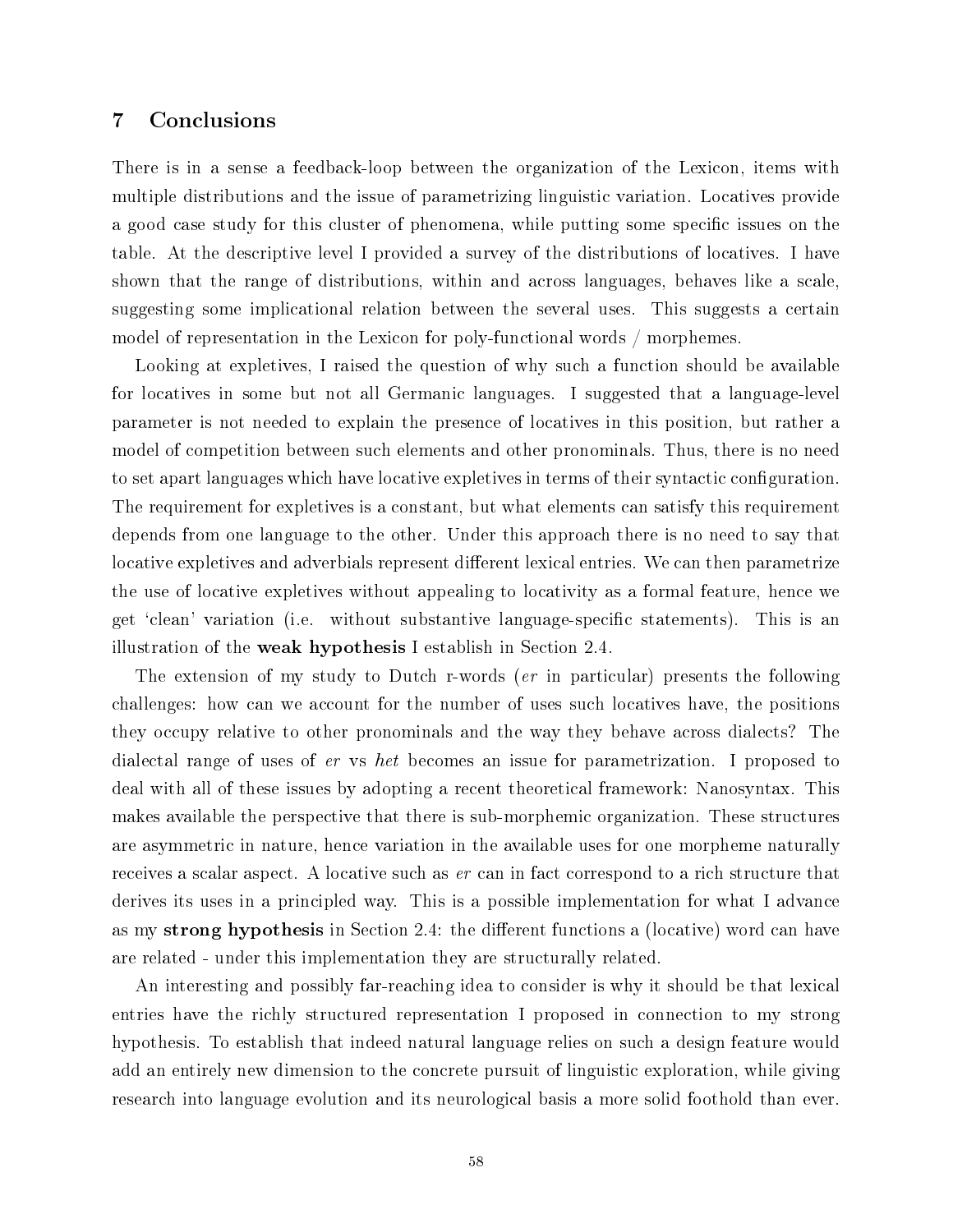While this thesis draws to an end, linguistic research is only now gathering real momentum, with more novel perspectives and more solid principles being established everyday. I can only hope that the perspective I tentatively adopt here has the capacity to fully develop as research continues.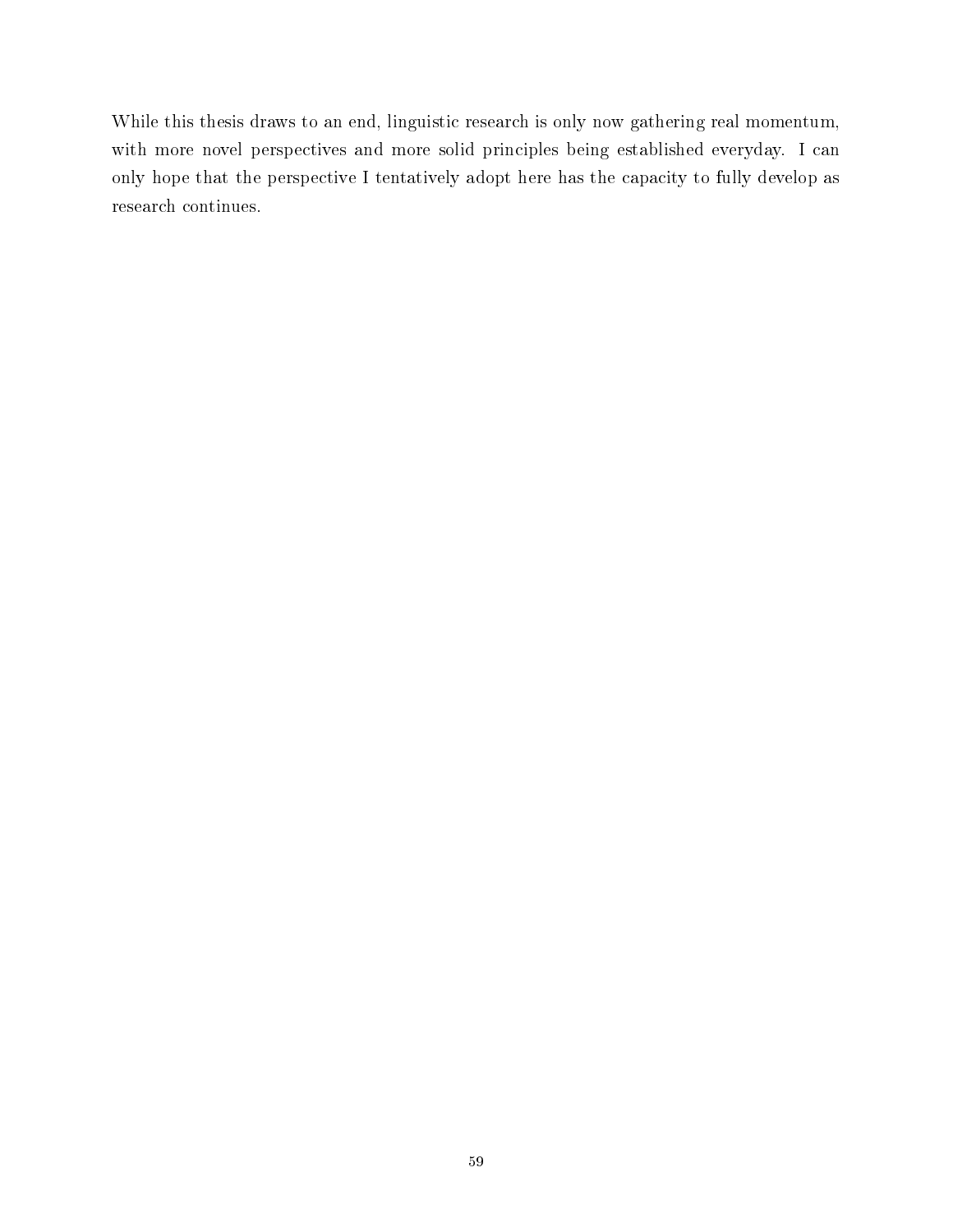## References

- [1] Barbiers, S. 2009. "Locus and Limits of Syntactic Microvariation". In Lingua: 119 (2009), 1607-1623.
- [2] Barbiers, S. 2009b. Quantitative 'er', doubling and the structure of noun phrases. Workshop on Agreement, doubling and DP. Leiden, September 4, 2009.
- [3] Bennis, H. 1986. Gaps and dummies. Foris, Dordrecht.
- [4] Bobaljik, Jonathan. 2007. On comparative suppletion. Ms., University of Connecticut.
- [5] Caha, P. 2009. The Nanosyntax of Case. PhD diss., University of Tromso.
- [6] Caha, P. 2010. "The parameters of case marking and spell out driven movement". In: Van Craenenbroeck, J. (ed.), Linguistic Variation Yearbook 2010. 32-77.
- [7] Chomsky, N. 1982. Some concepts and consequences of the theory of government and binding. MIT Press, Cambridge, Ma.
- [8] Chomsky, N. 1995. The Minimalist Program. MIT Press, Cambridge, Ma.
- [9] Falk, Y. 2006. Subjects and universal grammar : an explanatory theory. Cambridge: CUP.
- [10] Hale, K. & Keyser, J. 1993. On Argument Structure and the Lexical Expression of Syntactic Relations". In: Hale, K. and Keyser, J. (eds.): The View From Building 20. Cambridge: The MIT Press. 53-109.
- [11] Hartmann, J. 2008. Expletives in existentials. LOT dissertation.
- [12] Hoekstra, J. 2001. Comparative Aspects of Frisian Morphology and Syntax. In: Munske, Horst H. (ed.) *Handbook of Frisian studies*. TAijbingen: Max Niemeyer Verlag, 775-786.
- [13] Mikkelsen, L. 2002 . Expletive subjects in subject relative clauses. In: Zwart, J-W. and Abraham, W. (eds.) Studies in Comparative Germanic Syntax: Proceedings from the 15th Workshop on Comparative Germanic Syntax (Groningen, May 26 $\hat{a}A\hat{S}27$ , 2000). 69-91.
- [14] Milsark, G. 1974. Existential sentences in English. New York / London: Garland.
- [15] Moro, A. 1997. The raising of predicates. Predicative noun phrases and the theory of clause structure. Cambridge Studies in Linguistics, CUP, Cambridge, England.
- [16] Pantcheva, M. 2011. Decomposing Path. PhD diss., University of Tromso.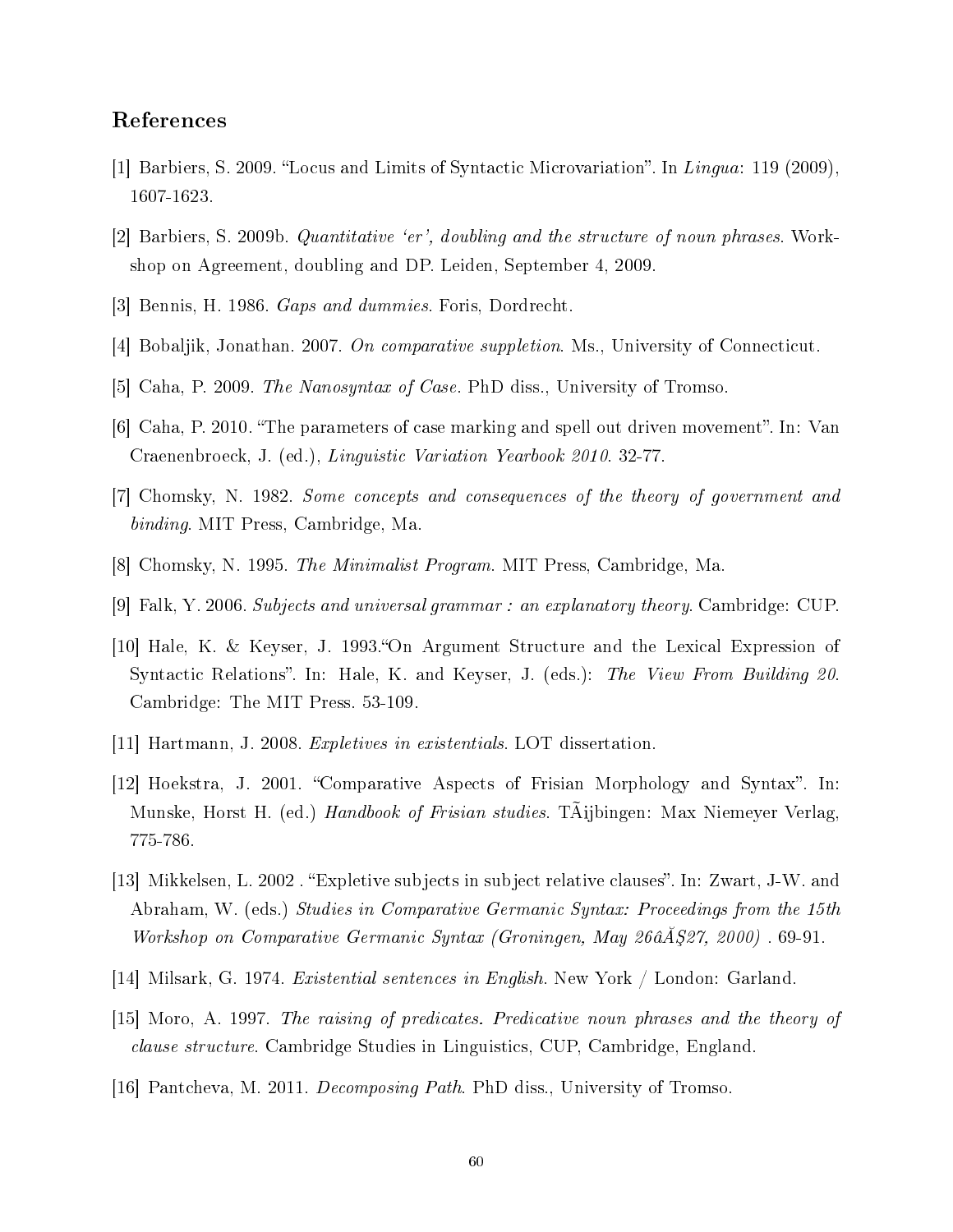- [17] Parrott, J. 2009. A Minimalist, Distributed Morphology approach to intra-individual variation: expletives and agreement in an insular English variety". In Grohmann, K. et al. (eds.), Interface Issues in Linguistic Minimalism. Cambridge: Cambridge Scholars Press.
- [18] Pustejovsky, J. 1995. The Generative Lexicon. MIT Press, Cambridge, MA.
- [19] Reinhart, T. and Siloni, T. 2005. "The Lexicon-Syntax Parameter: Reflexivization and Other Arity Operations". In *Linguistic Inquiry* 36: 3, pp. 389-436.
- [20] Reuland, E. 1988. "Indefinite Subjects". Proceedings of NELS 18, 375-94. GLSA, Amherst, MA.
- [21] Reuland, E. & Ter Meulen, A. 1987. The Representation of  $(In)Definiteness$ . MIT Press.
- [22] Ritter, E. & Wiltschko, M. 2009. Varieties of INFL: TENSE, LOCATION, and PER-SON". In: H. Broekhuis., J. Craenenbroeck, H. van Riemsdijk (eds.). Alternatives to Cartography. Berlin, New York: Mouton de Gruyter.
- [23] Setliff, R. 1988. Sociolinguistic Variation in Smith Island English: Existential It. PhD Ms, Georgetown University.
- [24] Starke, M. 2009. "Nanosyntax: A Short Primer to a New Approach to Language". In ... Nordlyd Special Issue on Nanosyntax, Vol 36, No 1 (2009).
- [25] Starke, M. 2011. Towards elegant parameters: Language variation reduces to the size of lexically stored trees . Available at: lingbuzz.auf.net/001183.
- [26] Svenonius, P. 2002. "Introduction". In: Svenonius, P. (ed.) Subjects, Expletives, and the EPP. Oxford: OUP. 1-25.
- [27] Rizzi, L. 2006. On the form of chains: Criterial positions and ECP effects. In Whmovement: Moving on, edited by L. Cheng and N. Corver, 97-134. Cambridge: MIT Press.
- [28] Rizzi, L. 2007. On some properties of Criterial Freezing. In CISCL Working Papers on Language and Cognition,edited by V. Moscati, 145-158. Interdepartmental Centre for Cognitive Studies of Language, University of Sienna.
- [29] Taraldsen, T. 2002. "The Que/Qui Alternation and the Distribution of Expletives.". In: Svenonius, P. (ed.) Subjects, Expletives, and the EPP. Oxford: OUP. 29-42.
- [30] Thráinsson, H. 2007. The syntax of Icelandic. Cambridge: Cambridge University Press.